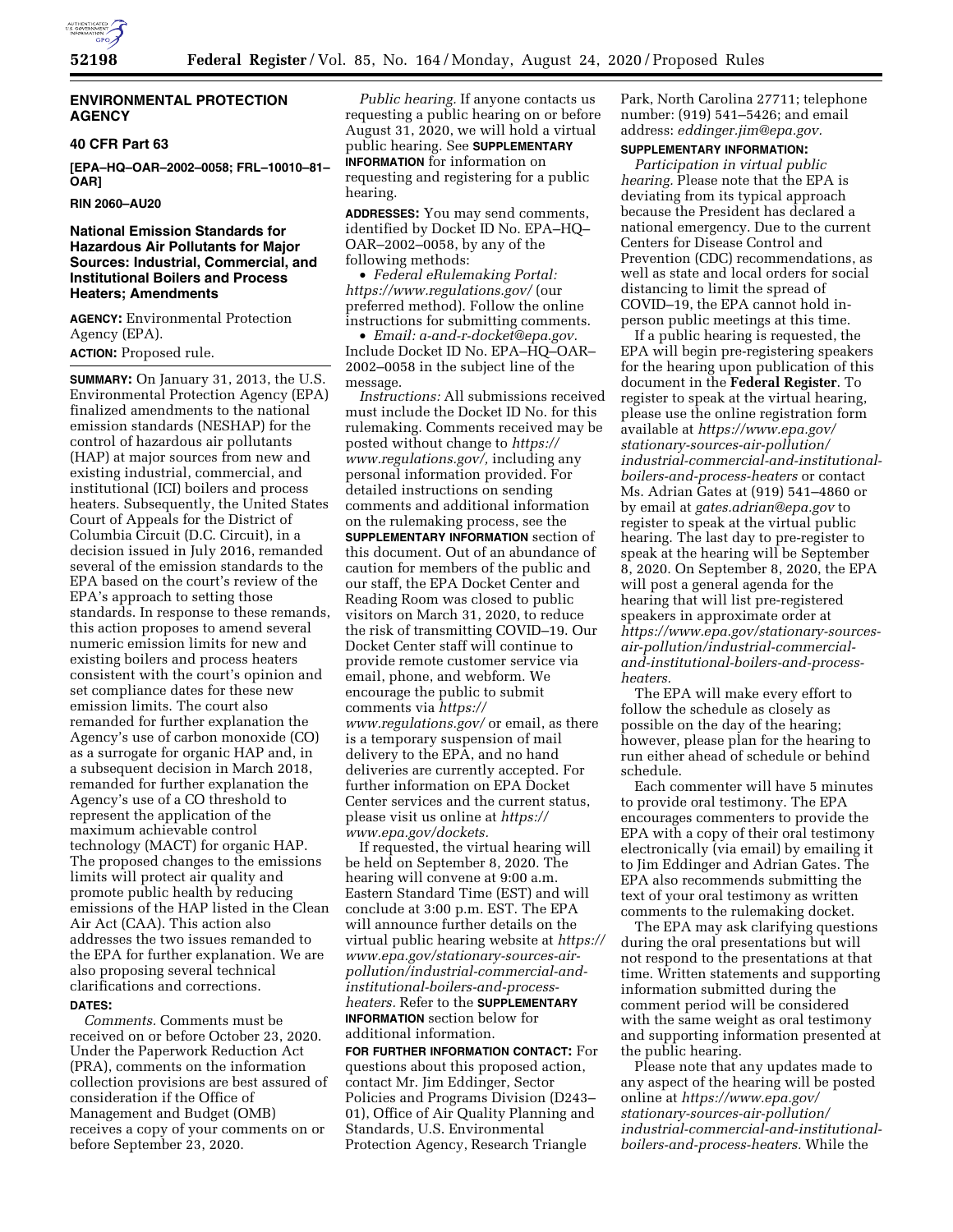EPA expects the hearing to go forward as set forth above, if requested, please monitor our website or contact Adrian Gates at 919–541–4862 or *[gates.adrian@](mailto:gates.adrian@epa.gov) [epa.gov](mailto:gates.adrian@epa.gov)* to determine if there are any updates. The EPA does not intend to publish a document in the **Federal Register** announcing updates.

If you require the services of a translator or a special accommodation such as audio description, please preregister for the hearing with Adrian Gates and describe your needs by August 31, 2020. The EPA may not be able to arrange accommodations without advance notice.

*Docket.* The EPA has established a docket for this rulemaking under Docket ID No. EPA–HQ–OAR–2002–0058. All documents in the docket are listed in *Regulations.gov.* Although listed, some information is not publicly available, *e.g.,* Confidential Business Information (CBI) or other information whose disclosure is restricted by statute. Certain other material, such as copyrighted material, is not placed on the internet and will be publicly available only in hard copy. Publicly available docket materials are available electronically in *Regulations.gov.* 

*Instructions.* Direct your comments to Docket ID No. EPA–HQ–OAR–2002– 0058. The EPA's policy is that all comments received will be included in the public docket without change and may be made available online at *[https://](https://www.regulations.gov/)  [www.regulations.gov/,](https://www.regulations.gov/)* including any personal information provided, unless the comment includes information claimed to be CBI or other information whose disclosure is restricted by statute. Do not submit electronically any information that you consider to be CBI or other information whose disclosure is restricted by statue. This type of information should be submitted by mail as discussed below.

The EPA may publish any comment received to its public docket. Multimedia submissions (audio, video, etc.) must be accompanied by a written comment. The written comment is considered the official comment and should include discussion of all points you wish to make. The EPA will generally not consider comments or comment contents located outside of the primary submission (*i.e.,* on the Web, cloud, or other file sharing system). For additional submission methods, the full EPA public comment policy, information about CBI or multimedia submissions, and general guidance on making effective comments, please visit *[https://www.epa.gov/dockets/](https://www.epa.gov/dockets/commenting-epa-dockets)  [commenting-epa-dockets.](https://www.epa.gov/dockets/commenting-epa-dockets)* 

The *<https://www.regulations.gov/>*  website allows you to submit your

comment anonymously, which means the EPA will not know your identity or contact information unless you provide it in the body of your comment. If you send an email comment directly to the EPA without going through *[https://](https://www.regulations.gov/) [www.regulations.gov/,](https://www.regulations.gov/)* your email address will be automatically captured and included as part of the comment that is placed in the public docket and made available on the internet. If you submit an electronic comment, the EPA recommends that you include your name and other contact information in the body of your comment and with any digital storage media you submit. If the EPA cannot read your comment due to technical difficulties and cannot contact you for clarification, the EPA may not be able to consider your comment. Electronic files should not include special characters or any form of encryption and be free of any defects or viruses. For additional information about the EPA's public docket, visit the EPA Docket Center homepage at *[https://](https://www.epa.gov/dockets)  [www.epa.gov/dockets.](https://www.epa.gov/dockets)* 

The EPA is temporarily suspending its Docket Center and Reading Room for public visitors to reduce the risk of transmitting COVID–19. Written comments submitted by mail are temporarily suspended and no hand deliveries will be accepted. Our Docket Center staff will continue to provide remote customer service via email, phone, and webform. We encourage the public to submit comments via *[https://](https://www.regulations.gov/)  [www.regulations.gov/.](https://www.regulations.gov/)* For further information and updates on EPA Docket Center services, please visit us online at *[https://www.epa.gov/dockets.](https://www.epa.gov/dockets)* 

The EPA continues to carefully and continuously monitor information from the CDC, local area health departments, and our Federal partners so that we can respond rapidly as conditions change regarding COVID–19.

*Submitting CBI.* Do not submit information containing CBI to the EPA through *<https://www.regulations.gov/>*or email. Clearly mark the part or all of the information that you claim to be CBI. For CBI information on any digital storage media that you mail to the EPA, mark the outside of the digital storage media as CBI and then identify electronically within the digital storage media the specific information that is claimed as CBI. In addition to one complete version of the comments that includes information claimed as CBI, you must submit a copy of the comments that does not contain the information claimed as CBI directly to the public docket through the procedures outlined in *Instructions*  above. If you submit any digital storage media that does not contain CBI, mark

the outside of the digital storage media clearly that it does not contain CBI. Information not marked as CBI will be included in the public docket and the EPA's electronic public docket without prior notice. Information marked as CBI will not be disclosed except in accordance with procedures set forth in 40 Code of Federal Regulations (CFR) part 2. Send or deliver information identified as CBI only to the following address: OAQPS Document Control Officer (C404–02), OAQPS, U.S. Environmental Protection Agency, Research Triangle Park, North Carolina 27711, Attention: Docket ID No. EPA– HQ–OAR–2002–0058. Note that written comments containing CBI and submitted by mail may be delayed and no hand deliveries will be accepted.

*Preamble acronyms and abbreviations.* We use multiple acronyms and terms in this preamble. While this list may not be exhaustive, to ease the reading of this preamble and for reference purposes, the EPA defines the following terms and acronyms here:

CAA Clean Air Act

- CEDRI Compliance and Emissions Data Reporting Interface
- CBI Confidential Business Information
- CEMS continuous emission monitoring system
- CFR Code of Federal Regulations
- CO Carbon Monoxide
- EPA Environmental Protection Agency
- HAP hazardous air pollutant(s)
- HCl hydrogen chloride
- Hg mercury
- ICI industrial, commercial, and institutional lb/MMBtu pounds per million British
- thermal units
- MACT maximum achievable control technology
- MPCRF Multipollutant Control Research Facility
- NAICS North American Industry
- Classification System
- NESHAP national emission standards for hazardous air pollutants
- OAQPS Office of Air Quality Planning and Standards
- OMB Office of Management and Budget
- PAH polycyclic aromatic hydrocarbons
- PM particulate matter
- ppb parts per billion
- ppm parts per million
- RDL representative detection level
- 
- tpy tons per year
- TSM total selected metals
- UPL upper prediction limit
- VOC volatile organic compounds

*Organization of this document.* The information in this preamble is organized as follows:

- I. General Information
- A. Executive Summary
- B. Does this action apply to me?
- C. Where can I get a copy of this document
- and other related information?
- II. Background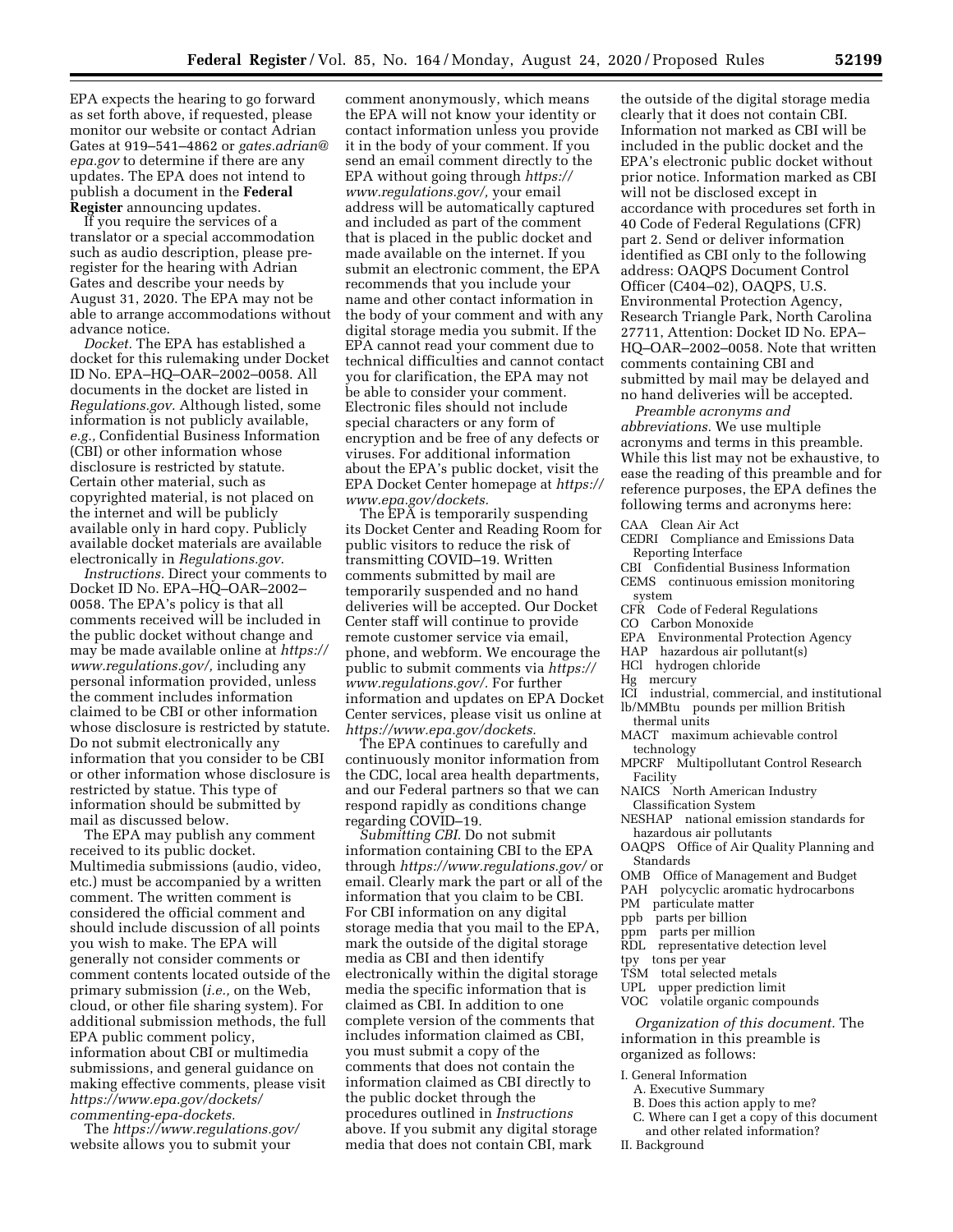- A. What is the statutory authority for this action?
- III. Discussion of the Proposed Amendments A. Revisions to MACT Floor Emission Limits
	- B. Beyond-the-Floor Emission Limits
	- C. Revisions to Output-Based Emission Limits
	- D. Proposed Response to the Amended Issue: CO as a Surrogate for Organic HAP
	- E. Proposed Response to the Amended Issue: CO 130 ppm Threshold Emission Limits
- IV. Results and Proposed Decisions
- A. What are the resulting changes to emission limits?
- B. What compliance dates are we proposing?
- C. What other actions are we proposing?
- V. Summary of Cost, Environmental, and Economic Impacts
	- A. What are the affected sources?
	- B. What are the air quality impacts?
	- C. What are the cost impacts?
	- D. What are the secondary impacts?
	- E. What are the economic impacts?
	- F. What are the benefits?
- VI. Request for Comments
- VII. Statutory and Executive Order Reviews
	- A. Executive Order 12866: Regulatory Planning and Review and Executive Order 13563: Improving Regulation and Regulatory Review
	- B. Executive Order 13771: Reducing Regulations and Controlling Regulatory Costs
	- C. Paperwork Reduction Act (PRA)
	- D. Regulatory Flexibility Act (RFA)
	- E. Unfunded Mandates Reform Act (UMRA)
	- F. Executive Order 13132: Federalism
	- G. Executive Order 13175: Consultation and Coordination With Indian Tribal Governments
	- H. Executive Order 13045: Protection of Children From Environmental Health Risks and Safety Risks
	- I. Executive Order 13211: Actions Concerning Regulations That Significantly Affect Energy Supply, Distribution, or Use
	- J. National Technology Transfer and Advancement Act (NTTAA)
	- K. Executive Order 12898: Federal Actions To Address Environmental Justice in Minority Populations and Low-Income Populations

## **I. General Information**

## *A. Executive Summary*

1. Purpose of the Regulatory Action

# a. Need for Regulatory Action

The NESHAP for Industrial, Commercial, and Institutional Boilers and Process Heaters was promulgated on March 21, 2011, and amended on January 31, 2013, and November 20, 2015. Environmental groups and industry submitted petitions seeking judicial review of the NESHAP. On December 23, 2016, the D.C. Circuit amended its July 29, 2016 decision to remand instead of vacate certain

emission standards where it held that the EPA had improperly excluded certain units in establishing the emission standards and remanded the use of CO as a surrogate for organic HAP for further explanation. In March 2018, the court in a separate case remanded the EPA's decision to set a limit of 130 parts per million (ppm) CO as a minimum standard for certain subcategories for further explanation. The courts did not set specific deadlines for the EPA to issue revised regulations as part of either remand.

In response to these remands, the EPA is proposing to amend several emission standards consistent with the court's opinion and proposing responses to the two issues remanded for further explanation.

#### b. Legal Authority

The statutory authority for this proposed rulemaking is section 112 of the CAA. Title III of the CAA Amendments was enacted to reduce nationwide air toxic emissions. Section 112(d)(2) of the CAA directs the EPA to develop NESHAP which require existing and new major sources to control emissions of HAP using MACT based standards. This NESHAP applies to all ICI boilers and process heaters located at major sources of HAP emissions.1

2. Summary of the Major Provisions of the Regulatory Action in Question

The EPA is proposing to revise 34 different emission limits which it had previously promulgated in 2011 and amended in, 2013. Of these 34 emission limits, 28 of the limits would become more stringent and six of the limits would become less stringent. EPA is also proposing that facilities would have up to 3 years after the effective date of the final rule to demonstrate compliance with these revised emission limits. A list of each combination of subcategory and pollutant where the limits have proposed revisions is shown in Table 1.

TABLE 1—SUMMARY OF SUBCAT-EGORIES WITH PROPOSED REVI-SIONS TO EMISSION LIMITS

| Subcategory               | Pollutant<br>where a limit<br>is proposed to<br>change |  |  |
|---------------------------|--------------------------------------------------------|--|--|
| New-Solid                 | HCI.                                                   |  |  |
| New-Dry Biomass Stoker    | TSM.                                                   |  |  |
| New-Biomass Fluidized Bed | CO. PM. TSM.                                           |  |  |

1See 75 FR 32016 and section 63.7575 ''What definitions apply to this subpart'' of 40 CFR part 63, subpart DDDDD for definitions of ICI boilers and process heaters.

TABLE 1—SUMMARY OF SUBCAT-EGORIES WITH PROPOSED REVI-SIONS TO EMISSION LIMITS—Continued

| Subcategory                                        | Pollutant<br>where a limit<br>is proposed to<br>change |
|----------------------------------------------------|--------------------------------------------------------|
| New-Biomass Suspension<br>Burner.                  | CO, TSM.                                               |
| New-Biomass Hybrid Sus-<br>pension Grate.          | CO.                                                    |
| New-Biomass Dutch Oven/<br>Pile Burner.            | PM.                                                    |
| New-Biomass Dutch Oven/<br>Pile Burner.            | PM.                                                    |
| New-Biomass Dutch Oven/<br>Pile Burner.            | CO, PM.                                                |
| New-Liquid                                         | HCI.                                                   |
| New-Heavy Liquid                                   | PM, TSM.                                               |
| New-Process Gas                                    | PM.                                                    |
| Existing-Solid                                     | HCI, Hg.                                               |
| Existing-Coal                                      | PM.                                                    |
| Existing-Coal Stoker                               | CO.                                                    |
| <b>Existing-Dry Biomass Stoker</b>                 | TSM.                                                   |
| Existing-Wet Biomass Stoker                        | CO, PM, TSM.                                           |
| <b>Existing-Biomass Fluidized</b><br>Bed.          | CO, PM, TSM.                                           |
| <b>Existing-Biomass Suspen-</b><br>sion Burners.   | PM, TSM.                                               |
| <b>Existing-Biomass Dutch</b><br>Oven/Pile Burner. | PM.                                                    |
| Existing-Liquid<br>.                               | Hg.                                                    |
| Existing-Heavy Liquid                              | PM.                                                    |
| Existing-Non-continental Liq-<br>uid.              | PM.                                                    |
| Existing-Process Gas                               | PM.                                                    |

#### 3. Costs and Benefits

We have estimated certain cost and benefits of the proposed rule, and these are found in Table 2. Present values (PV) of the net co-benefits, in 2016 dollars and discounted to 2020, are from \$655 million to \$1,575 million when using a 7-percent discount rate and from \$751 million to \$1,871 million when using a 3-percent discount rate. The equivalent annualized values (EAV) of the net co-benefits are from \$78 million to \$194 million per year when using a 7-percent discount rate and from \$92 million to \$232 million per year when using a 3-percent discount rate. All of these estimates are in 2016 dollars. The monetized benefits estimate reflects an annual average of 251 tons of fine particulate matter  $(PM_{2.5})$  emission reductions per year and 393 tons of sulfur dioxide  $(SO<sub>2</sub>)$  emission reductions per year. These benefits are referred to as ancillary co-benefits since these pollutants are not targeted for control in the proposal. The unmonetized benefits include: Reduced exposure to HAP, including mercury (Hg), hydrochloric acid (HCl), non-Hg metals (*e.g.,* antimony, cadmium), formaldehyde, benzene, and polycyclic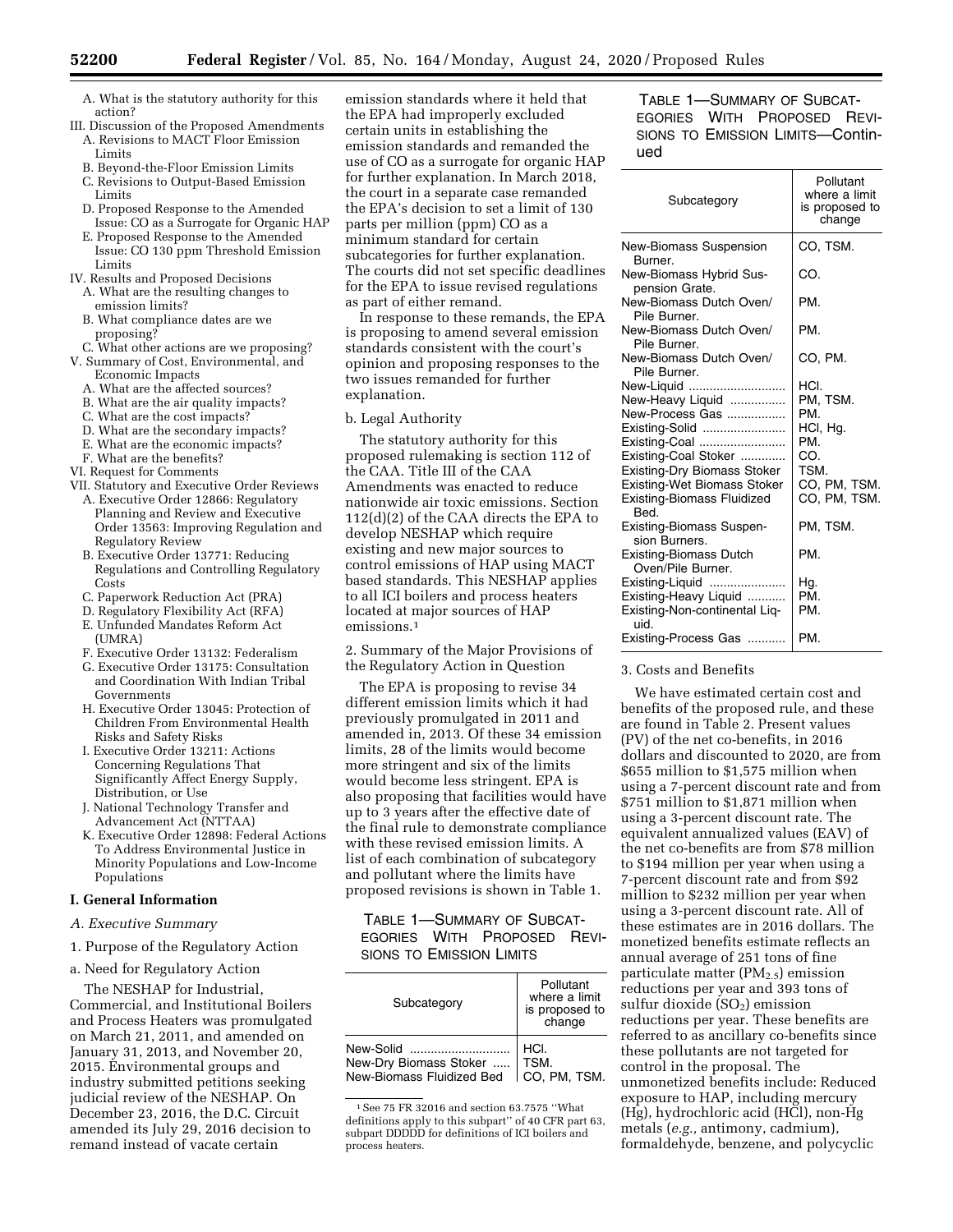organic matter; reduced climate effects due to reduced black carbon emissions; reduced ecosystem effects; and reduced visibility impairments. We represent the present value of unmonetized benefits from affected HAP emission reductions as a C, and this is part of the net benefits estimate. We represent the equivalent annualized value of unmonetized

benefits from affected HAP emission reductions as a D, and this is part of the net benefits estimate. These estimates also include climate co-disbenefits resulting from an increase in carbon dioxide  $(CO<sub>2</sub>)$  emissions, a secondary impact from electricity use by additional control devices in response to the proposal. This disbenefit is \$0.09

million at a 3-percent discount rate and \$0.01 million at a 7-percent discount rate.

More information on these impacts can be found in section V of this preamble and in the Regulatory Impact Analysis (RIA) for this proposal.

# TABLE 2—SUMMARY OF PRESENT VALUES AND EQUIVALENT ANNUALIZED VALUES FOR ANNUAL COSTS, MONETIZED AN-CILLARY CO-BENEFITS, AND MONETIZED NET BENEFITS (INCLUDING ANCILLARY CO-DISBENEFITS) FOR THE PROPOSED **RULE**

[Millions of 2016 dollars]<sup>12</sup>

|                             | 3% Discount rate                                   | 7% Discount rate                                   |
|-----------------------------|----------------------------------------------------|----------------------------------------------------|
|                             |                                                    |                                                    |
|                             | \$730 to \$1,650<br>\$130<br>\$600 to $$1,520 + C$ | \$630 to \$1,100<br>\$100<br>\$530 to $$1,000 + C$ |
| Equivalent Annualized Value | \$100 to 240                                       | \$90 to 180                                        |
|                             | 18<br>\$80 to $220 + D$                            | \$70 to $160 + D$                                  |

1All estimates in this table are rounded to one decimal point, so numbers may not sum due to independent rounding.

<sup>2</sup>All estimates reflect the amendments to the ICI Boilers MACT standard included in this proposal from a baseline that includes the control technologies applied to meet the MACT standard.

 $3C$  represents the present value of unquantified benefits from reductions in targeted HAP emissions.

4The annualized present value of costs and benefits are calculated over an 8-year period from 2021 to 2028.

 $5$ The total monetized ancillary co-benefits reflect the human health benefits associated with reducing exposure to PM<sub>2.5</sub> through reductions of directly emitted PM<sub>2.5</sub> and SO<sub>2</sub>. Monetized ancillary co-benefits include many, but not all, health effects associated with PM<sub>2.5</sub> exposure. Co-ben-<br>efits are shown as a range from Krewski *et al.* (2009) to Lepeule *et*  $PM_{2.5}$  species. The ancillary climate co-disbenefits from additional CO<sub>2</sub> emissions resulting from control device operations are included in the results given the rounding convention employed in this table as stated in footnote a. The net benefits calculation consists of the targeted benefits and ancillary co-benefits minus the social costs.

 $6$  D represents the equivalent annualized value of unquantified benefits from reductions in targeted HAP emissions.

#### *B. Does this action apply to me?*

Table 3 of this preamble lists the NESHAP and associated regulated industrial source categories that are the subject of this proposal. Table 3 is not intended to be exhaustive, but rather provides a guide for readers regarding the entities that this proposed action is likely to affect. The proposed standards, once promulgated, will be directly applicable to the affected sources. As defined in the *Initial List of Categories of Sources Under Section 112(c)(1) of the Clean Air Act Amendments of 1990*  (see 57 FR 31576, July 16, 1992) and *Documentation for Developing the Initial Source Category List, Final Report* (see EPA–450/3–91–030, July

1992), the Industrial Boiler source category includes boilers used in manufacturing, processing, mining, and refining or any other industry to provide steam, hot water, and/or electricity. The Institutional/Commercial Boilers source category includes, but is not limited to, boilers used in commercial establishments, medical centers, research centers, institutions of higher education, hotels, and laundries to provide electricity, steam, and/or hot water. Waste heat boilers are excluded from this definition. The Process Heaters source category includes, but is not limited to, secondary metals process heaters, petroleum and chemical industry process heaters, and other process heaters. A process heater is

defined as an enclosed device using controlled flame, and the unit's primary purpose is to transfer heat indirectly to a process material (liquid, gas, or solid) or to a heat transfer material (*e.g.,* glycol or a mixture of glycol and water) for use in a process unit, instead of generating steam. Process heaters do not include units used for comfort heat or space heat, food preparation for on-site consumption, or autoclaves. Waste heat process heaters are excluded from this definition. A boiler or process heater combusting solid waste is not a boiler unless the device is exempt from the definition of a solid waste incineration unit as provided in section 129(g)(1) of the CAA.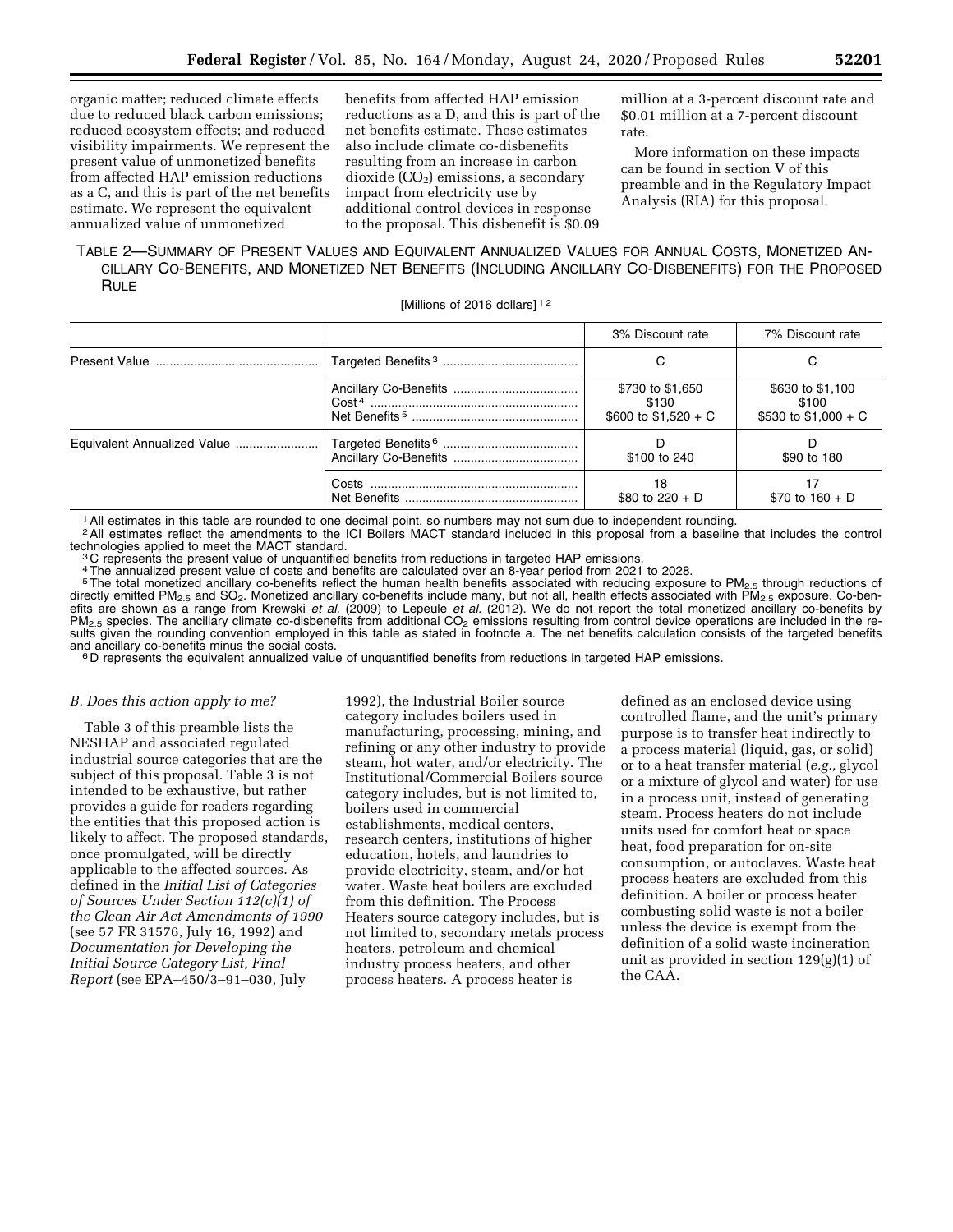| Source category                                                                     | <b>NESHAP</b>                                                                               | NAICS code <sup>1</sup>                                                             | Examples of potentially regulated entities                                                                                                                                                                                                                                                                                                                                                                                                                               |
|-------------------------------------------------------------------------------------|---------------------------------------------------------------------------------------------|-------------------------------------------------------------------------------------|--------------------------------------------------------------------------------------------------------------------------------------------------------------------------------------------------------------------------------------------------------------------------------------------------------------------------------------------------------------------------------------------------------------------------------------------------------------------------|
| Any industry using a boiler or proc-<br>ess heater as defined in the final<br>rule. | Industrial,<br>Commer-<br>cial, and In-<br>stitutional<br>Boilers and<br>Process<br>Heaters | 211                                                                                 | Extractors of crude petroleum and natural gas.                                                                                                                                                                                                                                                                                                                                                                                                                           |
|                                                                                     | <br><br>                                                                                    | 321<br>322<br>325<br>324<br>316, 326, 339<br>331<br>332<br>336<br>221<br>622<br>611 | Manufacturers of lumber and wood products.<br>Pulp and paper mills.<br>Chemical manufacturers.<br>Petroleum refineries, and manufacturers of coal products.<br>Manufacturers of rubber and miscellaneous plastic products.<br>Steel works, blast furnaces.<br>Electroplating, plating, polishing, anodizing, and coloring.<br>Manufacturers of motor vehicle parts and accessories.<br>Electric, gas, and sanitary services.<br>Health services.<br>Educational services |

| <b>TABLE 3-SOURCE CATEGORIES AFFECTED BY THIS PROPOSED ACTION</b> |
|-------------------------------------------------------------------|
|-------------------------------------------------------------------|

1 North American Industry Classification System.

# *C. Where can I get a copy of this document and other related information?*

In addition to being available in the docket, an electronic copy of this action is available on the internet. Following signature by the EPA Administrator, the EPA will post a copy of this proposed action at *[https://www.epa.gov/](https://www.epa.gov/industrial-commercial-and-institutional-boilers-and-process-heaters)  [industrial-commercial-and-institutional](https://www.epa.gov/industrial-commercial-and-institutional-boilers-and-process-heaters)[boilers-and-process-heaters](https://www.epa.gov/industrial-commercial-and-institutional-boilers-and-process-heaters)*. Following publication in the **Federal Register**, the EPA will post the **Federal Register**  version of the proposal and key technical documents at this same website.

A redline version of the regulatory language that incorporates the proposed changes in this action is available in the docket for this action (Docket ID No. EPA–HQ–OAR–2002–0058).

#### **II. Background**

On March 21, 2011, the EPA established final emission standards for ICI boilers and process heaters at major sources, reflecting the application of MACT—the Boiler MACT (76 FR 15608). On January 31, 2013, the EPA promulgated final amendments to the Boiler MACT (78 FR 7138). On November 20, 2015, the EPA promulgated additional amendments to the Boiler MACT (80 FR 72789) in response to certain reconsideration issues, but other issues remained unresolved due to pending litigation at the time these final amendments were published.

On July 29, 2016, the D.C. Circuit issued its decision in *U.S. Sugar Corp*  v. *EPA,* 830 F.3d 579. In that decision, the court upheld the EPA's 2013 Boiler MACT against all challenges brought by industry petitioners, and virtually all

challenges brought by environmental petitioners. However, the court vacated the MACT floor emission limits for those subcategories where the EPA had excluded certain units from its MACTfloor calculation because those units burned less than 90 percent of the subcategory defining fuel. *U. S. Sugar Corp.* v. *EPA,* 830 F.3d at 631. On December 23, 2016, the D.C. Circuit granted EPA's motion for rehearing on remedy and remanded without vacatur these affected MACT standards. 844 F.3d 268. Therefore, these MACT standards have remained in effect since the court's decision.

Additionally, the court in *U.S. Sugar*  remanded the use of CO as a surrogate for non-dioxin organic HAP to the EPA for the limited purpose of addressing the potential availability of postcombustion control technologies that could control CO. In a subsequent decision on March 16, 2018, the D.C. Circuit remanded the EPA's decision to set a limit of 130 ppm CO as a surrogate for non-dioxin organic HAP for certain subcategories, again asking the Agency to better explain its analysis supporting its decision. *Sierra Club* v. *EPA,* 884 F.3d 1185.

In this action, the EPA is proposing changes to certain emissions limits in the final rule and is providing additional explanation of certain issues relating to the CO standards in response to these remands. The EPA is also proposing several technical corrections.

#### *A. What is the statutory authority for this action?*

Section 112 of the CAA establishes a regulatory process to address emissions of HAP from stationary sources. CAA section 112(d) requires the Agency to

promulgate technology-based NESHAP for major sources. ''Major sources'' are defined in CAA Section 112(a) as sources that emit or have the potential to emit 10 tons or more per year (tpy) of a single HAP or 25 tpy or more of any combination of HAP. For major sources, the technology-based NESHAP must require the maximum degree of reduction in emissions of HAP achievable (after considering cost, energy requirements, and non-air quality health and environmental impacts). These standards are commonly referred to as MACT standards.

The MACT ''floor'' is the minimum control level allowed for MACT standards promulgated under CAA section 112(d)(3) and may not be based on cost considerations. For new sources, the MACT floor cannot be less stringent than the emissions control that is achieved in practice by the best controlled similar source. The MACT floor for existing sources may be less stringent than floors for new sources but may not be less stringent than the average emissions limitation achieved by the best-performing 12 percent of existing sources in the category or subcategory (or the best-performing five sources for categories or subcategories with fewer than 30 sources). In developing MACT standards, the EPA must also consider control options that are more stringent than the floor (*i.e.,*  ''beyond-the-floor'' options) under CAA section 112(d)(2). We may establish beyond-the-floor standards more stringent than the floor based on considerations of the cost of achieving the emission reductions, any non-air quality health and environmental impacts, and energy requirements.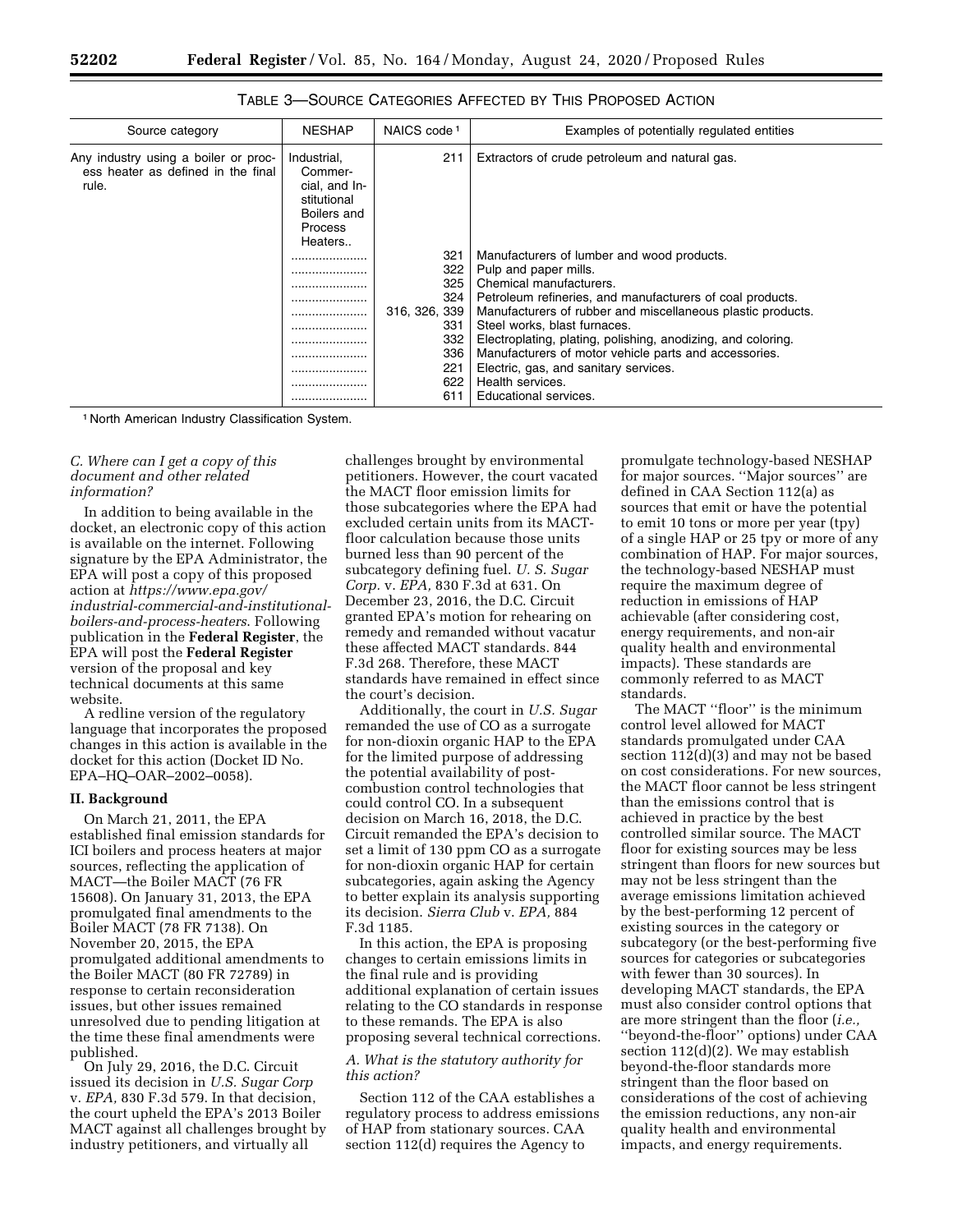# **III. Discussion of the Proposed Amendments**

# *A. Revisions to MACT Floor Emission Limits*

# 1. Revisions to MACT Floor Ranking Methodology for Co-Fired Units

Many of the affected sources subject to numerical limits under the NESHAP involve boilers and process heaters that co-fire multiple fuel types. In the January 2013 final rule amendments, the EPA defined each subcategory using a threshold of at least 10 percent of a subcategory-defining fuel, on an annual heat input basis. These definitions were set up in a hierarchical manner. Solid fuel units must burn at least 10-percent solid fuel. Coal and solid fossil fuel units must burn at least 10-percent coal or another solid fossil fuel. Biomass units must burn at least 10-percent biomass, but less than 10-percent coal. Liquid fuel units may burn any liquid fuel but less than 10-percent coal or fossil solid, and less than 10-percent biomass. The MACT floor analysis conducted in the 2013 rulemaking used a 90-percent fuel threshold, instead of the regulatory definition of 10 percent, to group test data into subcategories for ranking the best performers and calculating the MACT floors. This approach excluded several units that were in the subcategory from the ranking analysis, which in turn excluded these boilers from consideration in upper prediction limit (UPL) calculations to establish the MACT floor.

The D.C. Circuit in *U.S. Sugar* stated that, if EPA includes a source in a subcategory, it must consider whether any source in that subcategory is a bestperforming source which would then need to be accounted for in setting the MACT floor. *U.S. Sugar* v. *EPA,* 830 F.3d at 631. Following the EPA's request for rehearing, the court remanded standards affected by its decision to the EPA for further consideration, and the EPA is now proposing to revise the affected standards consistent with the court's opinion.

For this proposal, the same dataset used as the basis for the 2013 final rule was used as the basis of the calculations for the proposed revised standards.2 The EPA performed a more detailed review of the units in the dataset that had previously been excluded from the rankings, with emphasis on the newly

identified best performers. While checking background test reports, the EPA corrected some database errors, filled information gaps for certain cofired fuel blends, and adjusted CO instrument span measurements. However, since the proposed revisions are solely to address the remand in *U.S. Sugar,* we re-ran the MACT floor analysis to incorporate data that had been previously excluded. The rankings of each subcategory were revised to incorporate data from tests that fired at least 10 percent of a subcategorydefining fuel. This change in criteria impacted the number of units with emission test data for certain subcategories. In many cases test data for co-fired units in the 2013 Emissions Database did not quantify the exact fuel input breakdown.3 The EPA reviewed test reports that were included as background data materials for the 2013 Emissions Database and conducted outreach with selected facilities in order to verify to which subcategory the various test data belonged. Appendix B of the docketed memorandum, *Revised MACT Floor Analysis (2019) for the Industrial, Commercial, and Institutional Boilers and Process Heaters National Emission Standards for Hazardous Air Pollutants—Major Source* (2019 MACT Floor Memo), details the revised ranking of each subcategory and compares the ranking to the previous ranking assignment from the January 2013 final rule. As was done in the January 2013 final rule, devices that were co-firing solid waste materials were excluded from the ranking unless the device was exempted from the definition of a solid waste incineration unit as provided in section 129(g)(1) of the CAA.

As part of the revisions to the ranking analysis, the EPA also made corrections to some of the emissions data, as part of its data quality review of the revised set of best performing units in each subcategory. The EPA investigated historical notes in the 2013 Emissions Database about whether certain test results were valid or were previously excluded due to data quality concerns. When historical notes had excluded data, those exclusions were carried forward into the revised analysis supporting the proposal. Because some new best performing units were identified in the ranking analysis, the EPA also reviewed test reports that were available in the rulemaking docket to verify reported emission results in the database as well as oxygen adjustment factors, and CO instrument span and CO calibration data. EPA made corrections

to the values used in the MACT floor analysis when these back-up documents suggested a correction was needed. In addition to data available from the docketed data resources, the EPA also received data correction files and a small number of additional tests from members of the American Forest and Paper Association. The EPA reviewed the additional data provided, including any supporting emission test reports to evaluate if the data were accurate and complete and representative prior to including the data in the revised ranking analysis. A summary of data changes made since version 8 of the database is available in the docketed memorandum, *Summary of 2019 Emission Database Changes for Major Source Boilers and Process Heaters.* In addition, a summary of the expected impacts of these data changes is available in the *Regulatory Impact Analysis for the Proposed ICI Boilers NESHAP Reconsideration,* which is available in the docket for this action. The changes include an increase in compliance costs as well as an increase in emission reductions as a result of the more stringent emission limits.

#### a. Existing Sources

Because the rankings shifted dramatically, the number of units in each of the subcategories changed, as well as the specific units that comprised the top 12 percent within the subcategory. Appendix B–1 of the 2019 MACT Floor Memo summarizes the revised number of units in the top 12 percent for each combination of subcategory and pollutant. The remainder of the worksheets in Appendix B indicate which units are identified to be among the top 12 percent.

Once the top 12 percent of units were identified, each unique combination of pollutant and subcategory data was reviewed to determine the distribution of the dataset and then calculate the UPL. The procedures for determining the data distribution and calculating the UPL remain the same as they did for the January 2013 final rule, with the exception of ''limited datasets'' which are those that consisted of less than seven test runs. The procedures for determining the distribution and calculating the UPL are detailed in *EPA's Response to Remand of the Record for Major Source Boilers, July 14, 2014* available in the docket for this action. Additional considerations for limited datasets are discussed in section III.A.2 of this preamble. The actual calculations and distribution assignments for each pollutant and subcategory combination are shown in

<sup>2</sup>Emissions Database for Boilers and Process Heaters Containing Stack Test, CEM, and Fuel Analysis Data Reporting under ICR No. 2286.01 and ICR No.2286.03 (OMB Control Number 2060–0616) (version 8). Docket ID No. EPA–HQ–OAR–2002– 0058–3830. 3 Ibid.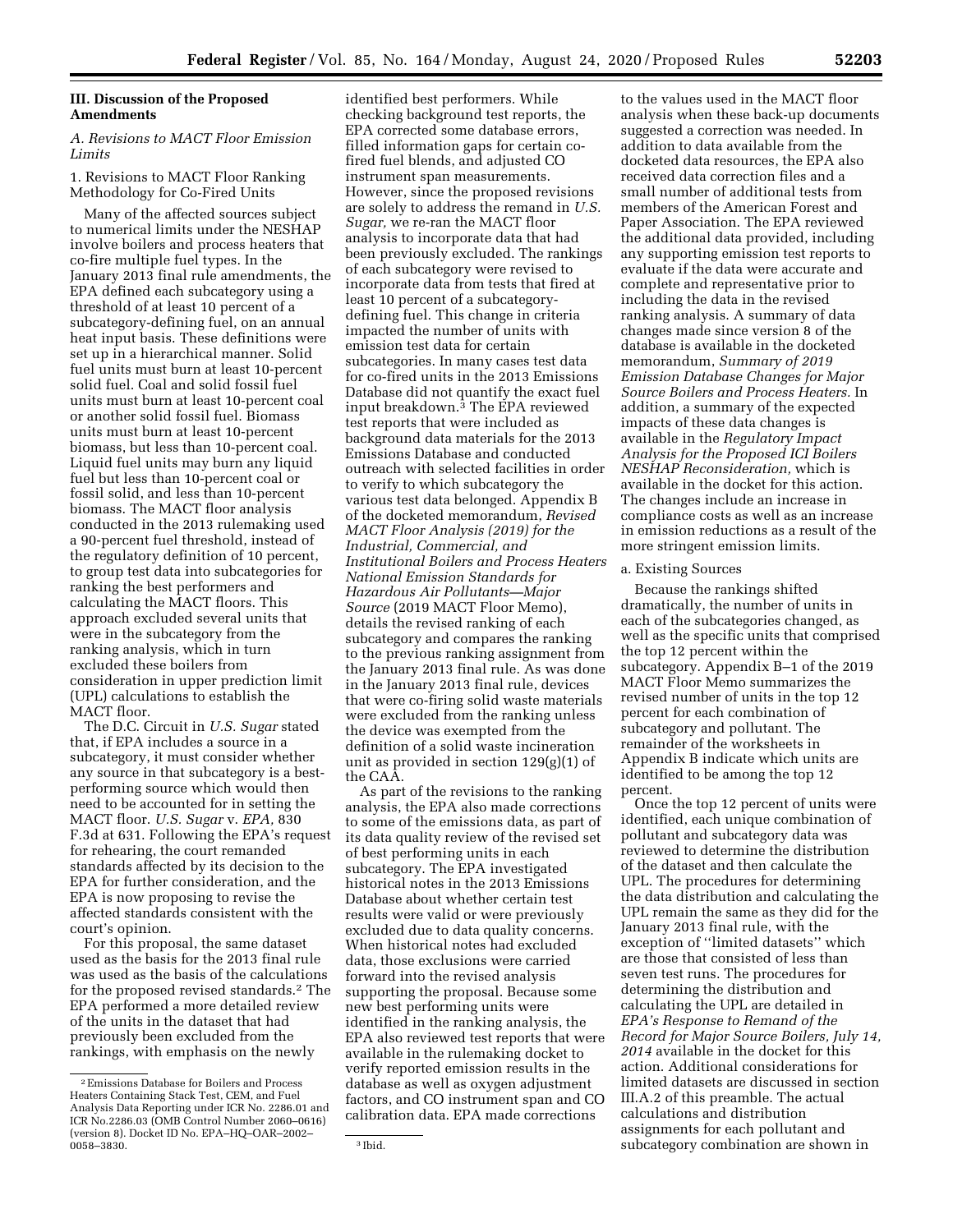Appendix C of the 2019 MACT Floor Memo. The EPA is not soliciting comment on its use of the same methodology that it used to set the January 2013 standards, but is soliciting comment on the proposed revisions to the standards the Agency is proposing to address concerning the court's remand in *U.S. Sugar.* 

Once the UPL values were calculated, the EPA reviewed whether any additional fuel variability factors were available to multiply by the calculated UPL for Hg, HCl, and total selected metals 4 (TSM). The methodology for computing the fuel variability factor did not change since the January 2013 final rule. Instead, any changes in the fuel variability factors occurred because of changes to the units that constituted the top 12 percent for each subcategory and were, therefore, eligible for consideration in the fuel variability factor analysis. The fuel variability factor calculations are shown in Appendix A of the 2019 MACT Floor Memo. Fuel variability factors were available for solid and liquid fuel subcategories for Hg and HCl and for biomass fluidized bed, coal, and heavy liquid subcategories for TSM.

#### b. New Sources

Similar to existing sources, the reranking of the data for each new source subcategory impacted the specific units that were identified as the lowest emitting for each combination of pollutant and subcategory.

Additionally, as in the January 2013 final rule, the EPA did not allow units with a nitrogen oxides-to-CO ratio above 50 to represent a best performing boiler for CO. Instead, the EPA picked the next lowest ranked unit for the Coal Stokers. Additionally, as in the January 2013 final rule, the EPA only considered units with at least three test runs to serve as the basis of the new source floor except for cases where no other data were available. This occurred only for the TSM UPL calculations for new Biomass Suspension Burner. In that case, the second ranked unit was selected. The revisions to the emissions standards proposed here are for the limited purpose of addressing the court's remand in *U.S. Sugar,* and the EPA is not proposing or soliciting comment on other aspects of the standards or methodology used to calculate the standards.

Once the best controlled similar source for each subcategory was identified, each unique combination of

pollutant and subcategory data was reviewed to determine the distribution of the dataset and then calculate the UPL. The procedures for determining the data distribution and calculating the UPL remain the same as for the January 2013 final rule, with the exception of limited datasets that consisted of less than seven test runs or in cases where the calculated new source UPL exceeded the existing source UPL for the same subcategory. The procedures for determining the distribution and calculating the UPL are detailed in the docketed memorandum, *Revised MACT Floor Analysis (2019) for the Industrial, Commercial, and Institutional Boilers and Process Heaters National Emission Standards for Hazardous Air Pollutants—Major Source*. Many of the new source UPL calculations involved limited datasets and additional considerations for limited datasets are discussed in section III.A.2 of this preamble. The actual calculations and distribution assignments for each pollutant and subcategory combination are shown in Appendix E of the 2019 MACT Floor Memo. This appendix worksheet for each UPL calculation also shows the ranking of each unit.

Once the UPL values were calculated, the EPA reviewed whether any additional fuel variability factors were available to multiply by the calculated UPL for Hg, HCl, and TSM. The methodology for computing the fuel variability factor did not change since the January 2013 final rule. Instead, any changes in the fuel variability factors occurred because of changes to the unit selected to represent the best controlled similar source and were, therefore, eligible for consideration in the fuel variability factor analysis for new sources. The fuel variability factor calculations are shown in Appendix A of the 2019 MACT Floor Memo. Fuel variability factors were available for liquid fuel and coal subcategories for Hg and HCl, and the heavy liquid subcategory for TSM.

The EPA also incorporated the same procedures as the January 2013 final rule to ensure that the available measurement methods would provide accurate emissions measurements at the levels set for the various standards. The procedures are discussed in detail at 76 FR 80611 and the calculated values are presented in technical memoranda in the docket.5 The procedures remained the same, but which unit represents the new source floor did change since January 2013; so, the actual representative detection level (RDL)

calculation accordingly changed as well. The revised calculations for 3 times the RDL are presented in the documented memorandum. After computing the RDL, the UPL calculations were compared to a value equal to 3 times the RDL. In the case of new sources, if the UPL was below the 3 times RDL value then the MACT floor was set equal to 3 times the RDL.

Lastly, the EPA compared the calculated UPL, or 3 times RDL values where appropriate, to the existing source emission limits for the same pollutant and subcategory. If the new source floor was larger than the existing source floor, the EPA reviewed the data further as discussed in the UPL methodology for limited datasets in section III.A.2 of this preamble to evaluate if the unit truly reflected the best controlled similar source as determined by the Administrator and to evaluate if the UPL calculations required any adjustments to ensure that the UPL did not result in a less stringent standard for new sources. In addition to the tests conducted on limited datasets, two subcategories for new source limits required additional evaluation, as discussed below. Specific names of the facility and boiler names refer to how the boilers are identified in the MACT floor analysis to allow the reader to find these units in the related technical support memoranda.

The MACT floor dataset for particulate matter (PM) from new fluidized bed boilers designed to burn biomass includes 18 test runs from a single boiler ''ORGeorgiaPacificWauna Mill, EU35—Fluidized Bed Boiler'' (EU35) that we identified as the best performing unit based on average emissions. The calculated UPL for new sources exceeded the UPL calculated for existing units in the same subcategory. After determining the correct distribution and ensuring that we used the correct equation for the distribution, we evaluated the variance of this unit. Our analysis showed that this unit, identified as the best performing unit based on average emissions, has a variance that is 3 orders of magnitude higher than the second ranked unit ''WIGPGreenBay2818, B10—Wastepaper Sludge-Fired Boiler 10'' (B10) and an overall average (considering all stack tests, not just the minimum stack test average) that is approximately 4 times higher than the second ranked unit. This information indicates that the second ranked unit, B10, has a more consistent level of performance than the top ranked unit, EU35, and the resulting UPL calculations support this. The calculated UPL is lower for the second ranked unit, B10, than for the top

<sup>4</sup>Total selected metals is the sum of the non-Hg HAP metals—arsenic, beryllium, cadmium, chromium, lead, manganese, nickel, and selenium.

<sup>5</sup>See Docket ID Item Nos.: EPA–HQ–OAR–2002– 0058–3837 and EPA–HQ–OAR–2002–0058–3839.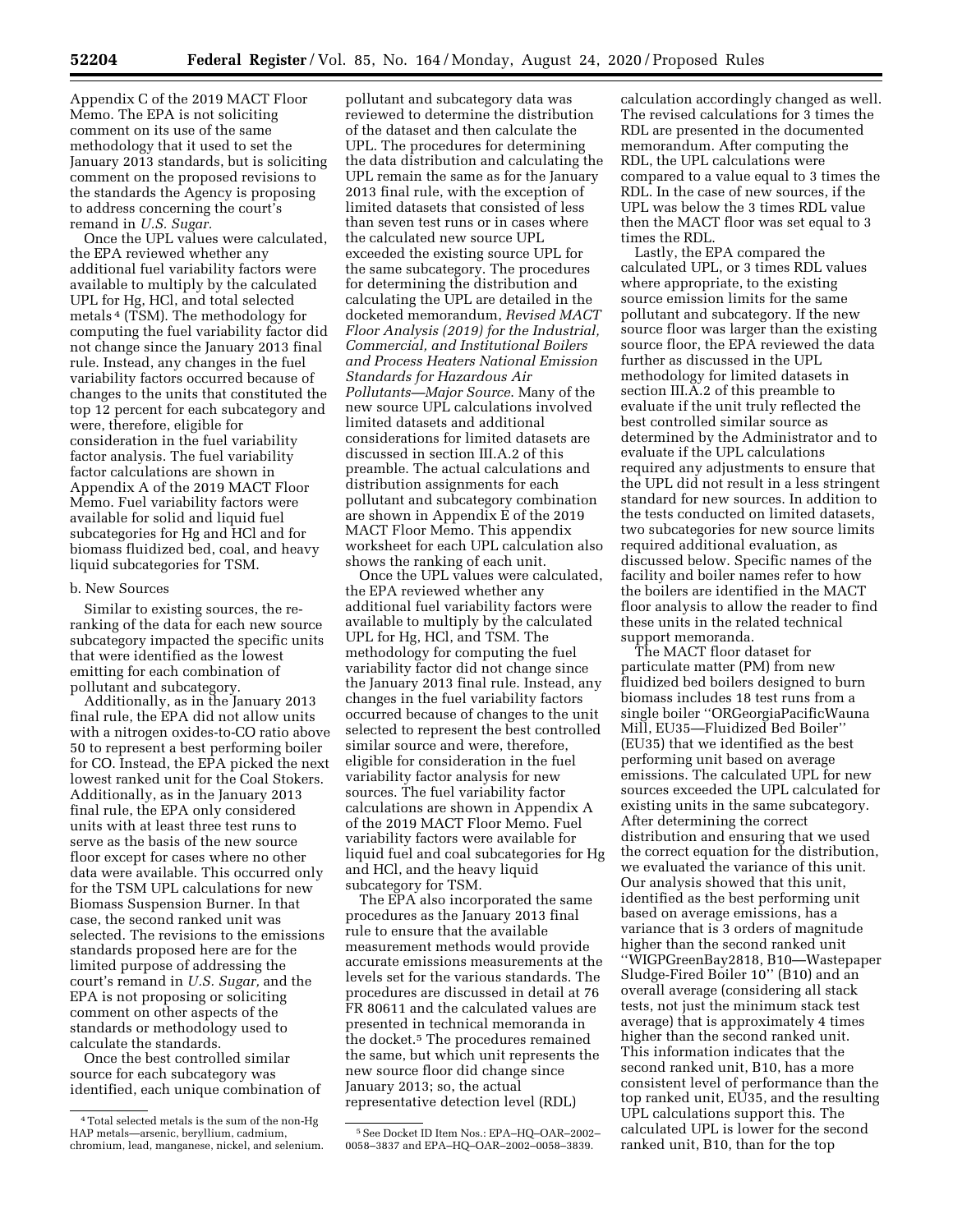ranked unit, EU35. For these reasons, we determined that the unit with the lowest average, EU35, is not the best performing source for this subcategory and pollutant and we are instead identifying B10 as the best performing source.

The MACT floor dataset for PM from new stoker boilers designed to burn wet biomass includes nine test runs from a single boiler ''IAMonsantoMuscatine, Boiler #8 EP–195'' that we identified as the best performing unit based on average emissions. The calculated UPL for new sources exceeded the UPL calculated for existing units in the same subcategory. The UPL based on a lognormal equation was 10.2 times higher than the mean. After reviewing the distribution of the dataset, we found that the distribution was incorrectly flagged as lognormally distributed instead of normally distributed. The UPL based on the normal distribution no longer exceeds the UPL calculation for existing sources. The UPL based on a normal equation was 2.36 times higher than the mean. After correcting the distribution, we also evaluated the variance of this unit, which was 4 times lower than the variance of the next lowest ranked unit. For these reasons, we determined that the UPL based on the normal distribution was the appropriate basis for the new source floor for this subcategory.

#### 2. UPL Methodology for Limited **Datasets**

In August 2013, the D.C. Circuit issued its decision in *National Ass'n. of Clean Water Agencies (NACWA)* v. *EPA,*  which addressed challenges to the EPA's 2011 Sewage Sludge Incinerator (SSI) rule, issued under section 129 of the CAA. In *NACWA* v. *EPA,* the court remanded the EPA's use of the UPL methodology to the Agency for further explanation of how the methodology reflected the average emissions limitation achieved by the bestperforming 12 percent of sources (for existing sources) and the average emissions limitation achieved by the best-performing similar source (for new sources). *NACWA* v. *EPA,* 734 F.3d 1115, 1151. Because the UPL methodology used in the SSI rule was the same as that used in the major source Boiler MACT, the EPA requested a remand of the record in *U.S. Sugar* v. *EPA* in order to address the court's decision in *NACWA* v. *EPA.* The EPA prepared a memorandum explaining the methodology for the UPL. This memorandum, *EPA's Response to Remand of the Record for Major Source Boilers,* provides a detailed rationale to use the UPL as the basis of setting a

MACT floor for new and existing sources, and the methodology and the explanation in the memorandum were upheld by the D.C. Circuit in *U.S. Sugar*  v. *EPA.* 830 F.3d at 639. Following the UPL memorandum, the EPA issued a subsequent memorandum specifically addressing the application of the UPL methodology when setting MACT emission limits with limited datasets, *Approach for Applying the Upper Prediction Limit to Limited Datasets.* In that memorandum, the EPA concluded that there are additional considerations when setting MACT floors for limited datasets. The EPA is not, in this action, proposing any revisions to or soliciting comment on either the *EPA's Response to Remand of the Record for Major Source Boilers* memorandum or the limited datasets memorandum. Rather, the EPA is proposing limited revisions to certain Boiler MACT standards to address the specific issue remanded to the Agency by the court in *U.S. Sugar*  v. *EPA.* The docketed memorandum, *Approach for Applying the Upper Prediction Limit to Limited Datasets for Boilers and Process Heaters at Major Sources,* discusses the generic methods in the previously issued limited dataset memorandum, as well as a summary of the findings for certain boiler and process heater subcategories. A summary of those findings is also discussed here.

For the ICI Boilers and Process Heaters source categories, we have limited datasets for the following subcategories and pollutants for both existing and new sources: process gas (Hg, HCl, TSM, and PM), biomass suspension burner (TSM), dry biomass stoker (TSM, PM, and CO), and coal fluidized bed coal refuse (CO). For the ICI Boilers and Process Heaters source categories, we have limited datasets for the following subcategories and pollutants for new sources: Solid (Hg and HCl), liquid (Hg and HCl), heavy liquid (TSM and PM), light liquid (TSM and PM), biomass dutch oven/pile burner (TSM), biomass fuel cell (TSM), biomass fluidized bed (TSM), biomass suspension burner (TSM), biomass suspension grate (CO), wet biomass stoker (TSM), and coal (TSM and PM). Therefore, we evaluated these specific datasets to determine whether it is appropriate to make any modifications to the UPL approach used to calculate the MACT floors. For each dataset, we performed the following steps: Selected the data distribution that best represents the dataset; ensured that the correct equation for the distribution was then applied to the data; and compared individual components of the limited

dataset to determine if the standards based on the limited dataset reasonably represent the performance of the units included in the dataset. The results of the limited dataset analyses are presented below for each subcategory and pollutant.

The MACT floor datasets for Hg, HCl, and PM from existing and new boilers designed to burn process gas include three test runs from a single boiler. In addition, there are no other process gas units in the rankings to select from for these pollutants. Using the available data, we first determined the correct distribution and ensured that we used the correct equation for each distribution. The MACT floor dataset for TSM from existing and new boilers designed to burn process gas only includes two test runs. We assumed a distribution of lognormal for this dataset. We then calculated the UPLbased limits which range from 1.2 to 3 times the average (mean) of all test runs from the best performing source. This result indicates that the emission limits are not unreasonable compared to the actual performance of the unit upon which the limits are based and are within the ranges that we see when we evaluate larger datasets using our MACT floor calculation procedures. Therefore, we determined that the emission limit reasonably accounts for variability and that no changes to the standard floor calculation procedure were warranted for this pollutant and subcategory.

The MACT floor dataset for TSM from existing and new suspension burner boilers designed to burn biomass includes three test runs from a single boiler that we identified as the best performing unit based on average emissions. In addition, there are no other biomass suspension burner units in the rankings to select from for this pollutant because the other unit with test data only has two test runs, and units with less than three test runs were not considered for UPL calculations if other data are available (see discussion in section III.A.1 of this preamble). Using the available data, we first determined the correct distribution and ensured that we used the correct equation for each distribution. We then calculated the UPL-based limit which is 1.7 times the short-term average emissions from the best performing source. This result indicates that the emission limit is not unreasonable compared to the actual performance of the unit upon which the limit is based and is within the range that we see when we evaluate larger datasets using our MACT floor calculation procedures. Therefore, we determined that the emission limit reasonably accounts for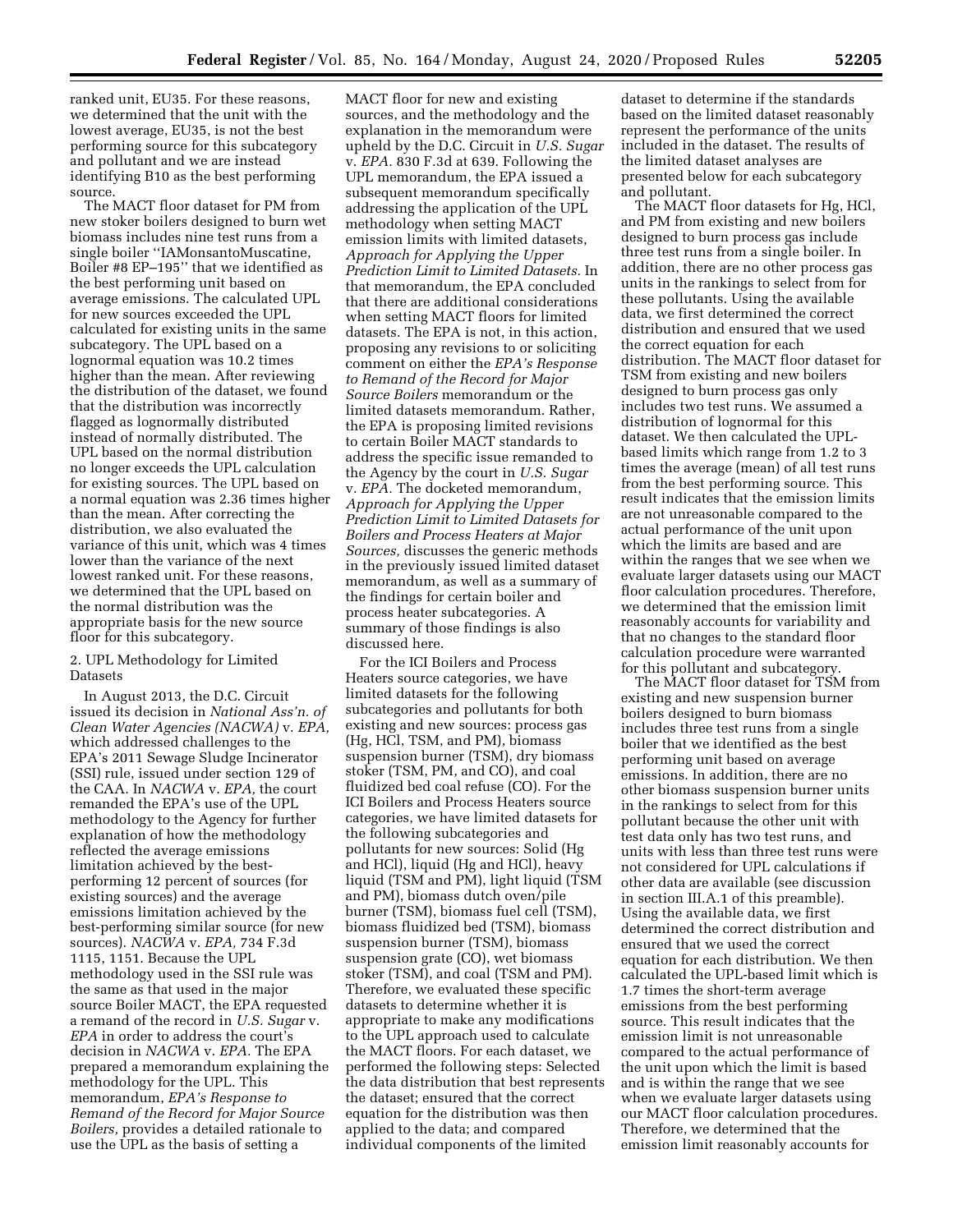variability and that no changes to the standard floor calculation procedure were warranted for this pollutant and subcategory.

The MACT floor dataset for TSM from existing and new stoker boilers designed to burn dry biomass includes three test runs from a single boiler. In addition, there are no other dry biomass stoker units in the rankings to select from for this pollutant. Using the available data, we first determined the correct distribution and ensured that we used the correct equation for each distribution. We then calculated the UPL-based-limit, which is approximately 2 times the short-term average emissions from the best performing source, indicating that the emission limit is not unreasonable compared to the actual performance of the unit upon which the limit is based and is within the range that we see when we evaluate larger datasets using our MACT floor calculation procedures. Therefore, we determined that the emission limit reasonably accounts for variability and that no changes to the standard floor calculation procedure were warranted for this pollutant and subcategory.

The MACT floor datasets for PM and CO from existing and new stoker boilers designed to burn dry biomass include three test runs from a single boiler that we identified as the best performing unit based on average emissions. After determining the correct distribution and ensuring that we used the correct equation for each distribution, we evaluated the variance of this unit for each pollutant, comparing it to other boilers in the same subcategory. Our analysis showed that this unit, identified as the best performing unit based on average emissions, also had the lowest variance for each pollutant, indicating that not only did it have the lowest average emissions but also the most consistent performance. Therefore, we determined that the emission limits reasonably account for variability and that no changes to our standard floor calculation procedure were warranted for this subcategory and pollutants.

The MACT floor dataset for CO from existing and new fluidized bed boilers designed to burn coal refuse includes three test runs from a single boiler. In addition, there are no other units in the rankings to select from for this pollutant. Using the available data, we first determined the correct distribution and ensured that we used the correct equation for the distribution. We then calculated the UPL-based limit which is approximately 1.5 times the short-term average emissions from the best performing source, indicating that the

emission limit is not unreasonable compared to the actual performance of the unit upon which the limit is based and is within the range that we see when we evaluate larger datasets using our MACT floor calculation procedures. Therefore, we determined that the emission limit reasonably accounts for variability and that no changes to the standard floor calculation procedure were warranted for this pollutant and subcategory.

The MACT floor dataset for Hg from new boilers designed to burn solid fuel includes six test runs from a single boiler that we identified as the best performing unit based on average emissions. After determining the correct distribution and ensuring that we used the correct equation for each distribution, we evaluated the variance of this unit, comparing it to other boilers in the same subcategory. Our analysis showed that this unit, identified as the best performing unit based on average emissions, also had the lowest variance, indicating that not only did it have the lowest average emissions but also the most consistent performance. Therefore, we determined that the emission limit reasonably accounts for variability and that no changes to our standard floor calculation procedure were warranted for this subcategory and pollutant.

The MACT floor dataset for HCl from new boilers designed to burn solid fuel includes six test runs from a single boiler ''ARPotlatchForestWarren, Wellons Boiler'' (Wellons Boiler) that we identified as the best performing unit based on average emissions. After determining the correct distribution and ensuring that we used the correct equation for each distribution, we compared the calculated UPL to the short-term average emissions and found that the unit had a UPL that was 81 times higher than the lowest short-term average emission test and that this ratio is not within the range that we see when we evaluate larger datasets using our MACT floor calculation procedures. Based on this, we evaluated the variance of this unit and concluded that further consideration of the best performer selection was warranted. The variance of the top ranked unit was 6 orders of magnitude higher than the variance of the next ranked unit ''TXDibollTemple-Inland, PB–44'' (PB–44). In addition, the Wellons Boiler six test runs were from two separate stack tests, and while the unit was the top ranked unit due to one of the stack test averages being very low, the other stack test average was 6.2 times higher. The high degree of variance in the dataset for the unit with the lowest average, Wellons Boiler, prompted us to question whether this

unit was, in fact, the best performing unit and to evaluate the dataset for PB– 44. The dataset for PB–44 includes three test runs and the average emissions are only about 7 percent higher than the Wellons Boiler lowest stack test average. However, the PB–44 average emissions are actually 97 percent lower when comparing to the Wellons Boiler average for both stack tests. This information indicates that the second ranked unit, PB–44, has a more consistent level of performance than the top ranked unit, Wellons Boiler, and the resulting UPL calculations support this. The HCl UPL value is lower for PB–44 than for Wellons Boiler and the Wellons Boiler UPL exceeded the UPL for existing solid fuel boilers. For these reasons, we determined that the unit with the lowest average, Wellons Boiler, is not the best performing source for this pollutant and we are instead determining PB–44 to be the best performing source.

The MACT floor dataset for Hg from new boilers designed to burn liquid fuel includes three test runs from a single boiler that we identified as the best performing unit based on average emissions. After determining the correct distribution and ensuring that we used the correct equation for each distribution, we evaluated the variance of this unit. Our analysis showed that this unit, identified as the best performing unit based on average emissions, and the second ranked unit both have similar and extremely low variance, indicating consistent performance. Therefore, we determined that the emission limit reasonably accounts for variability and that no changes to the standard floor calculation procedure were warranted for this subcategory and pollutant.

The MACT floor dataset for HCl from new boilers designed to burn liquid fuel includes three test runs from a single boiler that we identified as the best performing unit based on average emissions. After determining the correct distribution and ensuring that we used the correct equation for each distribution, we evaluated the variance of this unit, comparing it to other boilers in the same subcategory. Our analysis showed that this unit, identified as the best performing unit based on average emissions, also had the lowest variance, indicating that not only did it have the lowest average emissions but also the most consistent performance. Therefore, we determined that the emission limit reasonably accounts for variability and that no changes to the standard floor calculation procedure were warranted for this subcategory and pollutant.

The MACT floor dataset for TSM from new boilers designed to burn heavy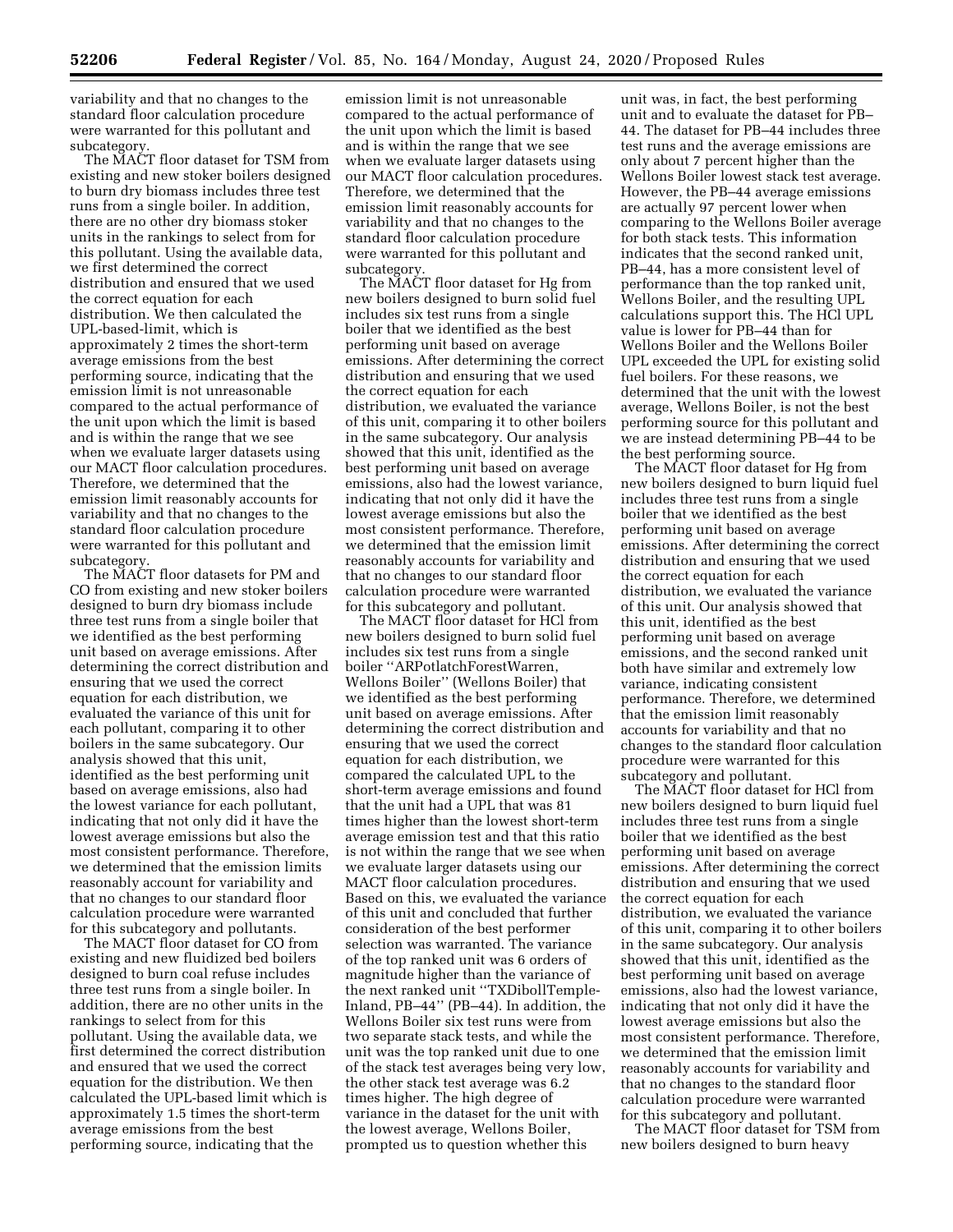liquid fuel includes three test runs from a single boiler that we identified as the best performing unit based on average emissions. After determining the correct distribution and ensuring that we used the correct equation for the distribution, we evaluated the variance of this unit, comparing it to other boilers in the same subcategory. Our analysis showed that this unit, identified as the best unit based on average emissions, had a slightly higher variance than the next ranked unit. Therefore, we also evaluated the second ranked unit and determined its distribution and applied the equation for its distribution. Comparing the calculated UPL values for the top two units, the best performing unit resulted in the lower UPL. While its variance was slightly higher, the top ranked unit's lower overall emissions and resulting UPL calculations indicate it is the best performer. Therefore, we determined that the emission limit reasonably accounts for variability and that no changes to the standard floor calculation procedure were warranted for this pollutant and subcategory.

The MACT floor dataset for PM from new boilers designed to burn heavy liquid fuel includes three test runs from a single boiler that we identified as the best performing unit based on average emissions. After determining the correct distribution and ensuring that we used the correct equation for the distribution, we evaluated the variance of this unit, comparing it to other boilers in the same subcategory. Our analysis showed that this unit, identified as the best performing unit based on average emissions, also had the lowest variance, indicating that not only did it have the lowest average emissions but also the most consistent performance. Therefore, we determined that the emission limit reasonably accounts for variability and that no changes to the standard floor calculation procedure were warranted for this pollutant and subcategory.

The MACT floor dataset for TSM from new boilers designed to burn light liquid fuel includes three test runs from a single boiler that we identified as the best performing unit based on average emissions. After determining the correct distribution and ensuring that we used the correct equation for the distribution, we evaluated the variance of this unit, comparing it to other boilers in the same subcategory. Our analysis showed that this unit, identified as the best performing unit based on average emissions, and the second ranked unit have nearly equivalent variance, indicating consistent performance. Therefore, we determined that the emission limit reasonably accounts for

variability and that no changes to the standard floor calculation procedure were warranted for this pollutant and subcategory.

The MACT floor dataset for PM from new boilers designed to burn light liquid fuel includes three test runs from a single boiler that we identified as the best performing unit based on average emissions. After determining the correct distribution and ensuring that we used the correct equation for the distribution, we evaluated the variance of this unit, comparing it to other boilers in the same subcategory. Our analysis showed that this unit, identified as the best performing unit based on average emissions, also had the lowest variance, indicating that not only did it have the lowest average emissions but also the most consistent performance. Therefore, we determined that the emission limit reasonably accounts for variability and that no changes to the standard floor calculation procedure were warranted for this pollutant and subcategory.

The MACT floor dataset for TSM from new dutch oven boilers designed to burn biomass includes three test runs from a single boiler that we identified as the best performing unit based on average emissions. After determining the correct distribution and ensuring that we used the correct equation for the distribution, we evaluated the variance of this unit, comparing it to other boilers in the same subcategory. Our analysis showed that this unit, identified as the best performing unit based on average emissions, also had the lowest variance, indicating that not only did it have the lowest average emissions but also the most consistent performance. Therefore, we determined that the emission limit reasonably accounts for variability and that no changes to the standard floor calculation procedure were warranted for this pollutant and subcategory.

The MACT floor dataset for TSM from new biomass fuel cell boilers includes six test runs from a single boiler that we identified as the best performing unit based on average emissions. After determining the correct distribution and ensuring that we used the correct equation for the distribution, we evaluated the variance of this unit, comparing it to other boilers in the same subcategory. Our analysis showed that this unit, identified as the best performing unit based on average emissions, also had the lowest variance, indicating that not only did it have the lowest average emissions but also the most consistent performance. Therefore, we determined that the emission limit reasonably accounts for variability and that no changes to the standard floor

calculation procedure were warranted for this pollutant and subcategory.

The MACT floor dataset for TSM from new fluidized bed boilers designed to burn biomass includes three test runs from a single boiler that we identified as the best performing unit based on average emissions. After determining the correct distribution and ensuring that we used the correct equation for the distribution, we evaluated the variance of this unit, comparing it to other boilers in the same subcategory. Our analysis showed that this unit, identified as the best performing unit based on average emissions, also had the lowest variance, indicating that not only did it have the lowest average emissions but also the most consistent performance. Therefore, we determined that the emission limit reasonably accounts for variability and that no changes to the standard floor calculation procedure were warranted for this pollutant and subcategory.

The MACT floor dataset for TSM from new suspension burners designed to burn biomass includes three test runs from a single boiler. In addition, there are no other biomass suspension burner units in the rankings to select from for this pollutant. Using the available data, we first determined the correct distribution and ensured that we used the correct equation for each distribution. We then calculated the UPL-based limit which is 1.7 times the short-term average emissions from the best performing source, indicating that the emission limit is not unreasonable compared to the actual performance of the unit upon which the limit is based and is within the range that we see when we evaluate larger datasets using our MACT floor calculation procedures. Therefore, we determined that the emission limit reasonably accounts for variability and that no changes to our standard floor calculation procedure were warranted for this subcategory and pollutant.

The MACT floor dataset for TSM from new stoker boilers designed to burn wet biomass includes six test runs from a single boiler ''GAGPCellulose Brunswick, U700—No. 4 Power Boiler'' (U700—No. 4 Power Boiler) that we identified as the best performing unit based on average emissions. After determining the correct distribution and ensuring that we used the correct equation for the distribution, we evaluated the variance of this unit, comparing it to other boilers in the same subcategory. We note that the second and third ranked units each have less than three test runs, and units with less than three test runs were not considered for UPL calculations if other data are available (see discussion in section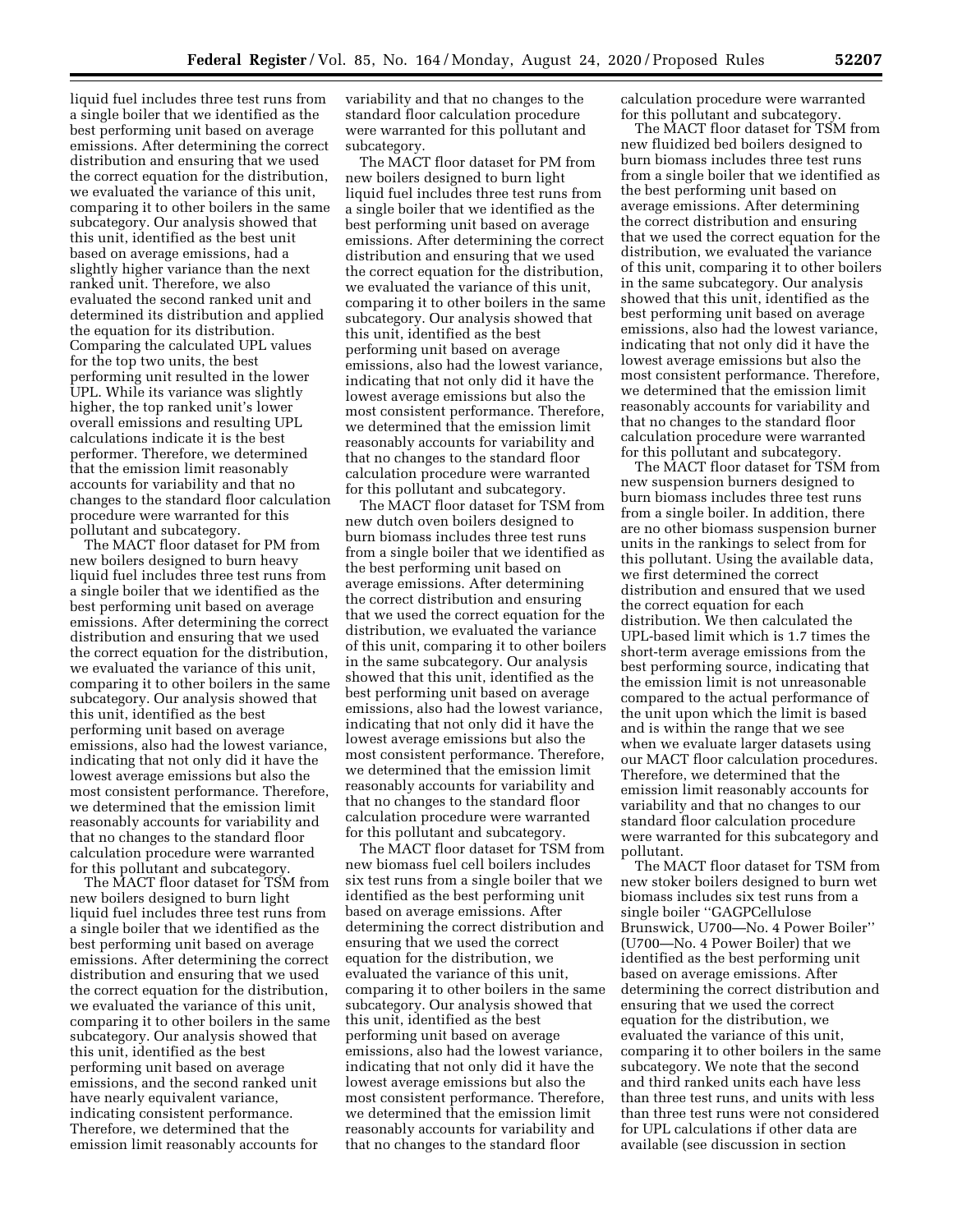III.A.1 of this preamble). Our analysis showed that this unit, identified as the best performing unit based only on average emissions, has a higher variance than the fourth ranked unit ''MESDWarrenSomerset, No. 2 Power Boiler'' (No. 2 Power Boiler) and an overall average (considering all stack tests, not just the minimum stack test average) that is approximately 18 percent higher than the fourth ranked unit. This information indicates that the fourth ranked unit, No. 2 Power Boiler, has a more consistent level of performance than the top ranked unit, U700—No. 4 Power Boiler, and the resulting UPL calculations support this. The calculated UPL is lower for the fourth ranked unit, No. 2 Power Boiler, than for the top ranked unit, U700—No. 4 Power Boiler. For these reasons, we determined that the unit with the lowest average, U700—No. 4 Power Boiler, is not the best performing source for this subcategory and pollutant and we are instead determining that No. 2 Power Boiler is the best performing source.

The MACT floor dataset for CO from new suspension grate boilers designed to burn biomass includes three test runs from a single boiler that we identified as the best performing unit based on average emissions. After determining the correct distribution and ensuring that we used the correct equation for each distribution, we evaluated the variance of this unit, comparing it to other boilers in the same subcategory. Our analysis showed that this unit, identified as the best unit based on average emissions, also had the lowest variance, indicating that not only did it have the lowest average emissions but also the most consistent performance. Therefore, we determined that the emission limit reasonably accounts for variability and that no changes to the standard floor calculation procedure were warranted for this subcategory and pollutant.

The MACT floor dataset for TSM from new coal boilers includes six test runs from a single boiler that we identified as the best performing unit based on average emissions. After determining the correct distribution and ensuring that we used the correct equation for each distribution, we evaluated the variance of this unit and concluded that further consideration of the best performer selection was warranted. The variance of the top ranked unit was approximately 3 times higher than the variance of the next ranked unit. The degree of variance in the dataset for the unit with the lowest average prompted us to question whether this unit was, in fact, the best performing unit and to evaluate the second ranked unit. The

second ranked unit includes 3 test runs. We calculated the UPL using data for the second ranked unit, however, and the resulting UPL was higher than when using data from the top ranked unit. While its variance was higher, the top ranked unit's lower overall emissions and resulting UPL calculations indicate it is the best performer. Therefore, we determined that the emission limit reasonably accounts for variability and that no changes to the standard floor calculation procedure were warranted for this subcategory and pollutant.

The MACT floor dataset for PM from new coal boilers includes six test runs from a single boiler that we identified as the best performing unit based on average emissions. After determining the correct distribution and ensuring that we used the correct equation for each distribution, we evaluated the variance of this unit and concluded that further consideration of the best performer selection was warranted. The variance of the top ranked unit was approximately 2.5 times higher than the variance of the next ranked unit. The degree of variance in the dataset for the unit with the lowest average prompted us to question whether this unit was, in fact, the best performing unit and to evaluate the second ranked unit. The second ranked unit includes three test runs. We calculated the UPL using data for the second ranked unit, however, and the resulting UPL was higher than when using data from the top ranked unit. Therefore, while its variance was higher, the top ranked unit's lower overall emissions and resulting UPL calculations indicate it is the best performer. Therefore, we determined that the emission limit reasonably accounts for variability and that no changes to the standard floor calculation procedure were warranted for this subcategory and pollutant.

The Process Gas and Coal Fluidized Bed subcategories for existing and new sources and the Heavy Liquid Fuel, Light Liquid Fuel, Pulverized Coal Boilers, and Coal Stoker subcategories for new sources have limited datasets for CO. However, the best performers have very low CO emissions and the emission limits were set equal to a minimum CO level; the applicable methodology is discussed in section III.E of this preamble.

# *B. Beyond-the-Floor Emission Limits*

We reviewed the recalculated MACT floor emission limits that are less stringent than those in the January 2013 final rule in order to assess whether a beyond-the-floor option was technically achievable and cost-effective. To assess whether the January 2013 limits were

technically achievable we reviewed the compliance data available to the EPA through the Compliance and Emissions Data Reporting Interface (CEDRI) and WebFIRE 6 and compared these data to the emission limits in the January 2013 final rule to assess whether those more stringent limits were being achieved in practice. Data is submitted to CEDRI by regulated entities to EPA in order to meet electronic reporting requirements of 40 CFR part 60 subpart DDDDD. These reports include performance tests, CEMS relative accuracy test audits, notifications of compliance status reports, among other items. WebFIRE displays these reports to the public and can be searched by regulatory subpart or boiler process type (*e.g.,* fuel type, boiler size). For existing sources, with the exception of TSM at coal units, all of the compliance data available for the subcategory showed that the units were complying with the more stringent 2013 emission limit. For TSM at coal-fired units, 83 percent of the units (10 of 12) with data were below the more stringent 2013 emission limit. The two units that were not were 12 percent above the 2013 emission limit, but these units were using the emission averaging provision to comply at a common stack. To assess whether the limits were costeffective, the EPA reviewed the control devices currently installed to determine if any cost savings would occur should the less stringent limit be selected. In all of these cases, the controls that were already installed were the same types of controls that would be required to meet either the January 2013 limits or the less stringent recalculated limits and, therefore, no additional costs would be incurred to meet the more stringent limits. There were three additional cases where the January 2013 remanded emission limit was more stringent than the recalculated emission limit, but no recent compliance data were available in these three cases. Since no data were available for PM at Gas 2 units, and TSM at biomass suspension burners or dry biomass stokers, the EPA did not select a beyond-the-floor limit for these three emission limits. In all three of these cases, where we did not have data, the changes are resulting from the revised methodology for limited datasets. The process gas unit is uncontrolled, and the dry biomass stoker and biomass suspension burner both had a multiclone installed.

<sup>6</sup>U.S. Environmental Protection Agency. Compliance and Emissions Data Reporting Interface (CEDRI) *[https://www.epa.gov/electronic-reporting](https://www.epa.gov/electronic-reporting-air-emissions/cedri)[air-emissions/cedri](https://www.epa.gov/electronic-reporting-air-emissions/cedri)* and WebFIRE database *[https://](https://www.epa.gov/electronic-reporting-air-emissions/webfire)  [www.epa.gov/electronic-reporting-air-emissions/](https://www.epa.gov/electronic-reporting-air-emissions/webfire) [webfire.](https://www.epa.gov/electronic-reporting-air-emissions/webfire)*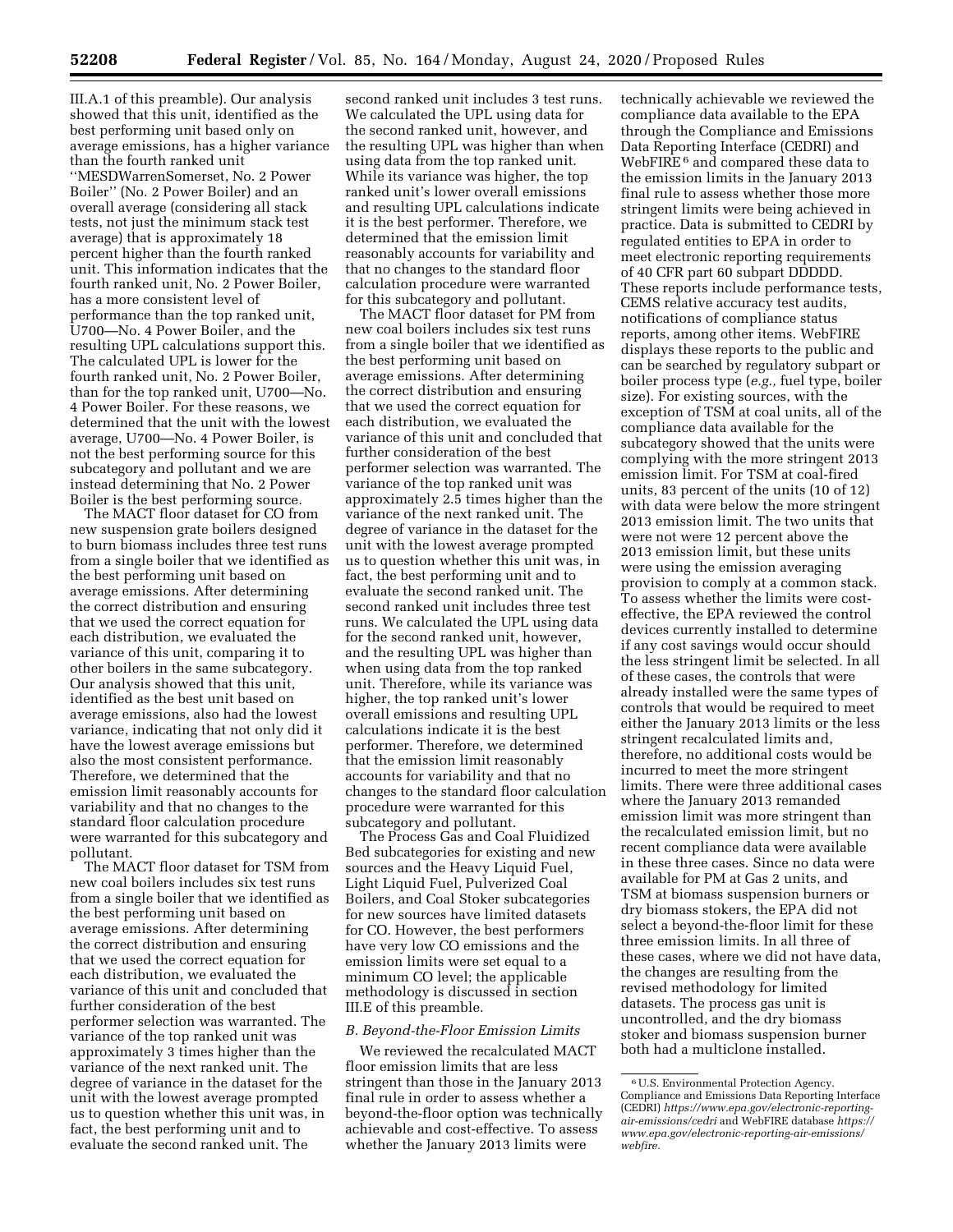Based on the review of compliance data, the EPA selected a beyond-thefloor level for 10 of the existing source emission limits, as listed in Table 4.

# TABLE 4—EXISTING SOURCE EMISSION LIMITS BASED ON BEYOND-THE-FLOOR

| Existing source subcategory limit         | Discussion                                                                                                                                                                                                                                                                                                                                                                                                                                                                                                                                                                                                                |
|-------------------------------------------|---------------------------------------------------------------------------------------------------------------------------------------------------------------------------------------------------------------------------------------------------------------------------------------------------------------------------------------------------------------------------------------------------------------------------------------------------------------------------------------------------------------------------------------------------------------------------------------------------------------------------|
| CO-Coal Fluidized Bed with Heat Exchanger | All of the existing units with data available are below the 2013 emission limit.<br>All 10 of the existing units complying with the TSM limit were below the 2013 emission limit.<br>The two existing units with data were both below the 2013 emission limit.<br>The two existing units with data were both below the 2013 emission limit.<br>All six of the existing units with data were below the 2013 limit.<br>All 99 of the existing units with data were below the 2013 limit.<br>All six of the existing units with data were below the 2013 limit.<br>The one existing unit with data was below the 2013 limit. |

For new sources, the EPA made a similar comparison to compliance data from new and existing boilers in order to assess whether the limits were achievable. In addition, for PM emission limits at new sources, consistent with the analysis taken during the January 2013 final rule, PM emission limits were compared to the PM limit of 0.03 pound per million British thermal units (lb/ MMBtu) for new biomass boilers in 40 CFR part 60, subparts Db and Dc. Only biomass compliance data were available for new sources, and so the EPA compared both existing and new source compliance data, when available, to the emission limits in the January 2013 final

rule. For three of the limits, all of the units with available compliance data were below the more stringent January 2013 emission limit. For the PM limit at dry biomass stokers, and the TSM limit at wet biomass stokers, all of the available new source compliance data were meeting the more stringent January 2013 emission limit. Two of the limits had no new source data available for comparison, but the TSM at coal units had 50 percent of the existing units with data below the January 2013 new source limit, and 9 percent of the coal units were below the new source limit for PM. Both of these cases demonstrate that the limits are technically achievable. There

were three cases where the January 2013 remanded new source emission limit was more stringent than the emission limit calculated based on the revised MACT floor calculation methodology, but no recent compliance data were available in these four cases. These were the same three groups mentioned for existing sources, PM at Gas 2 units, and TSM at biomass suspension burners or dry biomass stokers. Due to lack of data, the EPA did not select a beyond-thefloor limit for these three emission limits. For new sources, there were seven emission limits where a beyondthe-floor level was selected, as listed in Table 5.

## TABLE 5—NEW SOURCE EMISSION LIMITS BASED ON BEYOND-THE-FLOOR

| New source subcategory limit              | Discussion                                                                                                                                                                                                                                                                                                                          |
|-------------------------------------------|-------------------------------------------------------------------------------------------------------------------------------------------------------------------------------------------------------------------------------------------------------------------------------------------------------------------------------------|
|                                           | Only one existing and one new wet stoker boiler has TSM compliance data. The new source<br>data is below the 2013 new source limit.                                                                                                                                                                                                 |
|                                           | Six of the 12 existing units with compliance data are below the 2013 limit for new sources. Of<br>the ones that were above the limit, all of them were above both the 2013 limit and the re-<br>manded MACT floor emission limit. No new coal units were identified in recent compliance<br>data.                                   |
|                                           | The calculated UPL is identical to the value calculated in the 2013 final rule for existing<br>sources. However, the UPL calculation was less stringent than the new source performance<br>standards (NSPS) limit for new boilers. Additionally, all of the 13 units with PM test data are<br>below the 2013 limit for new sources. |
|                                           | Of the seven units with PM test data, three units were below the 2013 emission limits for new<br>sources, including one new dry biomass stoker boiler. Additionally, the UPL calculation was<br>less stringent than the NSPS limit for new boilers.                                                                                 |
|                                           | Of the 101 existing units with PM test data, nine units were below the 2013 emission limit for<br>new sources. No new coal units were identified in recent compliance data.                                                                                                                                                         |
|                                           | All seven of the existing units with data, including one new dry biomass stoker were below the<br>2013 limit.                                                                                                                                                                                                                       |
| CO-Coal Fluidized Bed with Heat Exchanger | The one existing unit with data was below the 2013 limit.                                                                                                                                                                                                                                                                           |

# *C. Revisions to Output-Based Emission Limits*

The EPA reviewed the output-based emission limits, and revised as necessary, for subcategories and pollutants where the input-based emission limits were revised. There was not a corresponding revision in the output-based emission limit for certain subcategories and pollutants where the input-based emission limit was revised,

due to rounding (*i.e.,* the input-based emission limit revision was small enough that performing the outputbased calculations did not result in a different emission limit after rounding to two significant figures). We also updated the output-based emission limit calculations to use data from the current population of best performers, considering the changes to the rankings made in response to the court remands.

Specifically, we revised the steam conversion factor (steam Btu out/fuel Btu in) used to calculate the outputbased limits in the units of lb/MMBtu steam output for three subcategories for existing sources: Biomass dutch oven, wet biomass, and coal stoker. We reviewed the corresponding steam conversion factors for new sources, but revisions were not necessary as a result of the new analyses. The memorandum,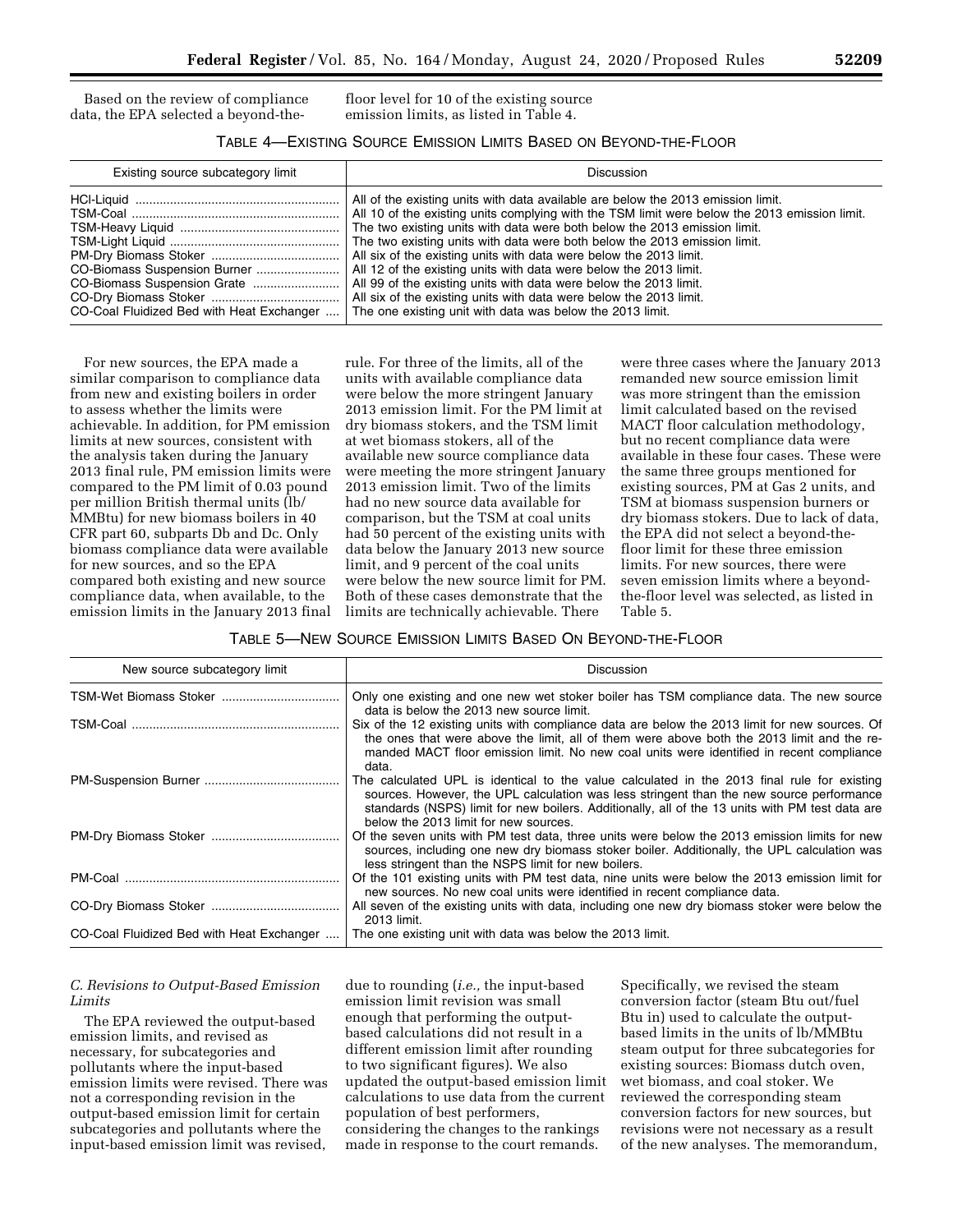*Alternate Equivalent Output-Based Emission Limits for Boilers and Process Heaters Located at Major Source Facilities—2019 Revision,* which is available in the docket for this action, provides details of the output-based emission limit revisions and methodology.

## *D. Proposed Response to the Amended Issue: CO as a Surrogate for Organic HAP*

On July 29, 2016, the D.C. Circuit remanded to the EPA to address a public comment relating to the potential availability of alternative control technologies which reduce organic HAP without impacting CO emissions. In doing so, the court rejected challengers' argument that the EPA could not use CO as a surrogate for non-dioxin/furan (D/ F) organic HAP and limited its remand to the Agency's failure to address evidence in the record on the potential availability of alternative control technologies. The court further noted that ''it is likely'' that the EPA would be able to adequately explain its use of CO on remand. *U.S. Sugar* v. *EPA,* 830 F.3d at 630.

It is helpful to provide some background on the EPA's decision to use CO as a surrogate in the Boiler MACT rule in order to provide the context for the EPA's action to address the *U.S. Sugar* court's remand for explanation. In the preamble to the June 2010 proposal, we presented the rationale for using CO as a surrogate for non-D/F organic HAP emitted from boilers and process heaters. We stated that CO has generally been used as a surrogate for organic HAP because CO is a good indicator of incomplete combustion and organic HAP are products of incomplete combustion. However, based on concerns that CO may not be an appropriate surrogate for D/F because, unlike other organic HAP, D/F can be formed outside the combustion unit, we proposed using CO as a surrogate only for non-D/F organic HAP. For non-D/F organic HAP, we concluded that using CO as a surrogate was a reasonable approach because minimizing CO emissions will result in minimizing non-D/F organic HAP. We stated that, for boilers and process heaters, methods used for the control of CO emissions would be the same methods used to control non-D/F organic HAP emissions. These emission control methods include achieving good combustion or using an oxidation catalyst. Standards limiting emissions of CO will also result in decreases in non-D/F organic HAP emissions (with the additional benefit of decreasing volatile organic compounds (VOC) emissions).

Establishing emission limits for specific organic HAP would be impractical and costly. Thus, we concluded that CO, which is less expensive to test for and monitor, is appropriate for use as a surrogate for non-dioxin organic HAP.

We stated in the 2010 proposal that we recognized that the level and distribution of organic HAP will vary from unit to unit. For example, the principal organic HAP emitted from coal-fired units is benzene, which accounts for about 20 percent of the organic HAP with formaldehyde accounting for about 4 percent of the organic HAP. Whereas, the principal organic HAP emitted from biomass-fired units is formaldehyde, which accounts for 34 percent of the organic HAP with benzene accounting for about 25 percent of the organic HAP.7 For oil-fired units, formaldehyde is the principal organic HAP, accounting for about 80 percent of the organic HAP. Limiting CO as a surrogate for only non-dioxin organic HAP would eliminate costs associated with speciating numerous compounds. We also stated that CO was preferable because many sources currently have CO continuous emission monitoring systems (CEMS).

In the 2013 final rule preamble, as part of the rationale for the 130 ppm CO minimum MACT floor level, we again explained the basis for concluding that CO is an appropriate surrogate. That is, CO is a conservative surrogate for organic HAP because organic HAP emissions are extremely low when sources operate under the good combustion conditions required to achieve low CO levels. There are myriad factors that affect combustion efficiency (CE) and, as a function of CE, CO emissions. As combustion conditions improve and hydrocarbon levels decrease, the larger and easier to combust compounds are oxidized to form smaller compounds that are, in turn, oxidized to form CO and water. As combustion continues, CO is then oxidized to form  $CO<sub>2</sub>$  and water. Because CO is a difficult to destroy refractory compound (*i.e.,* oxidation of  $CO$  to  $CO<sub>2</sub>$  is the slowest and last step in the oxidation of hydrocarbons), it is a conservative surrogate for destruction of hydrocarbons, including organic HAP.

Available control technologies for organic HAP emissions are of two types: Combustion and recovery. The combustion devices include thermal incinerators, catalytic incinerators,

flares, and boilers/process heaters. Applicable recovery devices include condensers, adsorbers, and absorbers. The combustion devices are the more commonly applied control devices, since they are capable of high removal (*i.e.,* destruction) efficiencies for almost any type of organic vapor HAP.8 As discussed below, the removal efficiencies of the recovery techniques generally depend on the physical and chemical characteristics of the organic HAP under consideration as well as the emission stream characteristics. Applicability of the control techniques depends on the individual emission stream under consideration. In this case, it would be emission streams from boilers and process heaters. The key emission stream characteristics and HAP characteristics that affect the applicability of each control technique are discussed below.

Thermal incinerators use combustion to control a wide variety of continuous organic HAP emission streams. Compared to the other techniques, thermal incineration is broadly applicable; that is, it is much less dependent on HAP characteristics and emission stream characteristics. Destruction efficiencies up to 99 percent or higher are achievable with thermal incineration. Thermal incineration typically is applied to emission streams that are dilute mixtures of organic HAP and air.

Catalytic incinerators are similar to thermal incinerators in design and operation except that they employ a catalyst to enhance the reaction rate. Since the catalyst allows the reaction to take place at lower temperatures, significant fuel savings may be possible with catalytic incineration. Catalytic incineration is not as broadly applicable as thermal incineration since performance of catalytic incinerators is more sensitive to pollutant characteristics and process conditions than is thermal incinerator performance. Materials in the emission stream can poison the catalyst and severely affect its performance. Destruction efficiencies of 95 percent of HAP can typically be achieved with catalytic incineration.

Flares are commonly used for disposal of waste gases during process upsets and emergencies. They are basically safety devices that are also used to destroy waste emission streams. Flares can be used for controlling almost any organic HAP emission stream.

<sup>7</sup>Based on emission factors reported on the EPA web page, *AP 42, Fifth Edition, Volume 1—Chapter 1: External Combustion Sources,* located at *[https://](https://www3.epa.gov/ttn/chief/ap42/ch01/final/c01s01.pdf) [www3.epa.gov/ttn/chief/ap42/ch01/final/](https://www3.epa.gov/ttn/chief/ap42/ch01/final/c01s01.pdf)  [c01s01.pdf](https://www3.epa.gov/ttn/chief/ap42/ch01/final/c01s01.pdf)*.

<sup>8</sup>*Handbook Control Technologies for Hazardous Air Pollutants,* EPA/625/6–91/014, June 1991, Center for Environmental Research Information, Office of Research and Development, U.S. EPA.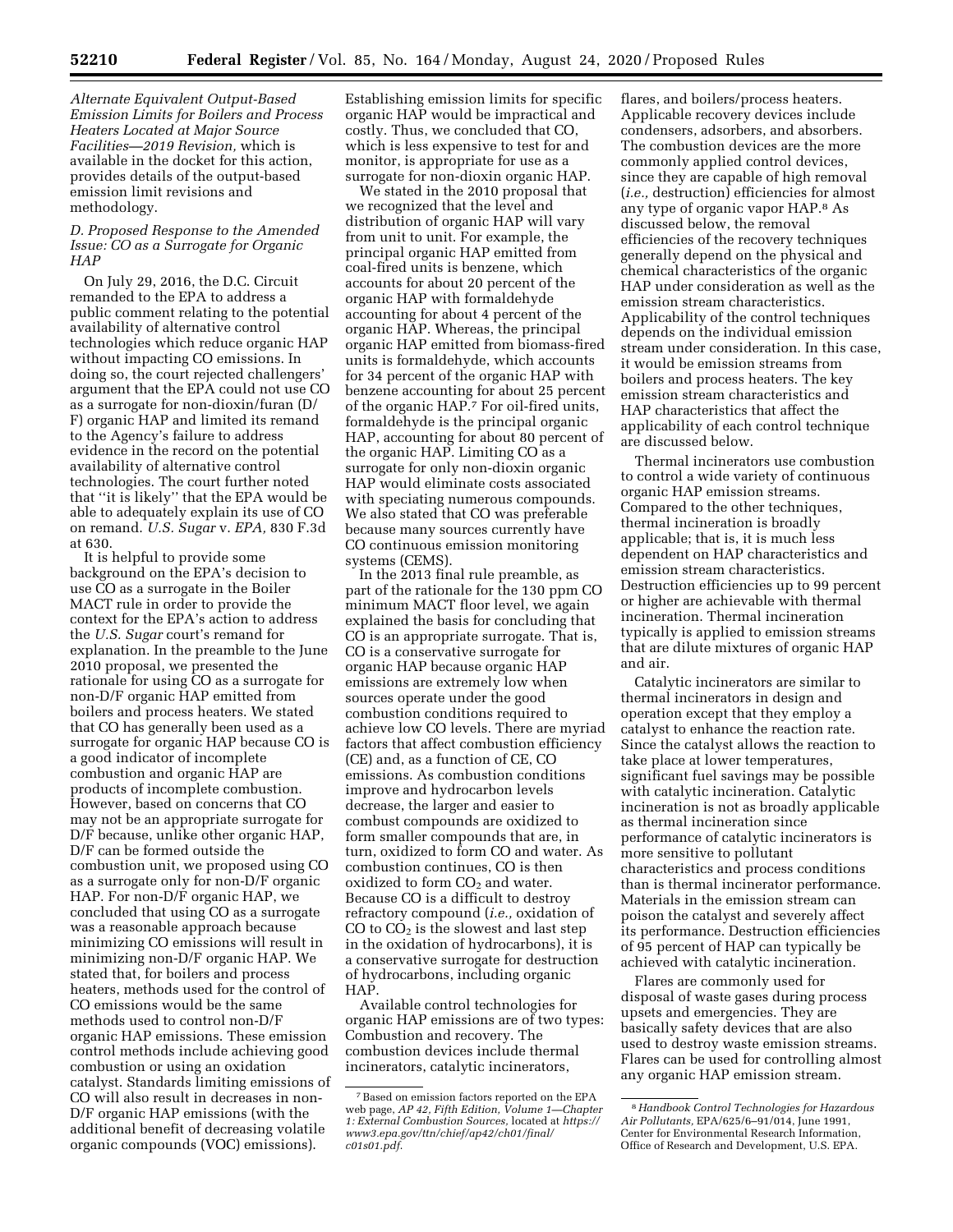Boilers or process heaters are used to control emission streams containing organic compounds. These are currently used as control devices for emission streams from several industries (*e.g.,*  refinery operations, polymers and resins operations, chemical reactor processes, and distillation operations, *etc.*). See 40 CFR part 63, subparts JJJ, OOO, and PPP. Typically, off-gases containing organic HAP emissions are controlled in boilers or process heaters and used as supplemental fuel if they have sufficient heating value. When used as emission control devices, boilers or process heaters can provide destruction efficiencies of greater than 98 percent.

Carbon adsorption is a recovery (noncombustion) technique commonly employed as a pollution control and/or a solvent recovery technique. It is applied to dilute mixtures of HAP and air. Removal efficiencies of 95 to 99 percent can be achieved using carbon adsorption. Outlet concentrations around 50 parts per million by volume (ppmv) can be routinely achieved with state-of-the-art systems; concentrations as low as 10 to 20 ppmv can be achieved with some compounds. Highly volatile materials (*i.e.,* molecular weight less than about 45) do not adsorb readily on carbon; therefore, adsorption is not typically used for controlling emission streams containing such compounds. Carbon adsorption is also relatively sensitive to emission stream conditions, such as high humidity and temperatures.

Absorption is widely used as a raw material and/or a product recovery technique in separation and purification of gaseous streams containing high concentrations of VOC. As an emission control technique, it is much more commonly employed for inorganic vapors than for organic vapors. Using absorption as the primary control technique for organic vapor HAP is subject to several limitations and problems. The suitability of absorption for controlling organic vapor emissions is determined by several factors; most of these factors will depend on the specific HAP in question. For example, the most important factor is the availability of a suitable solvent. The pollutant in question should be readily soluble in the solvent for effective absorption rates.

Condensers are widely used as raw material and/or product recovery devices. They are frequently applied as preliminary air pollution control devices for removing VOC contaminants from emission streams prior to other control devices such as incinerators, adsorbers, or absorbers. Condensers are also used by themselves for controlling emission streams containing high VOC

concentrations (usually >5,000 ppmv). In these cases, removal efficiencies obtained by condensers can range from 50 to 90 percent although removal efficiencies at the higher end of the scale usually require HAP concentrations of around 10,000 ppmv or greater. Therefore, it is not possible for condensation with water as the coolant to achieve the low outlet concentrations that would be required in HAP control applications.

In summary, combustion is the more commonly applied technology for controlling organic HAP since it is capable of high removal efficiencies for organic HAP and its effectiveness does not depend on the makeup of the organic HAP stream or the organic HAP concentration. In fact, the devices regulated by the rule (boilers and process heaters) not only combust fuel for producing steam and/or process heat but serve a dual function in that they also effectively control organic HAP when good combustion conditions are present. Recovery (non-combustion) devices are not applicable on all organic HAP and are not effective on low organic HAP concentration streams. Also, recovery devices' effectiveness is dependent on an emission stream with a high organic HAP content (≤250 ppmv), compared to the organic HAP content of the emission streams from boilers which are around 1 ppmv for fossil fuels (coal and oil) and around 10 ppmv for biomass.9 Therefore, at the organic HAP levels generated and emitted from a boiler, the recovery (noncombustion) technologies would be ineffective. Furthermore, none of the best performing units employ any addon alternative control device for controlling organic HAP. Many industrial boilers and process heaters employ post combustion controls for PM, acid gases, and/or Hg but these addon controls do not affect emissions of CO or non-dioxin organic HAP.

For these reasons, we continue to conclude that the level of CO emissions, which indicates organic HAP reductions achieved through the use of combustion controls, is an appropriate surrogate for controlling organic HAP emissions from boilers and process heaters.

## *E. Proposed Response to the Amended Issue: CO 130 PPM Threshold Emission Limits*

The D.C. Circuit, on March 16, 2018, issued an opinion in the Boiler MACT reconsideration case, *Sierra Club* v.

*EPA,* 884 F.3d 1185, which was a petition for review by environmental groups of the 2015 reconsideration of the Boiler MACT rule. The case addressed two issues that were severed from the litigation challenging the 2013 Boiler MACT rule (*U.S. Sugar* v. *EPA*): (1) The 130-ppm threshold for CO standards, which, as described above, were established as a surrogate for nondioxin organic HAP and (2) the definitions of periods of startup and shutdown and the applicable work practices to be used during those periods. The court granted the petition as to the CO issue, finding that the EPA had not provided sufficient record support for the CO concentration threshold and remanded for further explanation, but denied the petition on the startup/shutdown issue and upheld the EPA's approach as consistent with the CAA.

The court declined to revisit its opinion in *U.S. Sugar,* in which the court upheld the use of CO as a surrogate for organic HAP but remanded to the EPA to address whether there are means to reduce organic HAP other than by combustion. Against that backdrop, the court, in its decision in *Sierra Club*  said the question before it was whether, assuming CO is an appropriate surrogate, the EPA's decision to establish a 130-ppm threshold as the lowest (*i.e.,* most stringent) numeric CO limit was consistent with the requirements of the CAA. Based on a close examination of the record, the court held that the EPA had not sufficiently explained its rationale and questioned EPA's reliance on data regarding the relationship between formaldehyde and organic HAP that the EPA had previously characterized as unreliable.

The court did note that if the EPA made and adequately supported a determination that no further reduction of HAP would occur once CO levels had been reduced to 130 ppm, the threshold would be appropriate and consistent with the CAA. The court noted three specific issues it believed the Agency did not adequately address: (1) The EPA gave no reason why organic HAP emissions could not be further reduced, once CO emissions reach 130 ppm, (2) the EPA relied on formaldehyde data to support its conclusion but elsewhere stated that the same data were not a reliable indicator of organic HAP emissions at very low levels, and (3) the EPA did not adequately explain if there is a non-zero CO level below which organic HAP levels cannot be further reduced, why 130 ppm is the appropriate level. Responses to these three issues are addressed below.

<sup>9</sup>Based on emission factors reported on the EPA web page, *AP 42, Fifth Edition, Volume 1—Chapter 1: External Combustion Sources,* located at *[https://](https://www3.epa.gov/ttn/chief/ap42/ch01/final/c01s01.pdf) [www3.epa.gov/ttn/chief/ap42/ch01/final/](https://www3.epa.gov/ttn/chief/ap42/ch01/final/c01s01.pdf)  [c01s01.pdf](https://www3.epa.gov/ttn/chief/ap42/ch01/final/c01s01.pdf)*.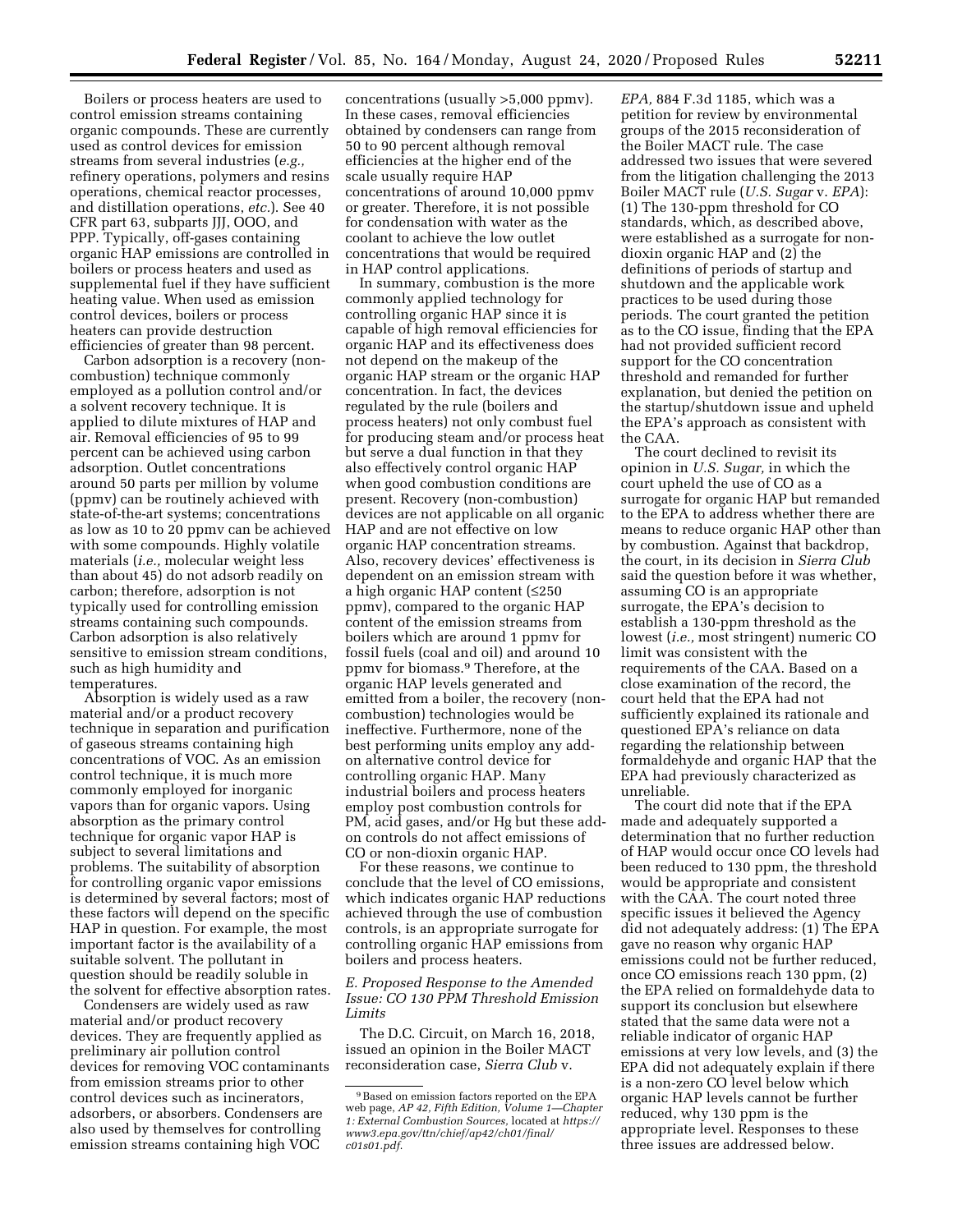In the January 31, 2013, final rule, we revised the CO emission limit for several subcategories, both new and existing, to reflect a CO level that, we stated, is consistent with MACT for organic HAP reduction. The revision was brought about by several commenters who recommended that the EPA evaluate a minimum CO standard (*i.e.,* 100 ppm corrected to 7-percent oxygen 10) to serve as a lower bound surrogate for organic HAP. The commenters also provided data and information to support such a standard and noted that the EPA has taken a similar approach in other emission standards under CAA section 112. See 40 CFR part 63, subpart EEE (NESHAP for Hazardous Waste Combustors).

In the preamble to the 2013 final rule, we stated that we evaluated whether there is a minimum CO level for boilers and process heaters below which there is no further benefit in organic HAP reduction/destruction. Specifically, we evaluated the relationship between CO and formaldehyde using the available data obtained during the rulemaking. Formaldehyde was selected as the basis of the organic HAP comparison because it is the most prevalent organic HAP in the emission database and many paired tests existed for boilers and process heaters for CO and formaldehyde and because formaldehyde was the only organic HAP for which we had such data. The paired data show decreasing formaldehyde emissions with decreasing CO emissions down to CO levels around 300 ppm (with formaldehyde emissions down to less than 1 ppm), supporting the selection of CO as a surrogate for organic HAP emissions. A slight increase in formaldehyde emissions, to between 1 and 2 ppm, was observed at CO levels below around 200 ppm, suggesting a breakdown in the CO-formaldehyde relationship at low CO concentrations. At levels lower than 150 ppm, the mean levels of formaldehyde appeared to increase, as does the overall maximum value of and variability in formaldehyde emissions. However, at that time, we were not aware of any reason why formaldehyde concentrations would increase as CO concentrations continue to decrease, indicating improved combustion conditions. Our thinking at the time was that imprecise formaldehyde measurements at low concentrations (*i.e.,* 1–2 ppm) may have accounted for this slight increase in

formaldehyde emissions observed at CO levels below 130 ppm.

In the preamble of the 2013 final rule, we stated, ''Based on this, we do not believe that such measurements are sufficiently reliable to use as a basis for establishing an emissions limit.'' See 78 FR 7145. In that statement, we were referring to the formaldehyde measurements and, thus, to the decision to set a CO standard instead of a formaldehyde standard. Based on that analysis, we promulgated a minimum MACT floor level for CO of 130 ppm corrected to 3-percent oxygen (which is equivalent to 100 ppm corrected to 7 percent oxygen). We noted this was the same approach used to establish the CO emission limit of 100 ppm corrected to 7-percent oxygen for the Burning of Hazardous Waste in Boilers and Industrial Furnaces final rule (56 FR 7134, February 21, 1991). In that rulemaking, the EPA chose the 100-ppm (corrected to 7-percent oxygen) limit because the research indicated that while CO was a good surrogate for the destruction of organic HAP, the validity of that surrogacy was questionable at CO levels of approximately 400 ppm and below. Based on the EPA's authority under the Resource Conservation and Recovery Act to establish standards that are protective of human health and the environment, the Agency established the 100-ppm standard. The EPA later established the 100-ppm corrected to 7 percent oxygen standard as the MACT standard for hazardous waste combustors (see 70 FR 59462) and explained why that standard was an appropriate floor (see 69 FR at 21282).

The trend that our CO—formaldehyde data present has also been observed in a study 11 done on polycyclic aromatic hydrocarbons (PAH) emissions from coal combustion. PAH constitute a group of organic HAP. The study presents a graph of PAH vs. excess oxygen 12 which shows that at the lowest percentage of excess oxygen (5 percent), the highest PAH amount (0.25 ppm) is measured and shows minimum PAH emissions (0.02 ppm) at 20-percent excess oxygen. The graph further shows that as the excess oxygen level increases above 20 percent, higher PAH emissions

(about 0.06 ppm at 40 percent excess air) are observed. The study does not present corresponding CO values. However, the study does provide information showing that CO emissions continue to decrease with increasing excess oxygen levels above 20 percent, as indicated by the increased combustion efficiencies reported in the study for excess oxygen over the range of 5 to 40 percent. Combustion efficiency (CE) is a measure of the completeness of oxidation of all fuel (organic) compounds and is determine by the CE Formula:  $CE = [CO_2/(CO_2 +$ CO)]  $\times$  100.<sup>13</sup> Thus, CE increases with decreasing CO levels.

The PAH study does provide a possible explanation for this phenomenon. In order to assess the PAH emissions as a function of combustion variables, the first aim of the study was to reach maximum CE. The study stated that ''it can be assumed that the emissions due to bad combustion have practically been eliminated, and so the data obtained will be due to the combustion process.'' The study states that at the lowest percentages of excess oxygen, the interaction between oxygen and radicals should be less favored and, as a result, the PAH amount would be higher. At the highest percentages of excess oxygen possible, interaction with PAH seemed to be minimized due to the higher gas velocities shortening the contact resulting in increasing PAH emissions.

Furthermore, the EPA's Office of Research and Development (ORD), in support of the NESHAP from Coal- and Oil-Fired Electric Utility Steam Generating Units (also known as the Mercury and Air Toxics Standards or MATS), conducted a series of tests in the Agency's Multipollutant Control Research Facility (MPCRF). As part of these tests, potential surrogate relationships were examined for various non-D/F organic HAP. The objective of the testing program was to collect selected HAP emission data while firing coals under varied test conditions and evaluate relationships between those concentrations and other process concentrations and/or conditions. One of the principal objectives was to measure concentrations of non-D/F organic HAP and compare to the emission of candidate surrogates (*e.g.,*  CO, total hydrocarbons, *etc.*) 14 Several organic HAP, discussed below and

 $^{\rm 10}\rm{The}$  CO emission standards in the 2013 final rule are corrected to 3-percent oxygen. The 130 ppm CO standards in the 2013 final rule is equivalent to 100 ppm corrected to 7-percent oxygen.

<sup>11</sup>*Organic Atmospheric Pollutants: Polycyclic Hydrocarbons from Coal Atmospheric Fluidised Bed Combustion (AFBC),* A.M Mastral, M.S. Callen, R. Murillo, and T. Garcia, Instituto de Carboquimica, 1999.

<sup>12</sup>Excess oxygen, or excess air, is commonly used to define combustion. The excess oxygen is the amount of oxygen in the incoming air not used during combustion. Inadequate excess oxygen results in unburned combustibles (fuel and CO), while too much excess oxygen results in increased flue gas flow and decreased temperature and residence time for combustion.

<sup>13</sup>CE formula and calculator, *[https://](https://ncalculators.com/environmental/combustion-efficiency-calculator.htm) [ncalculators.com/environmental/combustion](https://ncalculators.com/environmental/combustion-efficiency-calculator.htm)[efficiency-calculator.htm](https://ncalculators.com/environmental/combustion-efficiency-calculator.htm)*.

<sup>14</sup>Surrogacy Testing in the MPCRF, Prepared for U.S. EPA, Prepared by ARCADIS, March 30, 2011. See Docket ID Item No. EPA–HQ–OAR–2002–0058– 3942.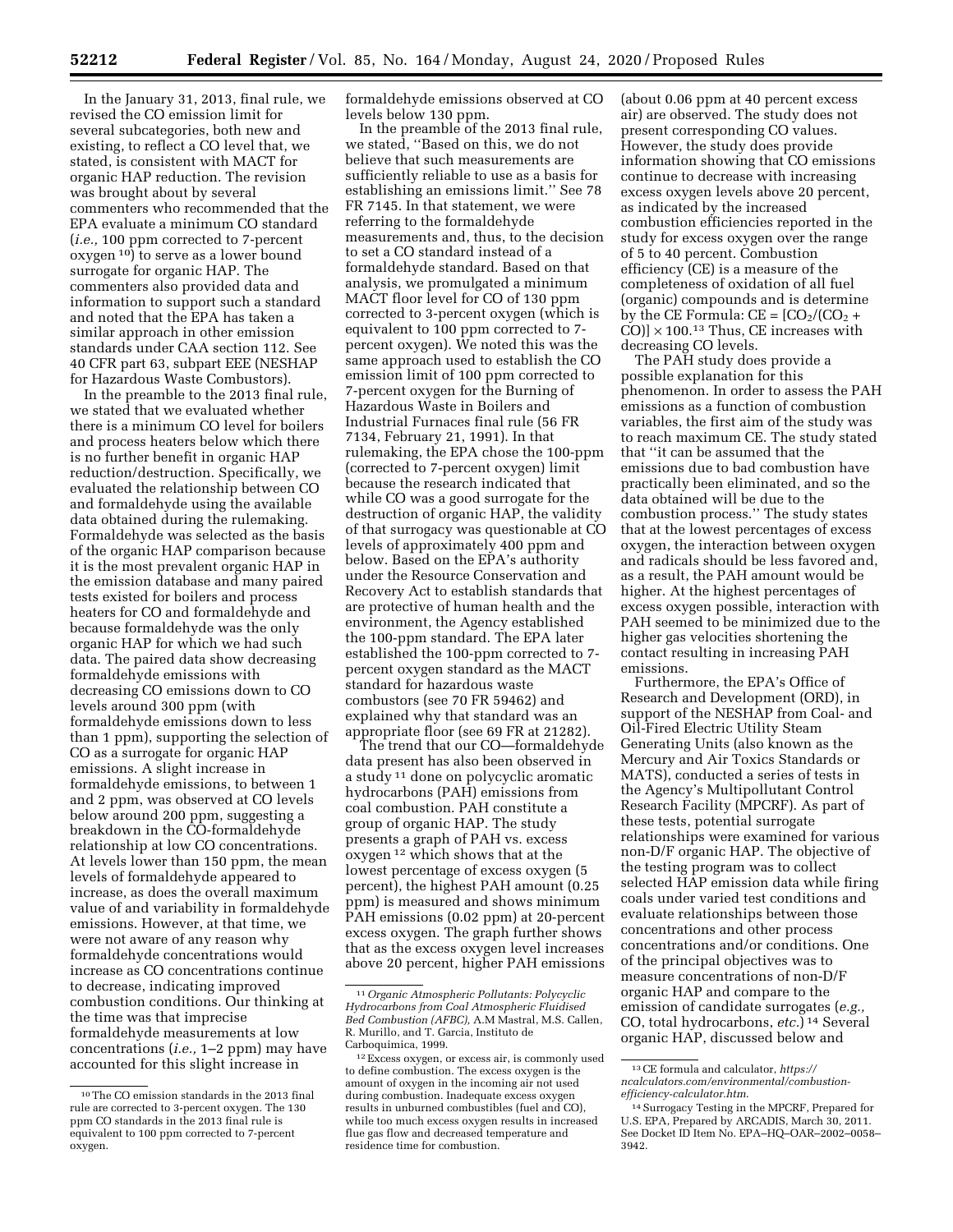presented as figures in the study's final report, were quantified from multiple tests with CO concentrations and show a similar trend.

Figure 4–16 of the MPCRF study shows the concentration of phenol, an organic HAP, plotted against concentration of CO. CO concentrations ranged from 40 to 140 ppm, at 7-percent oxygen, with phenol concentrations ranging from 0.6 parts per billion (ppb) at 40 ppm CO to 1 ppb at 140-ppm CO with the lowest phenol concentration (0.5 ppb) measured at 95-ppm CO (120 ppm CO at 3-percent oxygen).

The MPCRF study also examined formaldehyde emissions against CO concentrations. The five data points (Figure 4–17 of the study) are all for CO concentrations below 70 ppm with the lowest formaldehyde emissions (10 ppb) measured at 70-ppm CO and with higher formaldehyde emissions (57 ppb) measured at a lower CO level of 40-ppm CO.

In addition, the MPCRF study shows similar results for chloroform (another organic HAP). The five data points (Figure 4–24 of the study) show chloroform emissions of 0.038 ppb at 170-ppm CO at 3-percent oxygen, 0.025 ppb chloroform at 130-ppm CO at 3 percent oxygen, and 0.054 ppb chloroform at 40-ppm CO at 3-percent oxygen.

The MPCRF does not present any explanation on why these trends were observed. One of the goals of the MPCRF testing was to determine or demonstrate a relationship between concentrations of organic compounds and combustion conditions. However, due to low emission levels, non-detects, and other complexities, the key conclusion drawn was that the testing did not disprove an expected relationship between organic concentrations and combustion conditions.

There are myriad factors that affect CE and, as a function of CE, CO emissions. As combustion conditions improve and hydrocarbon levels decrease, the larger and easier to combust compounds are oxidized to form smaller compounds that are, in turn, oxidized to form CO and water. As combustion continues, CO is then oxidized to form  $CO<sub>2</sub>$  and water. Because CO is a difficult to destroy refractory compound (*i.e.,*  oxidation of CO to  $CO<sub>2</sub>$  is the slowest and last step in the oxidation of hydrocarbons), it has been considered a conservative surrogate for destruction of hydrocarbons, including organic HAP.

Neither the PAH study nor the MPCRF study provide an explanation for the phenomenon observed in these studies. In trying to explain why this

phenomenon occurs, we know that combustion is the chemical reaction of oxygen with combustible compounds (*e.g.,* organics) and that time, temperature, and turbulence impact the speed and completeness of the combustion reaction. For complete combustion, the oxygen must come into intimate contact with the combustible molecule at sufficient temperature, and for a sufficient length of time, in order to complete the reaction. Two factors that affect reaction rates are the concentration of the reactants (oxygen and organic HAP) and the temperature of the reactants. Every combustible substance has a minimum ignition temperature, which must be attained or exceeded, in the presence of oxygen, if combustion is to ensue under the given conditions. Lower concentrations will produce a decrease in the rate of reaction and a decrease in the temperature will decrease rate of reaction. As more ambient temperature combustion air (oxygen) is added, the concentration and temperature of the reactant (organic HAP) is reduced. Thus, a potential explanation is that with the increased combustion air (oxygen), the resulting increased turbulence, while providing increased mixing, can result in more organic molecules being forced near the furnace walls, which are cold compared to the combustion zone. This can essentially slow down or quench the combustion reactions by cooling the molecules of the organic compounds to below their minimum ignition temperature. Thus, those organic HAP molecules would not be combusted and would be emitted unchanged. Any action having the effect of decreasing the reaction rate of the organic HAP will consequently result in less organic HAP being combusted and, thus, higher organic HAP emissions being observed and appear to be an increase, at higher excess oxygen (and lower CO emissions) levels.

The range of the formaldehyde measurements for the reported paired formaldehyde-CO emissions data for the 97 emission units is 0.00009 ppm (0.09 ppb) to 2.0 ppm. The mathematical average of the corresponding CO emissions from the best performing 12 percent of units, identified as those units with the lowest formaldehyde emissions, is 137 ppm.

At the time of the 2013 rulemaking, we observed that reducing CO emissions also resulted in a reduction of organic HAP emissions until a leveling off in organic HAP reduction is reached after which further reduction of CO levels appeared to result in higher levels of organic HAP emitted. Our determination that setting a CO standard

below a CO level of 130 ppm would result in no additional organic HAP reduction is supported by both the independent PAH emission study and the MPCRF study which both show similar trends. That is, organic HAP levels decreased with decreasing CO levels until a leveling off and trending upward with further decreasing CO levels. Also, based on the level of the organic HAP emissions measured in the two studies, we do not consider the formaldehyde data used in our establishment of the 130 ppm CO standard to have been imprecise and, thus, unreliable. The formaldehyde data measured at CO levels below 130 ppm reflect the variability (scatter) of organic HAP emissions when each data point is from a different unit. Whereas, the organic HAP emission results presented in the two studies, which were measured at similar low concentrations, are from tests conducted on a single unit at varying CO levels.

The seven subcategories with the 130 ppm CO level in the 2013 final rule are: (1) Pulverized Coal Boilers; (2) Coal Stokers; (3) Coal Fluidized Bed; (4) Heavy Liquid Fuel; (5) Light Liquid Fuel; (6) Non-Continental Liquid; and (7) Process Gas. Based on our review of the data in 2013, we established that a CO emission level of 130 ppm represented MACT for controlling organic HAP emissions for units in the six subcategories. Based on additional information obtained during and after the rulemaking, as discussed above, we reaffirm our conclusion that a 130-ppm CO concentration threshold represents MACT for organic HAP for the six subcategories.

#### **IV. Results and Proposed Decisions**

#### *A. What are the resulting changes to emission limits?*

Based on all of the revisions made to address the remand related to ranking and assessing co-fired units in the MACT floor calculations, the changes made for UPL calculations for small datasets, and the decisions to propose certain limits as beyond-the-floor limits, there are 34 different emission limits that we are proposing to change. The detailed list of revisions to unit rankings and revised MACT floor calculations are presented in the docketed memorandum, *Revised MACT Floor Analysis (2019) for the Industrial, Commercial, and Institutional Boilers and Process Heaters National Emission Standards for Hazardous Air Pollutants—Major Source.* Of these 34 emission limits, 28 of the limits are more stringent than the corresponding limits in the 2013 final rule. Six of the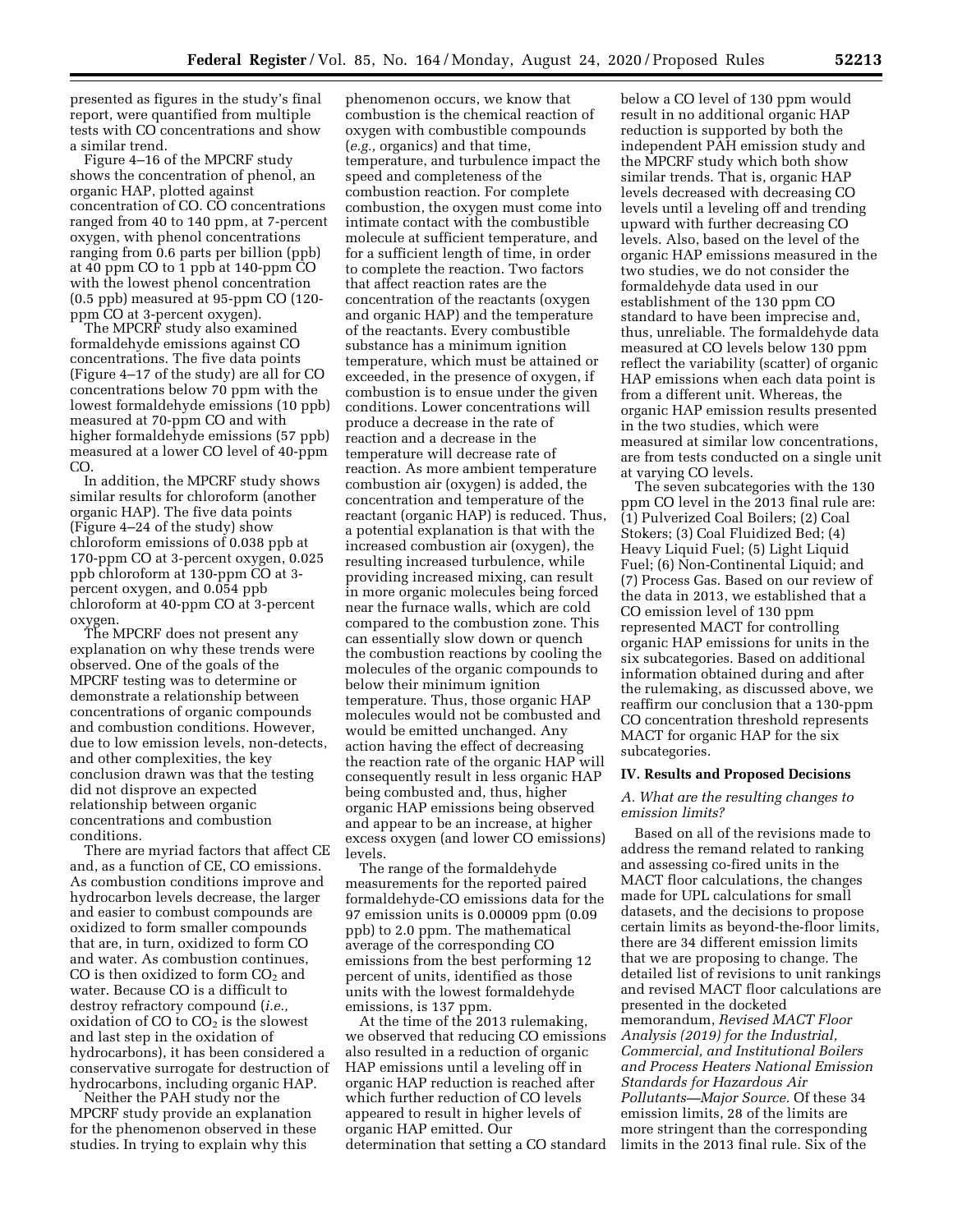limits are modestly less stringent, with no more than a 25-percent increase. The

proposed and corresponding current limits are shown in Table 6.

| TABLE 6-SUMMARY OF CHANGES TO EMISSION LIMITS IN THE PROPOSED ACTION |  |  |
|----------------------------------------------------------------------|--|--|
|----------------------------------------------------------------------|--|--|

| Subcategory | Pollutant  | Current emission<br>limit (lb/MMBtu of<br>heat input or ppm at<br>3-percent oxygen for<br>CO) | Proposed emission<br>limit (lb/MMBtu of<br>heat input or ppm at<br>3-percent oxygen for<br>CO) |
|-------------|------------|-----------------------------------------------------------------------------------------------|------------------------------------------------------------------------------------------------|
|             | $HCI$      | $2.2E - 02$                                                                                   | $3.0E - 04$                                                                                    |
|             | TSM8       | $4.0E - 03$                                                                                   | $5.0E - 03$                                                                                    |
|             | CO         | 230                                                                                           | 130                                                                                            |
|             | PM (TSM)   | $9.8E - 03$ (8.3E $-05$ )                                                                     | 4.1E-03 (8.4E-06)                                                                              |
|             | CO         | 2.400                                                                                         | 220                                                                                            |
|             | <b>TSM</b> | $6.5E - 03$                                                                                   | $8.0E - 03$                                                                                    |
|             | CO         | 1,100                                                                                         | 180                                                                                            |
|             | PM         | $3.2E - 03$                                                                                   | $2.5E - 03$                                                                                    |
|             | PM         | $2.0E - 02$                                                                                   | $1.1E - 02$                                                                                    |
|             | CO         | 620                                                                                           | 590                                                                                            |
|             | PM         | 0.03                                                                                          | 0.013                                                                                          |
|             | HCI        | $4.4E - 04$                                                                                   | $7.0E - 05$                                                                                    |
|             | PM (TSM)   | $1.3E-02$ (7.5E-05)                                                                           | 1.9E-03 (6.4E-06)                                                                              |
|             | PM         | $6.7E - 03$                                                                                   | $7.3E - 03$                                                                                    |
|             | $HCl$      | $2.2E - 02$                                                                                   | $2.0E - 02$                                                                                    |
|             | Hq         | $5.7E - 06$                                                                                   | $5.4E - 06$                                                                                    |
|             | PM         | $4.0E - 02$                                                                                   | $3.9E - 02$                                                                                    |
|             | CO         | 160                                                                                           | 150                                                                                            |
|             | <b>TSM</b> | $4.0E - 03$                                                                                   | $5.0E - 03$                                                                                    |
|             | CO         | 1.500                                                                                         | 1.100                                                                                          |
|             | PM (TSM)   | $3.7E-02$ (2.4E-04)                                                                           | $3.4E-02$ (2.0E-04)                                                                            |
|             | CO         | 470                                                                                           | 210                                                                                            |
|             | PM (TSM)   | $1.1E-01$ (1.2E-03)                                                                           | 2.1E-02 (6.4E-05)                                                                              |
|             | PM (TSM)   | $5.1E-02$ (6.5E-03)                                                                           | $4.1E-02$ (8.0E-03)                                                                            |
|             | PM         | $2.8E - 01$                                                                                   | $1.8E - 01$                                                                                    |
|             | Hq         | $2.0E - 06$                                                                                   | 7.3E-07                                                                                        |
|             | PM         | $6.2E - 02$                                                                                   | $5.9E - 02$                                                                                    |
|             | PM         | $2.7E - 01$                                                                                   | $2.2E - 01$                                                                                    |
|             | PM         | $6.7E - 03$                                                                                   | 7.3E-03                                                                                        |

The EPA requests comment on the revisions to the emission limits in light of the changes the EPA has proposed in response to the remand. Broader comments with respect to the UPL calculation methodology will not be considered within the scope of this rulemaking. The EPA will only consider data that is already available in the rulemaking record. The EPA also requests comments on its determination of beyond-the-floor emission limits for certain subcategories. The emission reduction impacts associated with these changes to the MACT floor emission limits are discussed in the docketed memorandum *Revised (2019) Methodology for Estimating Impacts for Industrial, Commercial, Institutional Boilers and Process Heaters National* 

*Emission Standards for Hazardous Air Pollutants.* 

## *B. What compliance dates are we proposing?*

The EPA is proposing that facilities have up to 3 years after the effective date of the final rule to comply with the new emissions limits in the final rule. Before this date, facilities must continue to comply with the rule as it was finalized in 2015. This allowance is being made considering that some facilities may require additional add-on controls or monitoring equipment to be designed, purchased, and installed in order to meet the more stringent emission limits, or to modify the method of compliance based on the changes in emission limits. In addition,

units will require lead time to prepare and execute their testing plans to demonstrate compliance with the updated emission limits and to update reports to incorporate the revised emission limits. The EPA requests comment on this time frame.

#### *C. What other actions are we proposing?*

We are proposing several technical corrections. These amendments are being proposed to correct inadvertent errors that were promulgated in the final rule. We are soliciting comment only on whether the proposed changes provide the intended accuracy, clarity, and consistency. These proposed changes are described in Table 7 of this preamble. We request comment on all these proposed changes.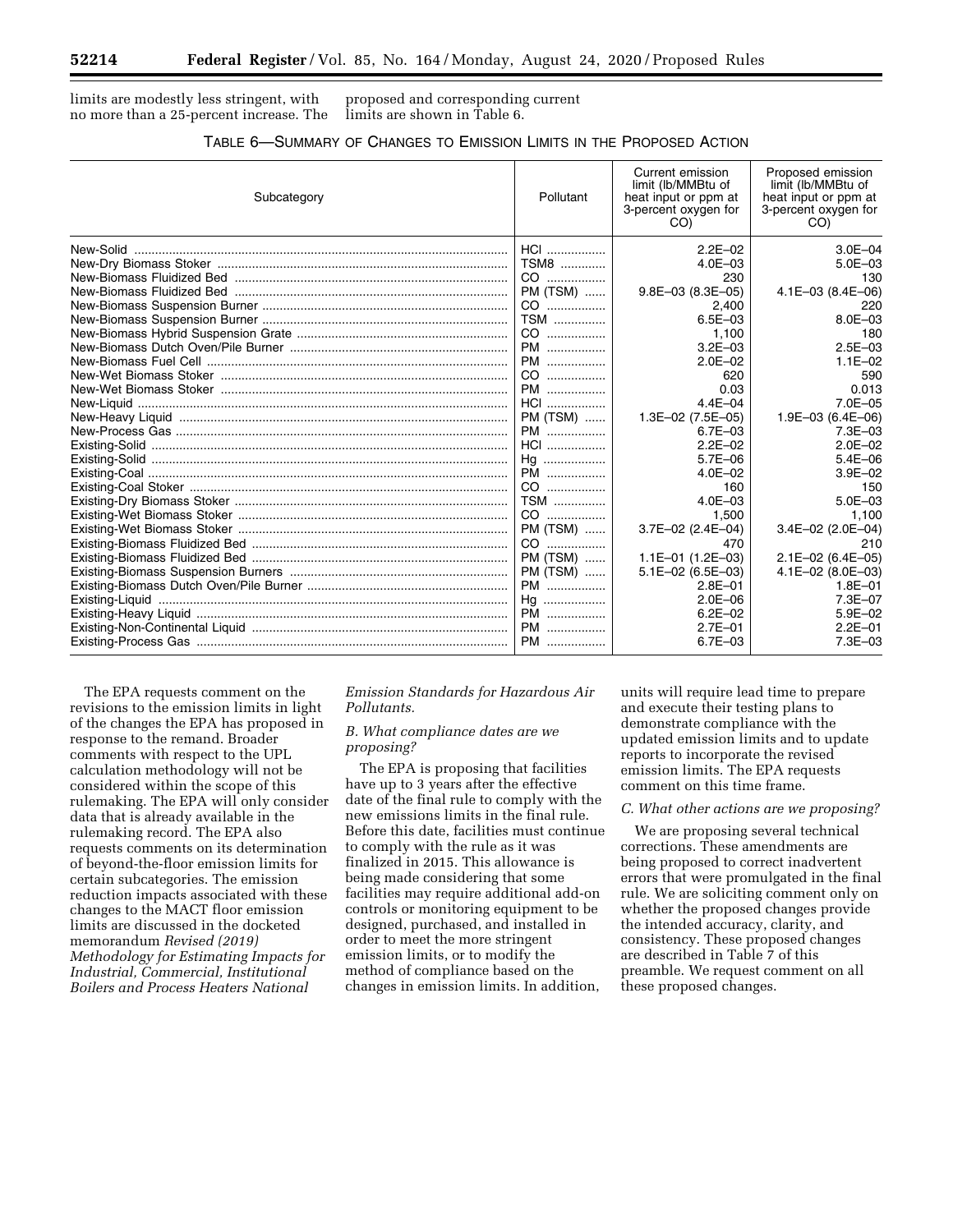## TABLE 7—MISCELLANEOUS PROPOSED TECHNICAL CORRECTIONS TO 40 CFR PART 63, SUBPART DDDDD

| Section of subpart DDDDD  | Description of proposed correction                                                                                                                                                                        |
|---------------------------|-----------------------------------------------------------------------------------------------------------------------------------------------------------------------------------------------------------|
| 40 CFR 63.7500(a)         | Revise this paragraph to remove the comma after "paragraphs (b)."                                                                                                                                         |
| 40 CFR 63.7521(c)(1)(ii)  | Revise this paragraph to remove the requirement to collect samples during the test period at 1-hour intervals.                                                                                            |
| 40 CFR 63.7530(b)(4)(iii) | Revise this paragraph to remove the sentence regarding establishing the pH operating limit because establishing<br>the pH operating limit is not required for a PM wet scrubber.                          |
| 40 CFR 63.7540(a)(9)      | Revise this paragraph to clarify that "certify" is intended to apply only to PM CEMS, not PM continuous param-<br>eter monitoring systems (CPMS) because PM CPMS do not have a performance specification. |
| 40 CFR 63.7575            | Revise the definition of "Other gas 1 fuel" to clarify that it is the maximum Hg concentration of 40 micrograms/<br>cubic meter of gas.                                                                   |
|                           | Add definition of "12-month rolling average" to clarify that the previous 12 months must be consecutive but not<br>necessarily continuous.                                                                |
|                           | Revise paragraph (4) of definition "Steam output" to correct "heaters" to "headers."                                                                                                                      |
| Table 1 to subpart DDDDD  | Revise the output limit in item 8.a to correct for a rounding error, the value is now 4.3E-01 lb per MMBtu instead<br>of 4.2E-01 lb per MMBtu.                                                            |
| Table 7 to subpart DDDDD  | Revise footnote "b" to clarify that when multiple performance tests are conducted, the maximum operating load is<br>the lower of the maximum values established during the performance tests.             |
| Table 8 to subpart DDDDD  | Revise item 8.d to clarify that the correct equations to use are Equations 7, 8, and/or 9 in 40 CFR 63.7530.                                                                                              |

#### **V. Summary of Cost, Environmental, and Economic Impacts**

#### *A. What are the affected sources?*

As mentioned previously, this rule affects a wide range of facilities in the ICI sector that are located at major sources of HAP and have a boiler or process heater as defined in the final rule. The 2013 Emission Database for Boilers and Process Heaters estimated there were approximately 14,000 existing boilers and process heaters currently operating at 1,702 different facilities that are major sources of HAP and subject to the Boiler MACT. The vast majority of these combustion units (nearly 12,000 units) were gas-fired and in the Gas 1 subcategory, which are subject to the rule but are not subject to numeric emission limits. Another 472 units were small or limited use and were also not subject to numeric emission limits. By contrast, the EPA has reviewed compliance data

submitted to CEDRI and WebFIRE and the trade association Council of Industrial Boilers, which had provided input on units that had shutdown or switched to natural gas fuel as part of its compliance strategy. The EPA then compiled an updated estimate of units that are subject to emission limits. These data show 533 existing boilers and process heaters, of which 443 remain operational and belong in one of the subcategories that are subject to numeric emission limits. This count excludes any boilers that are no longer operational, boilers that have refueled and switched to the natural gas subcategory and are, therefore, no longer impacted by changes to emission limits, or boilers that are classified as small or limited use.

For new sources, the EPA had projected new sources anticipated to be built by 2015 from a baseline year of 2008.15 While the projections had anticipated correctly that the only new

units subject to emission limits would be new large biomass units, the actual number of new units is significantly lower than projected in the January 2013 final rule. The CEDRI and WebFIRE compliance data provided updates on eight new biomass units that are subject to emission limits and reporting compliance data. Since new units have had to comply since April 2013, these eight units reflect a new unit rate of 1.3 new units per year during the 6-year period of April 2013 through April 2019. Using these new source data, the EPA estimates that, four more biomass boilers or process heaters are expected to be constructed over the next 3 years. As such, 12 new boilers and process heaters are estimated to be affected by the proposed amendments.

Table 8 presents a summary table comparing the number of existing and new affected sources, by subcategory. The counts exclude small or limited use units.

#### TABLE 8—SUMMARY OF CHANGES TO NUMBER OF AFFECTED SOURCES

| Subcategory                     | Estimate of sources in 2013 final rule | Estimate of sources in 2019 proposal |
|---------------------------------|----------------------------------------|--------------------------------------|
|                                 | 481                                    | 285                                  |
|                                 | 606                                    | 124                                  |
|                                 |                                        | 6.                                   |
|                                 | 260                                    | 24                                   |
| Existing-Non-Continental Liquid |                                        |                                      |
|                                 |                                        |                                      |
|                                 |                                        | $8$ (actual) + 4 (projected).        |
|                                 |                                        |                                      |
|                                 |                                        |                                      |
|                                 |                                        |                                      |
|                                 |                                        |                                      |
| New-Process Gas                 |                                        |                                      |

<sup>15</sup>See docketed memorandum: *Revised New Unit Analysis Industrial, Commercial, and Institutional* 

*Boilers and Process Heaters National Emission Standards for Hazardous Air Pollutants—Major* 

*Source.* November 2011. Docket ID Item No. EPA– HQ–OAR–2002–0058–3388.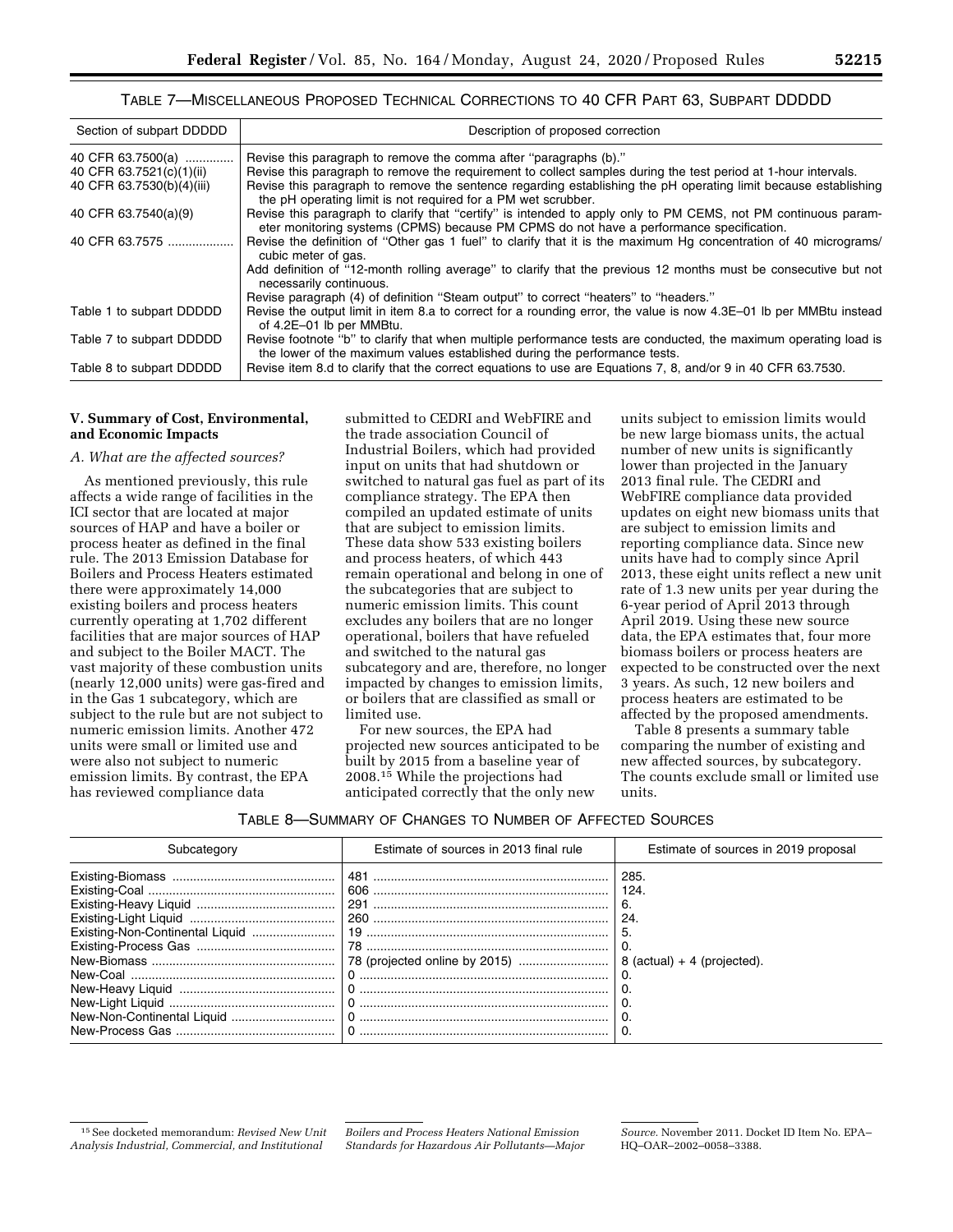# *B. What are the air quality impacts?*

Table 9 of this preamble illustrates, for each basic fuel subcategory, the incremental emissions reductions that would be achieved by the proposed amendments. The reductions are all additional to the reductions accounted for in the January 2013 final rule for both new and existing sources. Nationwide emissions of selected HAP (*i.e.,* HCl, hydrogen fluoride, Hg, metals) would be reduced by an additional 37.35 tpy as compared to the estimates in the January 2013 final rule. This additional decrease is due mainly to

changes to certain emission limits that are anticipated to achieve additional reductions. The proposed amendments are expected to result in an additional 34 tpy of reductions in HCl emissions. The proposed amendments are also expected to have a modest effect on Hg, with an estimated additional reduction of 3.96 lbs per year. Emissions of filterable PM would decrease by 333 tpy, of which 251 tpy is  $PM_{2.5}$ , due to the proposed amendments. Emissions of non-Hg metals (*i.e.,* antimony, arsenic, beryllium, cadmium, chromium, cobalt, lead, manganese, nickel, and selenium)

would decrease by 2.3 tpy. In addition, the proposed amendments are estimated to result in an additional 393 tpy of reductions in  $SO<sub>2</sub>$  emissions. A discussion of the methodology used to estimate emissions, emissions reductions, and incremental emission reductions is presented in the memorandum, *Revised (2019) Methodology for Estimating Impacts for Industrial, Commercial, Institutional Boilers and Process Heaters National Emission Standards for Hazardous Air Pollutants,* which is available in the docket for this action.

# TABLE 9—SUMMARY OF TOTAL EMISSIONS REDUCTIONS FOR THE PROPOSED RULE

[Tons/Yr]

| Source | Subcategory | HCI  | <b>PM</b> | Non-Hg<br>metals | Ho       |
|--------|-------------|------|-----------|------------------|----------|
|        | Coal        | 9.8  |           |                  | 1.88E-03 |
|        |             | 14.5 | 333       | 2.3              | 1.79E-04 |
|        |             | 9.8  |           |                  | 0        |

1Antimony, arsenic, beryllium, cadmium, chromium, cobalt, lead, manganese, nickel, and selenium.

#### *C. What are the cost impacts?*

We estimated the total capital costs of the proposed amendments to be about \$83 million and the total annualized costs to be about \$22 million in 2016 dollars. The total capital and annual costs include costs for control devices, testing, and monitoring associated with the changes to the emission limits.

These costs are incremental to the costs presented in the January 2013 final rule in the sense that they show where units with compliance data must install addon controls or modify compliance strategies in order to meet the more stringent limits in this proposal. Table 10 of this preamble shows the total capital and annual cost impacts of the proposed rule for each subcategory. The

cost methodology and results are documented in the memorandum, *Revised (2019) Methodology for Estimating Impacts for Industrial, Commercial, Institutional Boilers and Process Heaters National Emission Standards for Hazardous Air Pollutants,*  which is available in the docket for this action.

TABLE 10—SUMMARY OF TOTAL CAPITAL AND ANNUAL COSTS FOR NEW AND EXISTING SOURCES FOR THE PROPOSED RULE

[2016\$]

| Source                | Subcategory               | Estimated/<br>projected<br>number of<br>affected units | Capital costs<br>(10 <sup>6</sup> \$) | Testing and<br>monitoring<br>annualized<br>costs<br>$(10^6 \frac{5}{yr})$ | Annualized<br>cost<br>$(10^6 \frac{5}{yr})$ |
|-----------------------|---------------------------|--------------------------------------------------------|---------------------------------------|---------------------------------------------------------------------------|---------------------------------------------|
| <b>Existing Units</b> |                           | 26                                                     | 0.803<br>81.1                         | 0.006<br>0.267                                                            | 0.327<br>20.5                               |
|                       | Solid units (all biomass) |                                                        | 0.952                                 | 0.017                                                                     | 0.653                                       |

In addition, another way to present compliance costs is the PV. A PV is an estimate of costs that is a discounted stream of the annualized costs for the proposal calculated for the present day. The PV in 2016 of the costs is \$103.7 million at a discount rate of 7 percent and \$128.1 million at 3 percent. Calculated as an EAV, which is consistent with the PV of costs in 2016, the costs are \$17.4 million at a discount rate of 7 percent and \$18.3 million at a

discount rate of 3 percent. These estimates are also in 2016 dollars. More information on the PV and EAV estimates can be found in the RIA for this proposal that is in the docket for this action.

## *D. What are the secondary impacts?*

The EPA estimated the additional water usage that would result from installing wet scrubbers to meet the proposed amended emission limits for HCl would be 0.64 million gallons per year for new and existing sources compared to the current baseline. In addition to the increased water usage, an additional 0.27 million gallons per year of wastewater would be produced for new and existing sources. The annual costs of treating the additional wastewater are approximately \$1,830. These additional costs are accounted for in the control cost estimates.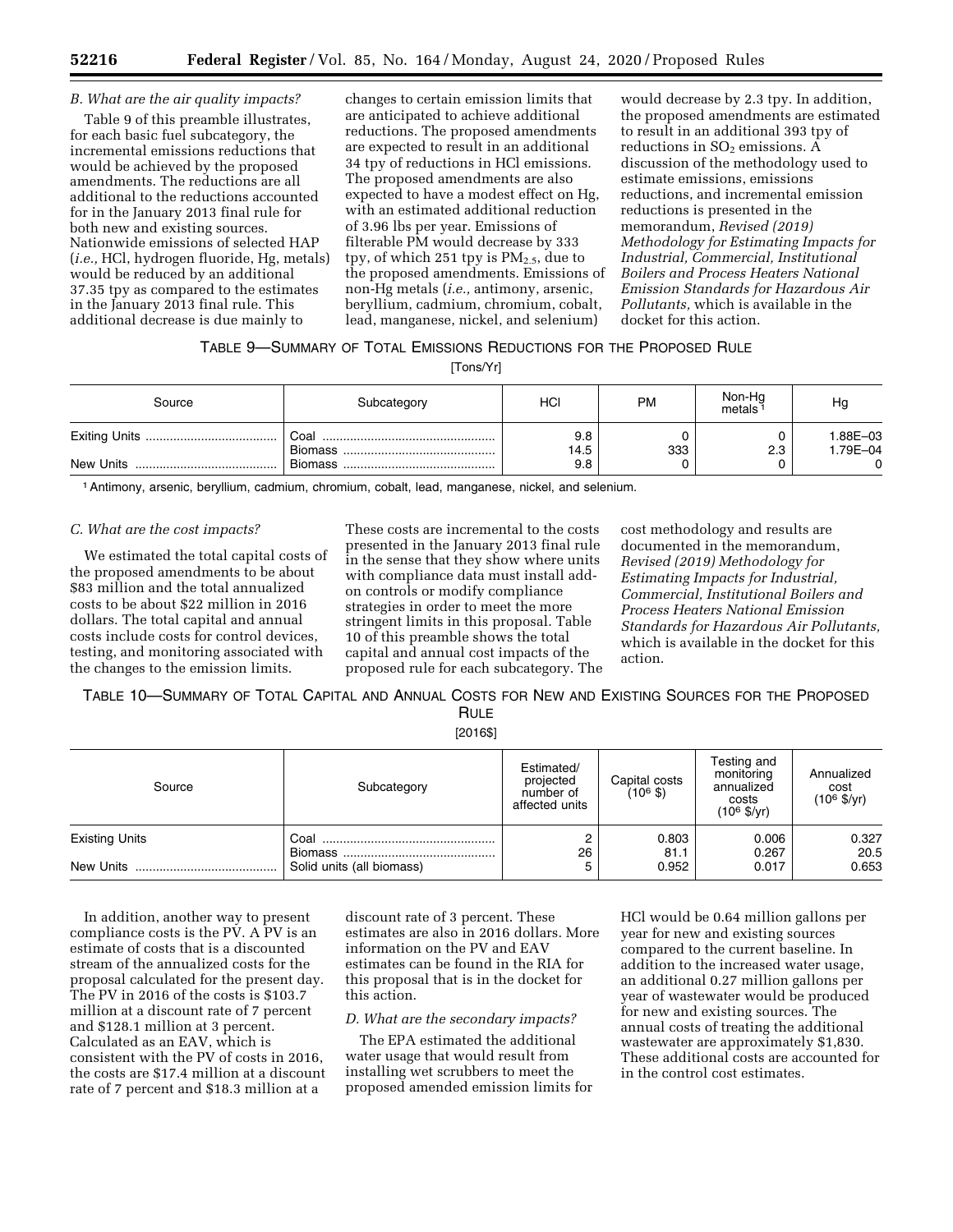The EPA estimated the additional solid waste that would result due to the proposed amendments to be 1,550 tpy for new and existing sources. Solid waste is generated from flyash and dust captured in fabric filters and electrostatic precipitators (ESP) installed for PM and Hg controls as well as from spent materials from wet scrubbers and sorbent injection systems installed for additional HCl controls. The costs of handling the additional solid waste generated are \$74,100. These costs are also accounted for in the control costs estimates.

The EPA estimated the proposed amendments would result in an increase of about 29.5 million kilowatts per year in national energy usage from the electricity required to operate control devices, such as wet scrubbers, ESPs, and fabric filters which are expected to be installed to meet the proposed rule. This energy requirement is estimated to result in an increase of approximately  $17,740$  tpy  $CO<sub>2</sub>$  based on emissions related to additional energy consumption.

A discussion of the methodology used to estimate impacts is presented in the *Revised (2019) Methodology for Estimating Impacts for Industrial, Commercial, Institutional Boilers and Process Heaters National Emission Standards for Hazardous Air Pollutants,*  which is available in the docket for this action.

#### *E. What are the economic impacts?*

The EPA conducted an economic impact analysis for this proposal, as detailed in the *Regulatory Impact Analysis for the Proposed ICI Boilers NESHAP Reconsideration,* which is available in the docket for this action. The economic impacts of the proposal

are calculated as the percentage of total annualized costs incurred by affected parent owners to their annual revenues. This ratio of total annualized costs to annual revenues provides a measure of the direct economic impact to parent owners of affected facilities while presuming no passthrough of costs to consumers of output produced by these facilities. We estimate that none of the 26 parent owners affected by this proposal will incur total annualized costs of 0.70 percent or greater of their revenues. Thus, these economic impacts are quite low for the affected companies and the multiple affected industries, and consumers of affected output should experience minimal price changes.

#### *F. What are the benefits?*

The EPA reports the estimated impact on health benefits from changes in  $PM_{2.5}$ and  $SO<sub>2</sub>$  emissions. The estimated health co-benefits are the monetized value of the human health benefits among populations exposed to changes in PM2.5. These benefits are co-benefits in this analysis since these pollutants are not targeted for control by this proposal. This rule is expected to alter the emissions of  $PM_{2.5}$  (and  $SO_2$ ). Due to the small change in emissions expected, we used the ''benefit per ton'' (BPT) approach to estimate the benefits of this rulemaking. The EPA has applied this approach in several previous RIAs 16 in which the economic value of human health impacts are derived at the national level based on previously established source-receptor relationships from photochemical air quality modeling.<sup>17</sup> These BPT estimates provide the total monetized human health benefits (the sum of premature mortality and premature

morbidity) of reducing 1 ton of  $PM_{2.5}$  (or PM2.5 precursor such as nitrogen oxide or  $SO<sub>2</sub>$ ) from a specified source. Specifically, in this analysis, we multiplied the estimates from the ''Industrial Point Sources'' sector by the corresponding emission reductions. This assumes that the emissions reductions from this proposed rule for industrial boilers scale linearly with the BPT Industrial Point Sources sector. The method used to derive these estimates is described in the Technical Support Document on estimating the BPT of reducing PM2.5 and its precursors from 17 sectors.18 One limitation of using the BPT approach is an inability to provide estimates of the health benefits associated with exposure to HAP (HCl, for example), CO, nitrogen dioxide, or ozone. The photochemical modeled emissions of the industrial point source sector-attributable  $PM_{2.5}$  concentrations used to derive the BPT values may not match the change in air quality resulting from the emissions controls. The  $PM_{2.5}$ emission reductions resulting from this rule are approximately 0.4 percent of the  $PM_{2.5}$  annual emissions and 0.04 percent of the  $SO<sub>2</sub>$  emissions attributable to the BPT Industrial Point Sources. For this reason, the health cobenefits reported in Table 11 may be larger, or smaller, than those realized through this rule. We are taking comment on the modeling assumptions behind the benefits analysis results mentioned above as well as the utility of performing full-form (*i.e.,* full-scale) photochemical modeling for the final rule.

Table 11 summarizes the monetized PM-related health benefits per ton or reducing precursor pollutant emissions, using discount rates of 3 percent and 7 percent.

TABLE 11—ESTIMATED PM<sub>2.5</sub>-RELATED BENEFITS PER TON OF PROPOSED ICI BOILERS AND PROCESS HEATERS MACT **RECONSIDERATION** 

| Epidemiologic study used to quantify PM-related premature deaths |                       |                |                       |                |
|------------------------------------------------------------------|-----------------------|----------------|-----------------------|----------------|
|                                                                  | Krewski et al. (2009) |                | Lepeule et al. (2012) |                |
| Pollutant                                                        | <b>BPT</b>            | BPT            | <b>BPT</b>            | <b>BPT</b>     |
|                                                                  | (3-percent            | (7-percent     | (3-percent            | (7-percent     |
|                                                                  | discount rate)        | discount rate) | discount rate)        | discount rate) |
|                                                                  | \$330,000             | \$300,000      | \$790,000             | \$690,000      |
|                                                                  | 52.000                | 47.000         | 120.000               | 100,000        |

and *Regulatory Impact Analysis for the Particulate Matter National Ambient Air Quality Standards;*  December 2012.

17Fann N, Fulcher CM, Hubbell BJ. The influence of location, source, and emission type in estimates of the human health benefits of reducing a ton of

18U.S. EPA, Technical Support Document. *Estimating the Benefit per Ton of Reducing PM*2.5 *Precursors from 17 Sectors.* February 2018.

<sup>16</sup>U.S. EPA. *Regulatory Impact Analysis for the Federal Implementation Plans to Reduce Interstate Transport of Fine Particulate Matter and Ozone in 27 States; Correction of SIP Approvals for 22 States.*  June 2011; *Regulatory Impact Analysis for the Final Mercury and Air Toxics Standards,* December 2011;

air pollution. Air Qual Atmos Health. 2009;2(3):169–176. doi:10.1007/s11869–009–0044– 0.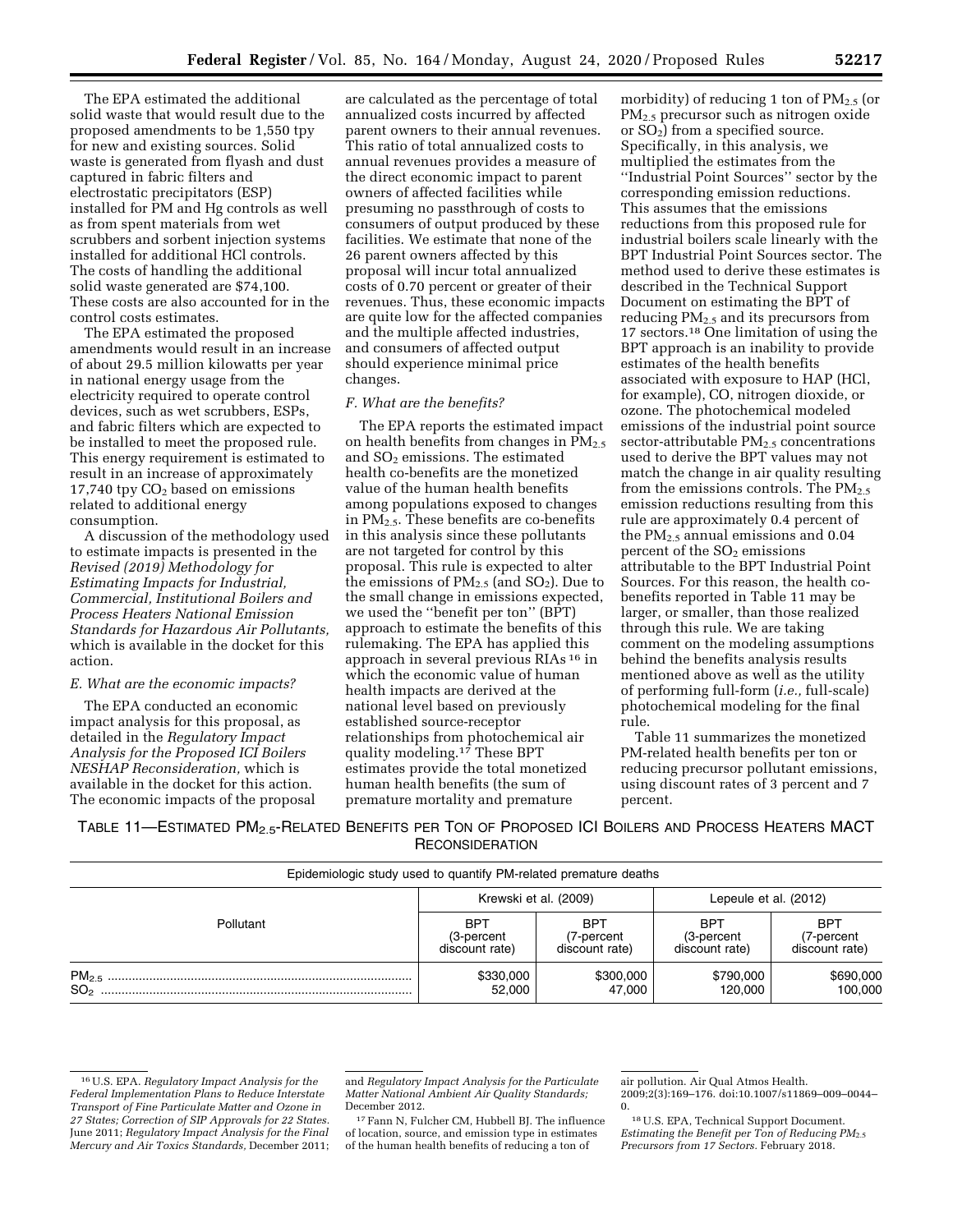Table 12 summarizes the range of estimated benefits by pollutant for the

two BPT estimates at discount rates of 3 percent and 7 percent.

# TABLE 12—ESTIMATED PM2.5-RELATED HEALTH BENEFITS OF PROPOSED ICI BOILERS AND PROCESS HEATERS MACT **RECONSIDERATION**

| Epidemiologic study used to quantify PM and $SO2$ -related premature deaths |                                                                        |                                                                        |                                                                        |                                                                        |  |
|-----------------------------------------------------------------------------|------------------------------------------------------------------------|------------------------------------------------------------------------|------------------------------------------------------------------------|------------------------------------------------------------------------|--|
|                                                                             |                                                                        | Krewski et al. (2009)                                                  | Lepeule et al. (2012)                                                  |                                                                        |  |
| Pollutant                                                                   | <b>Benefits</b><br>(millions of 2016\$,<br>3-percent<br>discount rate) | <b>Benefits</b><br>(millions of 2016\$,<br>7-percent<br>discount rate) | <b>Benefits</b><br>(millions of 2016\$,<br>3-percent<br>discount rate) | <b>Benefits</b><br>(millions of 2016\$,<br>7-percent<br>discount rate) |  |
| SO <sub>2</sub>                                                             | \$84<br>21                                                             | \$76<br>19                                                             | \$200<br>49                                                            | \$170<br>40                                                            |  |
| Total                                                                       | 110                                                                    | 95                                                                     | 250                                                                    | 210                                                                    |  |

All BPT estimates have inherent limitations. Specifically, all nationalaverage BPT estimates reflect the geographic distribution of the modeled emissions, which may not exactly match the emission reductions in this rulemaking, and they may not reflect local variability in population density, meteorology, exposure, baseline health incidence rates, or other local factors for any specific location. The photochemical modeled emissions of the industrial point source sectorattributable PM2.5 concentrations used to derive the BPT values may not match well the change in air quality resulting from the emissions controls. For this reason, the health benefits reported here may be larger, or smaller, than those realized by this rule.

There are also climate disbenefits from the increase in  $CO<sub>2</sub>$  emissions that result from the increase in national energy use from control device operation. The disbenefits are \$0.09 million at a 3-percent discount rate and \$0.01 million at a 7-percent discount rate. These calculations reflect the domestic social cost of carbon for  $CO<sub>2</sub>$ for 2025, the year for which benefits are estimated that is an approximation for 2023, the year of full rule compliance. These disbenefits are included in the estimates of benefits and net benefits for this proposal.

The benefit analysis for this proposal is detailed in the *Regulatory Impact Analysis for the Proposed ICI Boilers and Process Heaters NESHAP Reconsideration,* which is available in the docket for this action.

#### **VI. Request for Comments**

The EPA is seeking comments on the issues raised in this proposal. It will not respond to comments addressing any other issues. Specifically, the EPA is seeking comments on the revised MACT floor emission limit calculations,

including any comments or corrections to the underlying data used to compute those emission limits, the selection of beyond-the-floor limits for certain subcategories. The EPA is also seeking input on the inventory of units used to quantify the impacts of these proposed amendments, which relied on real compliance data submitted to CEDRI and WebFIRE through April 2019, and the methodology used to quantify the impacts analysis discussed in section V of this preamble. The EPA is also seeking comments on the accuracy of the control technology assessment and/ or whether there are other compliance options available to meet the proposed revised emissions limits. Finally, we request comment on the Agency's approach for using a Benefit per-Ton value to quantify benefits as well as the utility of performing full-form modeling for the final rule.

The current version of this regulation contains language which details how facilities that seek to monitor  $CO<sub>2</sub>$  in lieu of oxygen as part of their CEMS used to demonstrate compliance with the CO emission limits in this subpart must have this approach approved as an alternative method before doing so. The EPA is seeking comment on replacing the requirement to have approval of an alternative test method with a required methodology to be followed when monitoring  $CO<sub>2</sub>$  in lieu of oxygen as the diluent for CO which would account for any changes in  $CO<sub>2</sub>$  emission levels caused by a control device, etc. Additionally, the EPA believes it is appropriate to expand this language to the monitoring of all pollutants when CO2 is used as the diluent and seeks comment on this as well. Finally, in the course of reviewing the monitoring language under 40 CFR part 63, subpart DDDDD, the EPA is proposing to remove several requirements for the continuous monitoring of moisture and flow which

were found to be unnecessary. We also seek comment on these revisions. A draft of the language we would propose to accomplish these revisions is included in the docket.

#### **VII. Statutory and Executive Order Reviews**

Additional information about these statutes and Executive Orders can be found at *[https://www.epa.gov/laws](https://www.epa.gov/laws-regulations/laws-and-executive-orders)[regulations/laws-and-executive-orders.](https://www.epa.gov/laws-regulations/laws-and-executive-orders)* 

### *A. Executive Order 12866: Regulatory Planning and Review and Executive Order 13563: Improving Regulation and Regulatory Review*

This action is an economically significant regulatory action that was submitted to OMB for review. Any changes made in response to OMB recommendations have been documented in the docket. The RIA for the ICI Boilers NESHAP Reconsideration contains the estimated costs, benefits, and other impacts associated with this action, and it is available in the docket.

## *B. Executive Order 13771: Reducing Regulations and Controlling Regulatory Costs*

This action is expected to be an Executive Order 13771 regulatory action. Details on the estimated costs of this proposed rule can be found in the EPA's analysis of the potential costs and benefits associated with this action, which is the RIA for this proposal.

## *C. Paperwork Reduction Act (PRA)*

The new information collection activities imposed by this proposed rule have been submitted for approval to OMB under the PRA. The Information Collection Request (ICR) document that the EPA prepared has been assigned EPA ICR number 2028.10. You can find a copy of the ICR in the docket for this rule, and it is briefly summarized here.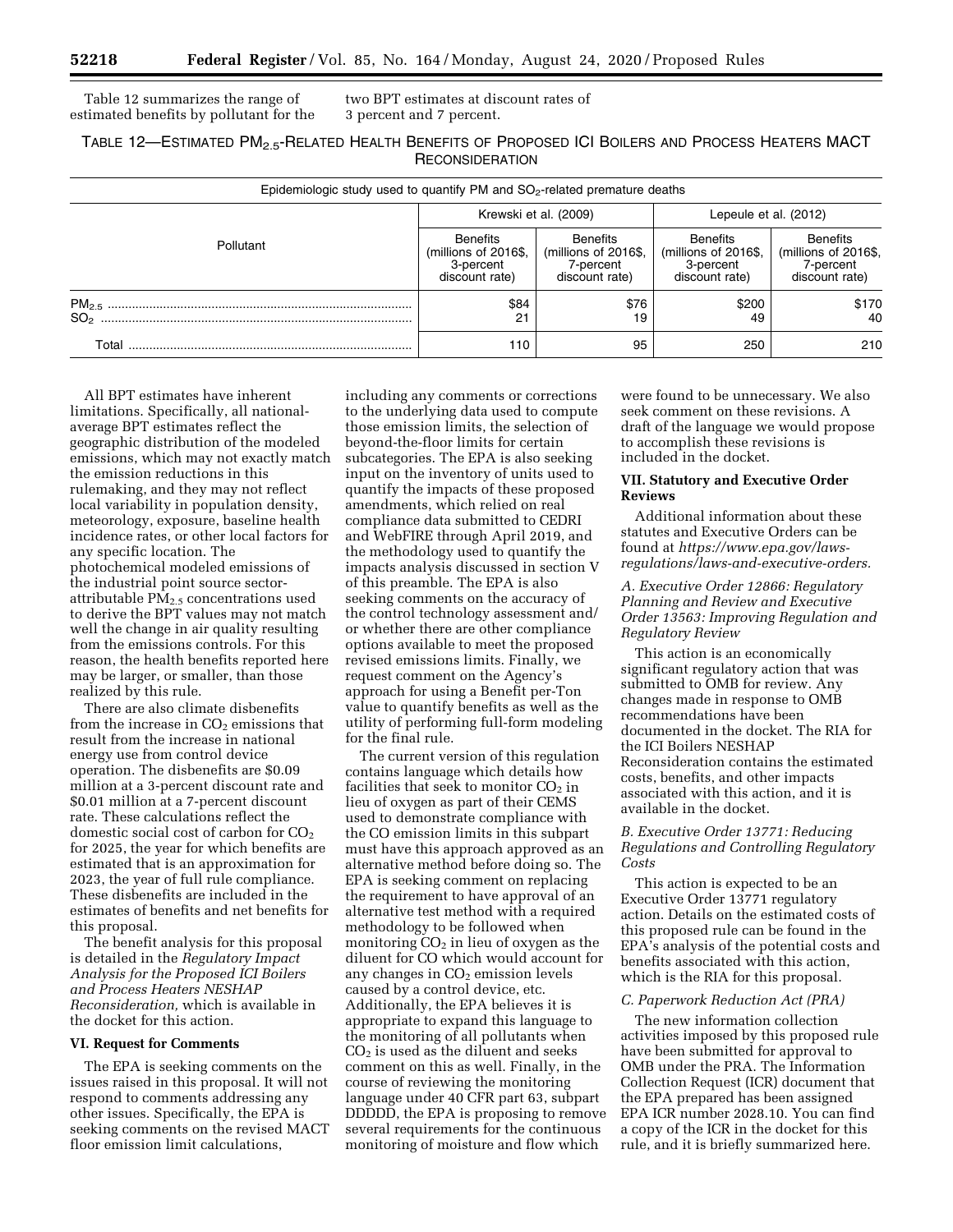The information requirements are based on notification, recordkeeping, and reporting requirements in the NESHAP General Provisions (40 CFR part 63, subpart A), which are mandatory for all operators subject to national emission standards. These recordkeeping and reporting requirements are specifically authorized by section 114 of the CAA (42 U.S.C. 7414). All information submitted to the EPA pursuant to the recordkeeping and reporting requirements for which a claim of confidentiality is made is safeguarded according to agency policies set forth in 40 CFR part 2, subpart B.

The proposed amendments change several emission limits as part of the EPA's response to the remand granted on December 23, 2016, by the D.C. Circuit. The changes result in more stringent emission limits in some cases, which is expected to require additional recordkeeping and reporting burden. This increase is a result of additional monitoring and control devices anticipated to be installed to comply with the more stringent emission limits in the proposed amendments. With additional control devices, comes additional control device parametric monitoring, or in the case of CO, continuous emissions monitoring, and the associated records of that monitoring that must be maintained onsite and reported. Over the next 3 years, approximately 25 respondents operating existing large solid fuel-fired boilers and three respondents operating new solid fuel-fired boilers will be impacted by the new requirements under the standard as a result of these amendments. In addition to the costs to install and maintain records of additional monitoring equipment, the ICR details other additional record keeping and reporting burden changing records associated with adjusting operating parameter limit values, modifying monitoring plans, and familiarizing themselves with the changes in the proposed amendments.

*Respondents/affected entities:*  Owners or operators of ICI boilers and process heaters.

*Respondent's obligation to respond:*  Mandatory, 40 CFR part 63.

*Estimated number of respondents:* 28. *Frequency of response:* Semi-annual, annual, periodic.

*Total estimated burden:* 1,080 hours (per year). Burden is defined at 5 CFR 1320.3(b).

*Total estimated cost:* \$307,000 (per year), includes \$180,000 annualized capital or operation and maintenance costs.

An agency may not conduct or sponsor, and a person is not required to respond to, a collection of information unless it displays a currently valid OMB control number. The OMB control numbers for the EPA's regulations in 40 CFR are listed in 40 CFR part 9.

Submit your comments on the Agency's need for this information, the accuracy of the provided burden estimates, and any suggested methods for minimizing respondent burden to the EPA using the docket identified at the beginning of this rule. The EPA will respond to any ICR-related comments in the final rule.

### *D. Regulatory Flexibility Act (RFA)*

I certify that this action will not have a significant economic impact on a substantial number of small entities under the RFA. This action will not impose any requirements on small entities. Of the 26 entities determined to be impacted by this action, only one is a small entity. This small entity is expected to not incur any costs associated with this action. More information on these small entity impacts is available in the RIA for this proposal.

#### *E. Unfunded Mandates Reform Act (UMRA)*

This action does not contain any unfunded mandate as described in UMRA, 2 U.S.C. 1531–1538, and does not significantly or uniquely affect small governments. The action imposes no enforceable duty on any state, local, or tribal governments or the private sector.

#### *F. Executive Order 13132: Federalism*

This action does not have federalism implications. It will not have substantial direct effects on the states, on the relationship between the national government and the states, or on the distribution of power and responsibilities among the various levels of government. The action affects private industry and does not impose economic costs on State or local governments.

## *G. Executive Order 13175: Consultation and Coordination With Indian Tribal Governments*

This action does not have tribal implications as specified in Executive Order 13175. It will not have substantial direct effects on tribal governments, on the relationship between the federal government and Indian tribes, or on the distribution of power and responsibilities between the federal government and Indian tribes, as specified in Executive Order 13175.

Thus, Executive Order 13175 does not apply to this action.

## *H. Executive Order 13045: Protection of Children From Environmental Health Risks and Safety Risks*

The EPA interprets Executive Order 13045 as applying to those regulatory actions that concern environmental health or safety risks that the EPA has reason to believe may disproportionately affect children, per the definition of ''covered regulatory action'' in section 2–202 of the Executive Order. This action is not subject to Executive Order 13045 because it does not concern an environmental health risk or safety risk.

#### *I. Executive Order 13211: Actions Concerning Regulations That Significantly Affect Energy Supply, Distribution, or Use*

This action is not a ''significant energy action'' because it is not likely to have a significant adverse effect on the supply, distribution or use of energy. The energy impacts estimated for this proposed rule increased only slightly the energy impacts estimated for the March 21, 2011, final rule which was concluded not to be a significant regulatory action under Executive Order 13211. Therefore, we conclude that this proposed rule, when implemented, is not likely to have a significant adverse effect on the supply, distribution, or use of energy.

#### *J. National Technology Transfer and Advancement Act (NTTAA)*

This rulemaking does not involve technical standards.

## *K. Executive Order 12898: Federal Actions To Address Environmental Justice in Minority Populations and Low-Income Populations*

The EPA believes that this action does not have disproportionately high and adverse human health or environmental effects on minority populations, lowincome populations, and/or indigenous peoples, as specified in Executive Order 12898 (59 FR 7629, February 16, 1994).

The documentation for this decision is contained in the preamble to the March 2011 final rule (see 76 FR 15662). For the March 2011 final rule, the EPA determined that the rule would not have disproportionately high and adverse human health or environmental effects on minority or low-income populations because it increases the level of environmental protection for all affected populations without having any disproportionately high and adverse human health or environmental effects on any population, including any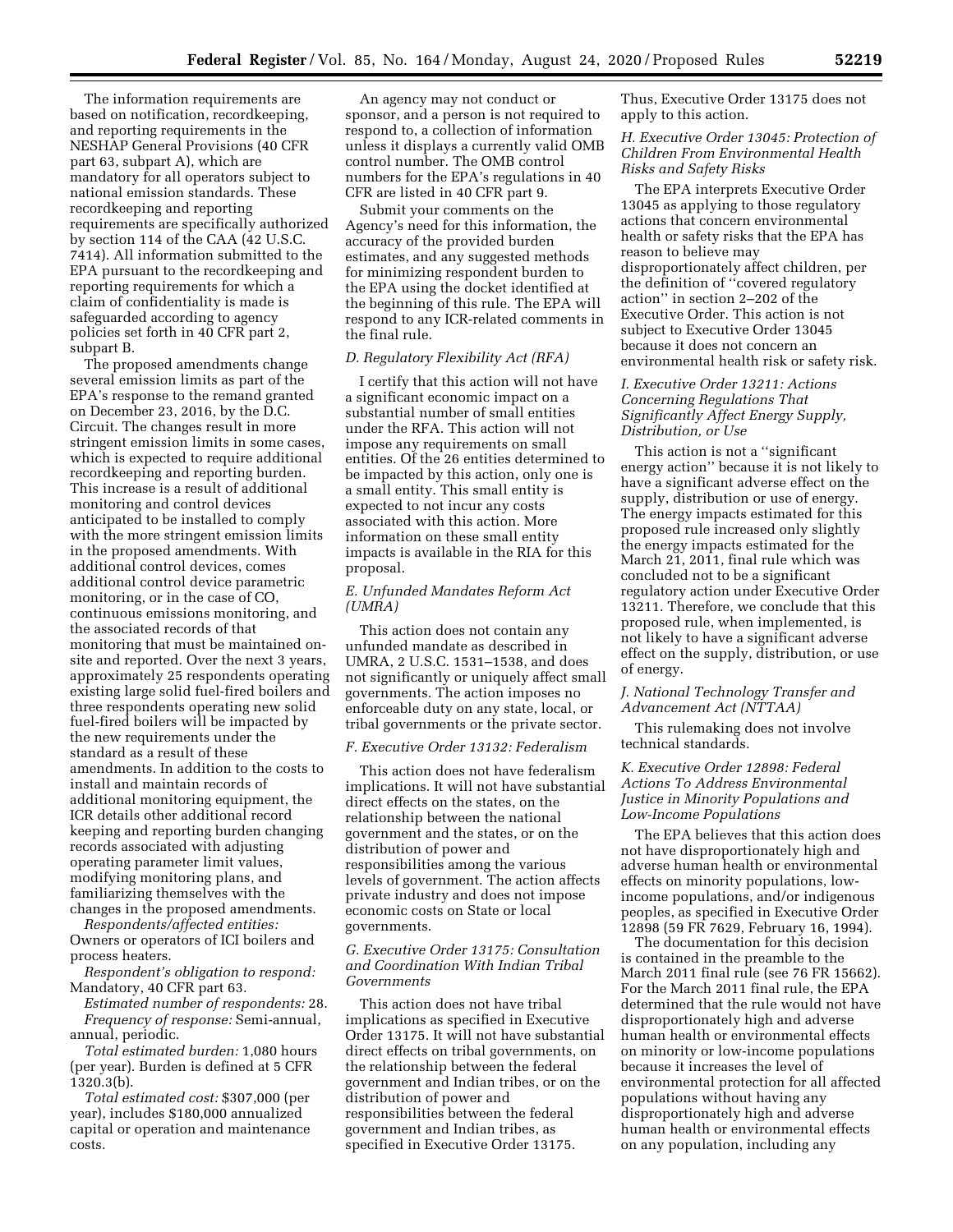minority or low-income population. Compared to the final rule, the proposed amendments are somewhat more stringent for some subcategories and, thus, the overall increased health benefits demonstrate that the conclusion from the environmental justice analysis conducted for the final rule are still valid.

# **List of Subjects in 40 CFR Part 63**

Environmental protection, Air pollution control, Hazardous substances, Reporting and recordkeeping requirements.

#### **Andrew Wheeler,**

*Administrator.* 

For the reasons stated in the preamble, 40 CFR part 63 is proposed to be amended as follows:

#### **PART 63—NATIONAL EMISSION STANDARDS FOR HAZARDOUS AIR POLLUTANTS FOR SOURCE CATEGORIES**

■ 1. The authority citation for part 63 continuous to read as follows:

**Authority:** 42 U.S.C. 7401, *et seq.* 

## **Subpart DDDDD—National Emission Standards For Hazardous Air Pollutants For Major Sources: Industrial, Commercial, And Institutional Boilers And Process Heaters**

■ 2. Section 63.7500 is amended by revising paragraph (a) introductory text and paragraphs (a)(1), (c), and (e) to read as follows:

#### **§ 63.7500 What emission limitations, work practice standards, and operating limits must I meet?**

(a) You must meet the requirements in paragraphs (a)(1) through (3) of this section, except as provided in paragraphs (b) through (e) of this section. You must meet these requirements at all times the affected unit is operating, except as provided in paragraph (f) of this section.

(1) You must meet each emission limit and work practice standard in Tables 1 through 3, and 11 through 15 to this subpart that applies to your boiler or process heater, for each boiler or process heater at your source, except as provided under § 63.7522. The output-based emission limits, in units of pounds per million Btu of steam output, in Tables 1 or 2 to this subpart are an alternative applicable only to boilers and process heaters that generate either steam, cogenerate steam with electricity, or both. The output-based emission limits, in units of pounds per megawatthour, in Tables 1 or 2 to this subpart are

an alternative applicable only to boilers that generate only electricity. Boilers that perform multiple functions (cogeneration and electricity generation) or supply steam to common headers would calculate a total steam energy output using equation 21 of § 63.7575 to demonstrate compliance with the output-based emission limits, in units of pounds per million Btu of steam output, in Tables 1 or 2 to this subpart. If you operate a new boiler or process heater, you can choose to comply with alternative limits as discussed in paragraphs (a)(1)(i) through (a)(1)(iv) of this section, but on or after [DATE 3 YEARS AFTER DATE OF PUBLICATION OF FINAL RULE IN THE **Federal Register**], you must comply with the emission limits in Table 1 to this subpart. If you operate an existing boiler or process heater, you can choose to comply with alternative limits as discussed in paragraphs  $(a)(1)(v)$  of this section, but on or after [DATE 3 YEARS AFTER DATE OF PUBLICATION OF FINAL RULE IN THE **Federal Register**] you must comply with the emission limits in Table 2 to this subpart.

(i) If your boiler or process heater commenced construction or reconstruction after June 4, 2010, and before May 20, 2011, you may comply with the emission limits in Table 11 or 14 to this subpart until January 31, 2016.

(ii) If your boiler or process heater commenced construction or reconstruction on or after May 20, 2011, and before December 23, 2011, you may comply with the emission limits in Table 12 or 14 to this subpart until January 31, 2016.

(iii) If your boiler or process heater commenced construction or reconstruction on or after December 23, 2011, and before April 1, 2013, you may comply with the emission limits in Table 13 or 14 to this subpart until January 31, 2016.

(iv) If you operate a new boiler or process heater, you may comply with the emission limits in Table 1 or 14 until you must comply with the emission limits in Table 1 to this subpart.

(v) If you operate an existing boiler or process heater, you may comply with the emission limits in Table 2 or 15 until you must comply with the emission limits in Table 2 to this subpart.

\* \* \* \* \* (c) Limited-use boilers and process heaters must complete a tune-up every 5 years as specified in § 63.7540. They are not subject to the emission limits in Tables 1 and 2 or 11 through 15 to this subpart, the annual tune-up, or the energy assessment requirements in Table 3 to this subpart, or the operating limits in Table 4 to this subpart.

\* \* \* \* \*

(e) Boilers and process heaters in the units designed to burn gas 1 fuels subcategory with a heat input capacity of less than or equal to 5 million Btu per hour must complete a tune-up every 5 years as specified in § 63.7540. Boilers and process heaters in the units designed to burn gas 1 fuels subcategory with a heat input capacity greater than 5 million Btu per hour and less than 10 million Btu per hour must complete a tune-up every 2 years as specified in § 63.7540. Boilers and process heaters in the units designed to burn gas 1 fuels subcategory are not subject to the emission limits in Tables 1 and 2 or 11 through 15 to this subpart, or the operating limits in Table 4 to this subpart.

■ 3. Section 63.7505 is amended by revising paragraph (c) to read as follows:

#### **§ 63.7505 What are my general requirements for complying with this subpart?**

\* \* \* \* \*

\* \* \* \* \*

(c) You must demonstrate compliance with all applicable emission limits using performance stack testing, fuel analysis, or continuous monitoring systems (CMS), including a continuous emission monitoring system (CEMS), continuous opacity monitoring system (COMS), continuous parameter monitoring system (CPMS), or particulate matter continuous parameter monitoring system (PM CPMS), where applicable. You may demonstrate compliance with the applicable emission limit for hydrogen chloride (HCl), mercury, or total selected metals (TSM) using fuel analysis if the emission rate calculated according to § 63.7530(c) is less than the applicable emission limit. For gaseous fuels, you may not use fuel analyses to comply with the TSM alternative standard or the HCl standard. Otherwise, you must demonstrate compliance for HCl, mercury, or TSM using performance stack testing, if subject to an applicable emission limit listed in Tables 1, 2, or 11 through 15 to this subpart.

\* \* \* \* \*

■ 4. Section 63.7510 is amended by revising paragraph (a) introductory text and paragraphs (b), (c), (f), and (j) to read as follows: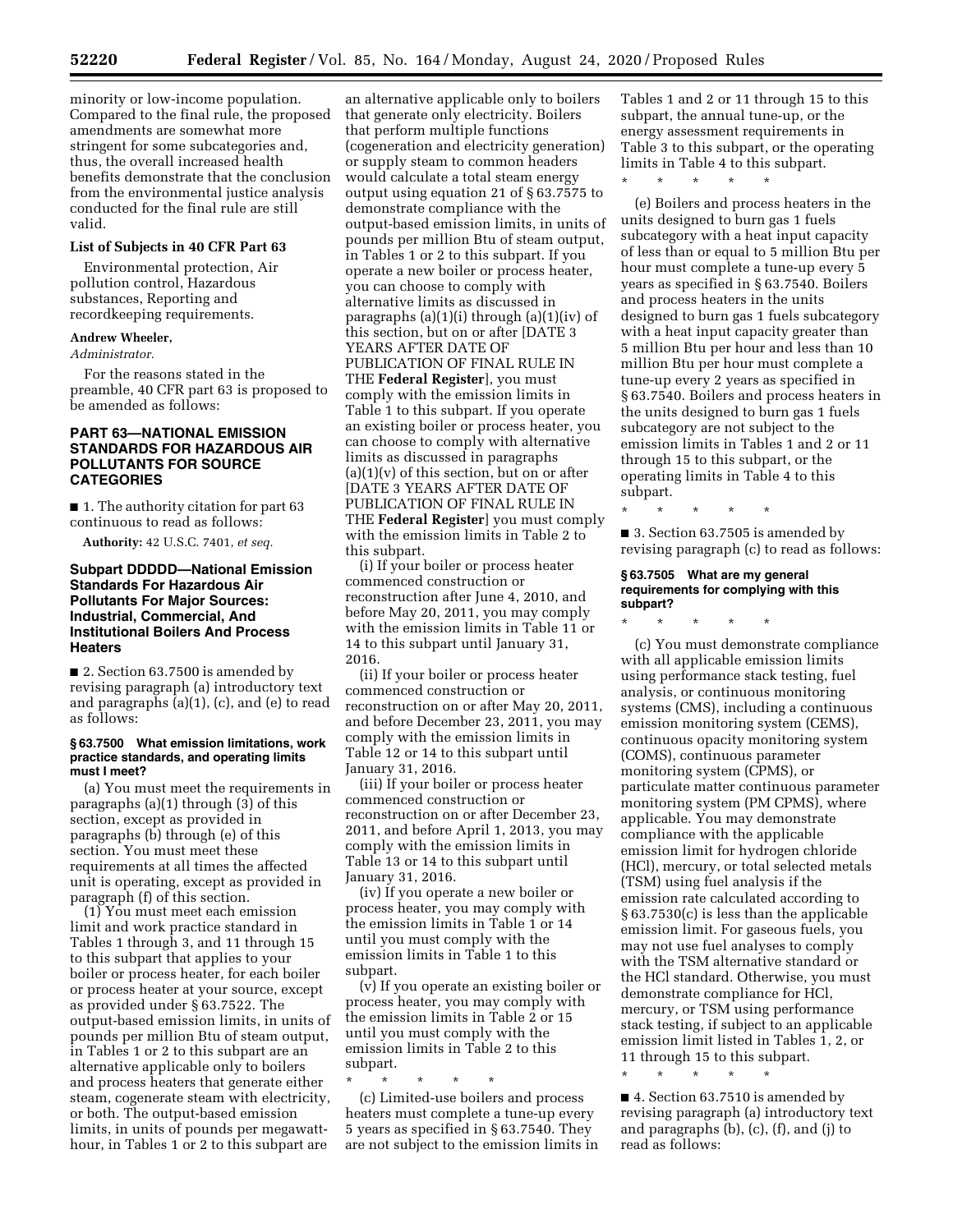#### **§ 63.7510 What are my initial compliance requirements and by what date must I conduct them?**

(a) For each boiler or process heater that is required or that you elect to demonstrate compliance with any of the applicable emission limits in Tables 1 or 2 or 11 through 15 of this subpart through performance (stack) testing, your initial compliance requirements include all the following:

\* \* \* \* \*

(b) For each boiler or process heater that you elect to demonstrate compliance with the applicable emission limits in Tables 1 or 2 or 11 through 15 to this subpart for HCl, mercury, or TSM through fuel analysis, your initial compliance requirement is to conduct a fuel analysis for each type of fuel burned in your boiler or process heater according to § 63.7521 and Table 6 to this subpart and establish operating limits according to § 63.7530 and Table 8 to this subpart. The fuels described in paragraph (a)(2)(i) and (ii) of this section are exempt from these fuel analysis and operating limit requirements. The fuels described in paragraph (a)(2)(ii) of this section are exempt from the chloride fuel analysis and operating limit requirements. Boilers and process heaters that use a CEMS for mercury or HCl are exempt from the performance testing and operating limit requirements specified in paragraph (a) of this section for the HAP for which CEMS are used.

(c) If your boiler or process heater is subject to a carbon monoxide (CO) limit, your initial compliance demonstration for CO is to conduct a performance test for CO according to Table 5 to this subpart or conduct a performance evaluation of your continuous CO monitor, if applicable, according to § 63.7525(a). Boilers and process heaters that use a CO CEMS to comply with the applicable alternative CO CEMS emission standard listed in Tables 1, 2, or 11 through 15 to this subpart, as specified in § 63.7525(a), are exempt from the initial CO performance testing and oxygen concentration operating limit requirements specified in paragraph (a) of this section.

\* \* \* \* \*

(f) For new or reconstructed affected sources (as defined in § 63.7490), you must complete the initial compliance demonstration with the emission limits no later than July 30, 2013, or within 180 days after startup of the source, whichever is later.

(1) If you are demonstrating compliance with an emission limit in Tables 11 through 13 to this subpart that is less stringent (that is, higher) than the applicable emission limit in Table 14 to

this subpart, you must demonstrate compliance with the applicable emission limit in Table 14 no later than July 29, 2016.

(2) If you are demonstrating compliance with an emission limit in Table 14 to this subpart that is less stringent (that is, higher) than the applicable emission limit in Table 1 to this subpart, you must demonstrate compliance with the applicable emission limit in Table 1 to this subpart no later than [date 3 years after date of publication of final rule in the **Federal Register**].

\* \* \* \* \* (j) For existing affected sources (as defined in § 63.7490) that have not operated between the effective date of the rule and the compliance date that is specified for your source in § 63.7495, you must complete the initial compliance demonstration, if subject to the emission limits in Tables 2 or 14, to this subpart, as applicable, as specified in paragraphs (a) through (d) of this section, no later than 180 days after the re-start of the affected source and according to the applicable provisions in § 63.7(a)(2) as cited in Table 10 to this subpart. You must complete an initial tune-up by following the procedures described in  $\S 63.7540(a)(10)(i)$  through (vi) no later than 30 days after the restart of the affected source and, if applicable, complete the one-time energy assessment specified in Table 3 to this subpart, no later than the compliance date specified in § 63.7495.

\* \* \* \* \* ■ 5. Section 63.7515 is amended by revising paragraphs (b), (c), (e), (g), and (i) to read as follows:

#### **§ 63.7515 When must I conduct subsequent performance tests, fuel analyses, or tune-ups?**

\* \* \* \* \* (b) If your performance tests for a given pollutant for at least 2 consecutive years show that your emissions are at or below 75 percent of the emission limit (or, in limited instances as specified in Tables 1 and 2 or 11 through 15 to this subpart, at or below the emission limit) for the pollutant, and if there are no changes in the operation of the individual boiler or process heater or air pollution control equipment that could increase emissions, you may choose to conduct performance tests for the pollutant every third year. Each such performance test must be conducted no more than 37 months after the previous performance test. If you elect to demonstrate compliance using emission averaging under § 63.7522, you must continue to conduct performance tests annually. The requirement to test at

maximum chloride input level is waived unless the stack test is conducted for HCl. The requirement to test at maximum mercury input level is waived unless the stack test is conducted for mercury. The requirement to test at maximum TSM input level is waived unless the stack test is conducted for TSM.

(c) If a performance test shows emissions exceeded the emission limit or 75 percent of the emission limit (as specified in Tables 1 and 2 or 11 through 15 to this subpart) for a pollutant, you must conduct annual performance tests for that pollutant until all performance tests over a consecutive 2-year period meet the required level (at or below 75 percent of the emission limit, as specified in Tables 1 and 2 or 11 through 15 to this subpart).

\* \* \* \* \* (e) If you demonstrate compliance with the mercury, HCl, or TSM based on fuel analysis, you must conduct a monthly fuel analysis according to § 63.7521 for each type of fuel burned that is subject to an emission limit in Tables 1, 2, or 11 through 15 to this subpart. You may comply with this monthly requirement by completing the fuel analysis any time within the calendar month as long as the analysis is separated from the previous analysis by at least 14 calendar days. If you burn a new type of fuel, you must conduct a fuel analysis before burning the new type of fuel in your boiler or process heater. You must still meet all applicable continuous compliance requirements in § 63.7540. If each of 12 consecutive monthly fuel analyses demonstrates 75 percent or less of the compliance level, you may decrease the fuel analysis frequency to quarterly for that fuel. If any quarterly sample exceeds 75 percent of the compliance level or you begin burning a new type of fuel, you must return to monthly monitoring for that fuel, until 12 months of fuel analyses are again less than 75 percent of the compliance level. If sampling is conducted on 1 day per month, samples should be no less than 14 days apart, but if multiple samples are taken per month, the 14-day restriction does not apply.

\* \* \* \* \*

(g) For affected sources (as defined in § 63.7490) that have not operated since the previous compliance demonstration and more than 1 year has passed since the previous compliance demonstration, you must complete the subsequent compliance demonstration, if subject to the emission limits in Tables 1, 2, or 11 through 15 to this subpart, no later than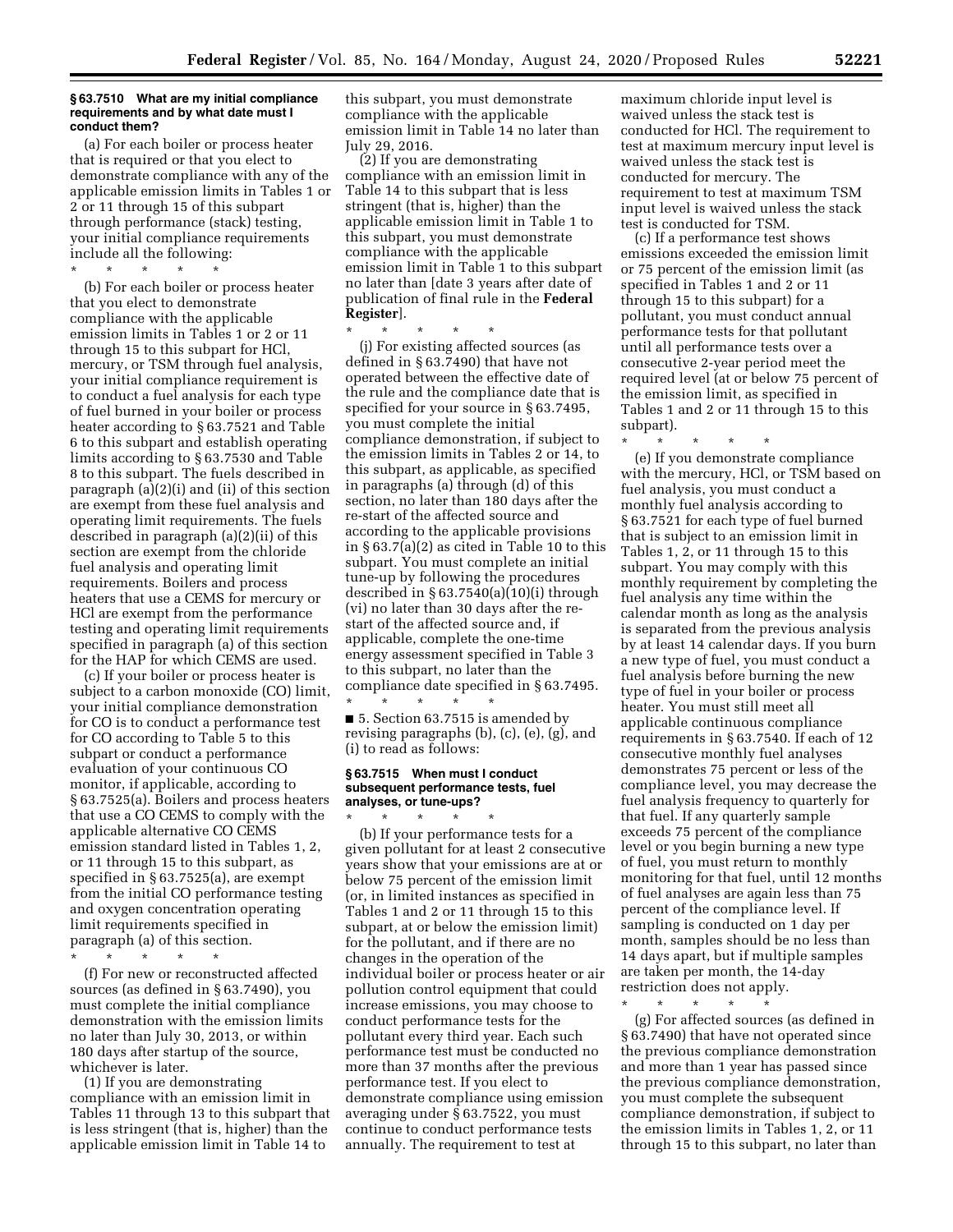180 days after the re-start of the affected source and according to the applicable provisions in § 63.7(a)(2) as cited in Table 10 to this subpart. You must complete a subsequent tune-up by following the procedures described in § 63.7540(a)(10)(i) through (vi) and the schedule described in § 63.7540(a)(13) for units that are not operating at the time of their scheduled tune-up.

\* \* \* \* \* (i) If you operate a CO CEMS that meets the Performance Specifications outlined in § 63.7525(a)(3) of this subpart to demonstrate compliance with the applicable alternative CO CEMS emission standard listed in Tables 1, 2, or 11 through 15 to this subpart, you are not required to conduct CO performance tests and are not subject to the oxygen concentration operating limit requirement specified in § 63.7510(a). ■ 6. Section 63.7520 is amended by revising paragraph (d) to read as follows:

## **§ 63.7520 What stack tests and procedures must I use?**

\* \* \* \* \* (d) You must conduct a minimum of three separate test runs for each performance test required in this section, as specified in § 63.7(e)(3). Each test run must comply with the minimum applicable sampling times or volumes specified in Tables 1 and 2 or 11 through 15 to this subpart.

\* \* \* \* \* ■ 7. Section 63.7521 is amended by revising paragraphs (a) and (c)(1)(ii) to read as follows:

#### **§ 63.7521 What fuel analyses, fuel specification, and procedures must I use?**

(a) For solid and liquid fuels, you must conduct fuel analyses for chloride and mercury according to the

procedures in paragraphs (b) through (e) of this section and Table 6 to this subpart, as applicable. For solid fuels and liquid fuels, you must also conduct fuel analyses for TSM if you are opting to comply with the TSM alternative standard. For gas 2 (other) fuels, you must conduct fuel analyses for mercury according to the procedures in paragraphs (b) through (e) of this section and Table 6 to this subpart, as applicable. For gaseous fuels, you may not use fuel analyses to comply with the TSM alternative standard or the HCl standard. For purposes of complying with this section, a fuel gas system that consists of multiple gaseous fuels collected and mixed with each other is considered a single fuel type and sampling and analysis is only required on the combined fuel gas system that will feed the boiler or process heater. Sampling and analysis of the individual gaseous streams prior to combining is not required. You are not required to conduct fuel analyses for fuels used for only startup, unit shutdown, and transient flame stability purposes. You are required to conduct fuel analyses only for fuels and units that are subject to emission limits for mercury, HCl, or TSM in Tables 1 and 2 or 11 through 15 to this subpart. Gaseous and liquid fuels are exempt from the sampling requirements in paragraphs (c) and (d) of this section.

- \* \* \* \* \*
	- (c) \* \* \*
	- $(1) * * * *$

(ii) Each composite sample will consist of a minimum of three samples collected at approximately equal intervals during the testing period for sampling during performance stack testing.

$$
\star\quad\star\quad\star\quad\star\quad\star
$$

$$
AveWeightedEmissions = 1.1 \times \sum_{i=1}^{n} (Er \times Hm) \div \sum_{i=1}^{n} Hm
$$

Where:

Where:

- AveWeightedEmissions = Average weighted emissions for PM (or TSM), HCl, or mercury, in units of pounds per million Btu of heat input.
- Er = Emission rate (as determined during the initial compliance demonstration) of PM

AveWeightedEmissions = Average weighted emissions for PM (or TSM), HCl, or

(or TSM), HCl, or mercury from unit, i, in units of pounds per million Btu of heat input. Determine the emission rate for PM (or TSM), HCl, or mercury by performance testing according to Table 5 to this subpart, or by fuel analysis for

$$
AveWeightedEmissions = 1.1 \times \sum_{i=1}^{n} (Er \times So) \div \sum_{i=1}^{n} So
$$

mercury, in units of pounds per million Btu of steam output.

Er = Emission rate (as determined during the initial compliance demonstration) of PM ■ 8. Section 63.7522 is amended by revising paragraph (b) introductory text and paragraphs (d), (e)(1), (2), (h), and (j)(1) to read as follows:

#### **§ 63.7522 Can I use emissions averaging to comply with this subpart?**  \* \* \* \* \*

(b) For a group of two or more existing boilers or process heaters in the same subcategory that each vent to a separate stack, you may average PM (or TSM), HCl, or mercury emissions among existing units to demonstrate compliance with the limits in Table 2 or 15 to this subpart as specified in paragraph (b)(1) through (3) of this section, if you satisfy the requirements in paragraphs (c) through (g) of this section.

\* \* \* \* \*

(d) The averaged emissions rate from the existing boilers and process heaters participating in the emissions averaging option must not exceed 90 percent of the limits in Table 2 or 15 to this subpart at all times the affected units are subject to numeric emission limits following the compliance date specified in § 63.7495.

(e) \* \* \*

 $(gq.1a)$ 

 $Eq.1b)$ 

(1) You must use Equation 1a or 1b or 1c of this section to demonstrate that the PM (or TSM), HCl, or mercury emissions from all existing units participating in the emissions averaging option for that pollutant do not exceed the emission limits in Table 2 or 15 to this subpart. Use Equation 1a if you are complying with the emission limits on a heat input basis, use Equation 1b if you are complying with the emission limits on a steam generation (output) basis, and use Equation 1c if you are complying with the emission limits on a electric generation (output) basis.

HCl or mercury or TSM using the applicable equation in § 63.7530(c).

- Hm = Maximum rated heat input capacity of unit, i, in units of million Btu per hour.
- n = Number of units participating in the

emissions averaging option. 1.1 = Required discount factor.

> (or TSM), HCl, or mercury from unit, i, in units of pounds per million Btu of steam output. Determine the emission rate for PM (or TSM), HCl, or mercury by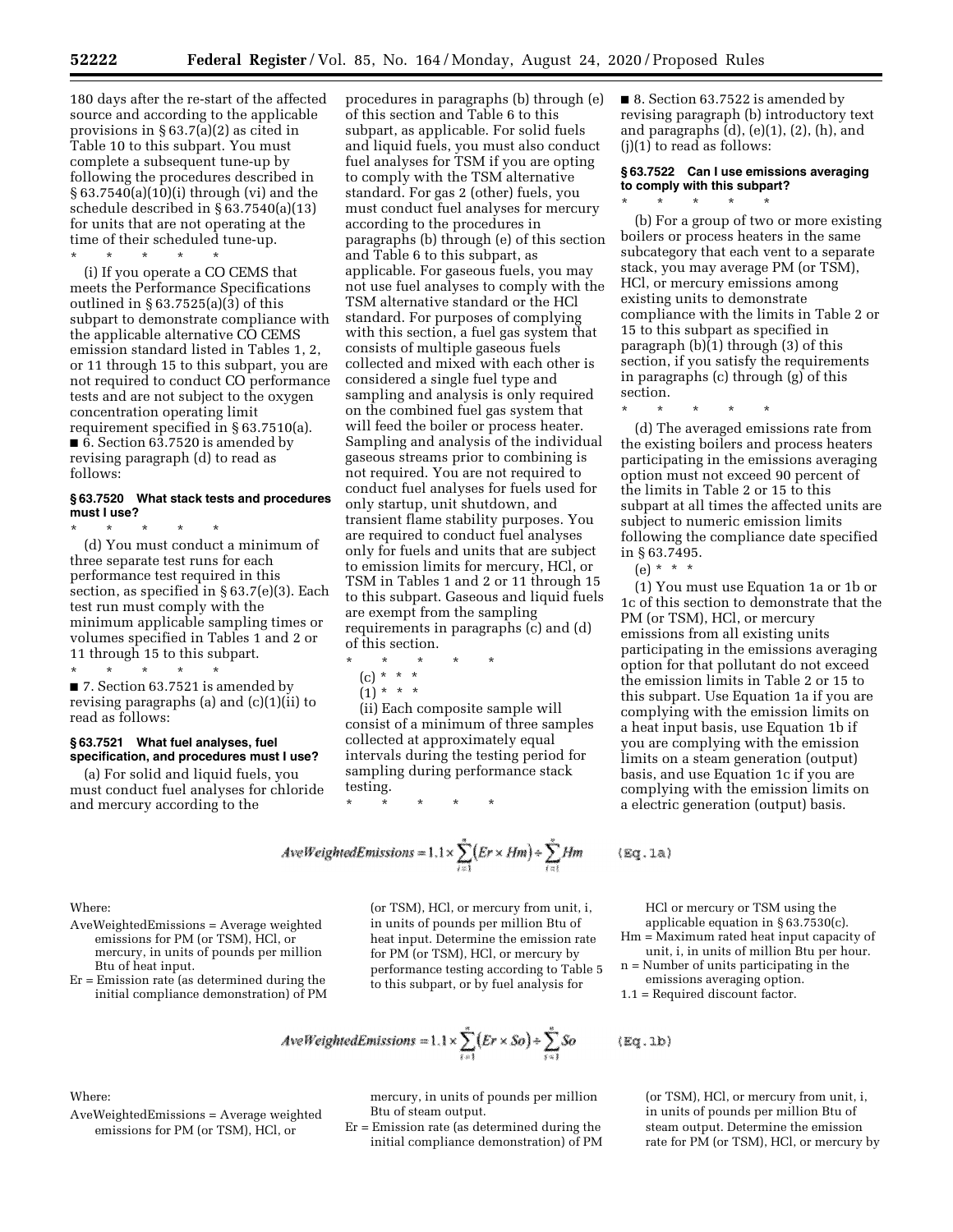performance testing according to Table 5 to this subpart, or by fuel analysis for HCl or mercury or TSM using the applicable equation in § 63.7530(c). If you are taking credit for energy conservation measures from a unit

AveWeightedEmissions = Average weighted emissions for PM (or TSM), HCl, or mercury, in units of pounds per

Er = Emission rate (as determined during the initial compliance demonstration) of PM (or TSM), HCl, or mercury from unit, i, in units of pounds per megawatt hour. Determine the emission rate for PM (or TSM), HCl, or mercury by performance testing according to Table 5 to this subpart, or by fuel analysis for HCl or mercury or TSM using the applicable

according to § 63.7533, use the adjusted emission level for that unit, Eadj, determined according to § 63.7533 for that unit.

- So = Maximum steam output capacity of unit, i, in units of million Btu per hour, as defined in § 63.7575.
- n = Number of units participating in the emissions averaging option.
- 1.1 = Required discount factor.

 $(Bq,1c)$ 

 $2)$ 

$$
AveWeightedEmissions = 1.1 \times \sum_{i=1}^{n} (Er \times Eo) + \sum_{i=1}^{n} Eo
$$

equation in § 63.7530(c). If you are taking credit for energy conservation measures from a unit according to § 63.7533, use the adjusted emission level for that unit, Eadj, determined according to § 63.7533 for that unit.

- Eo = Maximum electric generating output capacity of unit, i, in units of megawatt hour, as defined in § 63.7575.
- n = Number of units participating in the emissions averaging option.
- 1.1 = Required discount factor.

(2) If you are not capable of determining the maximum rated heat

$$
AveWeightedEmissions = 1.1 \times \sum_{i=1}^{n} \{Er \times Sm \times Cfi\} \times \sum_{i=1}^{n} (Sm \times Cfi)
$$
 (Eq.

Where:

Where:

megawatt hour.

- AveWeightedEmissions = Average weighted emission level for PM (or TSM), HCl, or mercury, in units of pounds per million Btu of heat input.
- Er = Emission rate (as determined during the most recent compliance demonstration) of PM (or TSM), HCl, or mercury from unit, i, in units of pounds per million Btu of heat input. Determine the emission rate for PM (or TSM), HCl, or mercury by performance testing according to Table 5 to this subpart, or by fuel analysis for HCl or mercury or TSM using the applicable equation in § 63.7530(c).
- Sm = Maximum steam generation capacity by unit, i, in units of pounds per hour.
- Cfi = Conversion factor, calculated from the most recent compliance test, in units of million Btu of heat input per pounds of steam generated for unit, i.
- 1.1 = Required discount factor.
- \* \* \* \* \* (h) For a group of two or more existing affected units, each of which vents through a single common stack, you may average PM (or TSM), HCl, or mercury emissions to demonstrate compliance with the limits for that pollutant in Table 2 or 15 to this subpart if you satisfy the requirements in paragraph (i) or (j) of this section.
- \* \* \* \* \*
	- (j) \* \* \*

(1) Conduct performance tests according to procedures specified in § 63.7520 in the common stack if affected units from other subcategories vent to the common stack. The emission limits that the group must comply with

are determined by the use of Equation 6 of this section.

$$
En = \sum_{i=1}^{n} (ELi \times Hi) + \sum_{i=1}^{n} Hi
$$
 (Eq. 6)

Where:

- En = HAP emission limit, pounds per million British thermal units (lb/MMBtu) or parts per million (ppm).
- ELi = Appropriate emission limit from Table 2 or 15 to this subpart for unit i, in units of lb/MMBtu or ppm.
- Hi = Heat input from unit i, MMBtu. \* \* \* \* \*

■ 9. Section 63.7525 is amended by revising paragraphs  $(a)$ ,  $(2)$ ,  $(2)(iv)$ ,  $(l)$ , and (m) introductory text to read as follows:

#### **§ 63.7525 What are my monitoring, installation, operation, and maintenance requirements?**

(a) If your boiler or process heater is subject to a CO emission limit in Tables 1, 2, or 11 through 15 to this subpart, you must install, operate, and maintain an oxygen analyzer system, as defined in § 63.7575, or install, certify, operate and maintain continuous emission monitoring systems for CO and oxygen (or carbon dioxide  $(CO<sub>2</sub>)$ ) according to the procedures in paragraphs (a)(1) through (6) of this section.

\* \* \* \* \*

(2) To demonstrate compliance with the applicable alternative CO CEMS emission standard listed in Tables 1, 2, or 11 through 15 to this subpart, you must install, certify, operate, and

input capacity of one or more boilers that generate steam, you may use Equation 2 of this section as an alternative to using Equation 1a of this section to demonstrate that the PM (or TSM), HCl, or mercury emissions from all existing units participating in the emissions averaging option do not exceed the emission limits for that pollutant in Table 2 or 15 to this subpart that are in pounds per million Btu of heat input.

maintain a CO CEMS and an oxygen analyzer according to the applicable procedures under Performance Specification 4, 4A, or 4B at 40 CFR part 60, appendix B; part 75 of this chapter (if an  $CO<sub>2</sub>$  analyzer is used); the sitespecific monitoring plan developed according to § 63.7505(d); and the requirements in § 63.7540(a)(8) and paragraph (a) of this section. Any boiler or process heater that has a CO CEMS that is compliant with Performance Specification 4, 4A, or 4B at 40 CFR part 60, appendix B, a site-specific monitoring plan developed according to § 63.7505(d), and the requirements in  $§ 63.7540(a)(8)$  and paragraph (a) of this section must use the CO CEMS to comply with the applicable alternative CO CEMS emission standard listed in Tables 1, 2, or 11 through 15 to this subpart.

\* \* \* \* \* (iv) Any CO CEMS that does not comply with § 63.7525(a) cannot be used to meet any requirement in this subpart to demonstrate compliance with a CO emission limit listed in Tables 1, 2, or 11 through 15 to this subpart.

\* \* \* \* \*

(l) For each unit for which you decide to demonstrate compliance with the mercury or HCl emissions limits in Tables 1 or 2 or 11 through 15 of this subpart by use of a CEMS for mercury or HCl, you must install, certify, maintain, and operate a CEMS measuring emissions discharged to the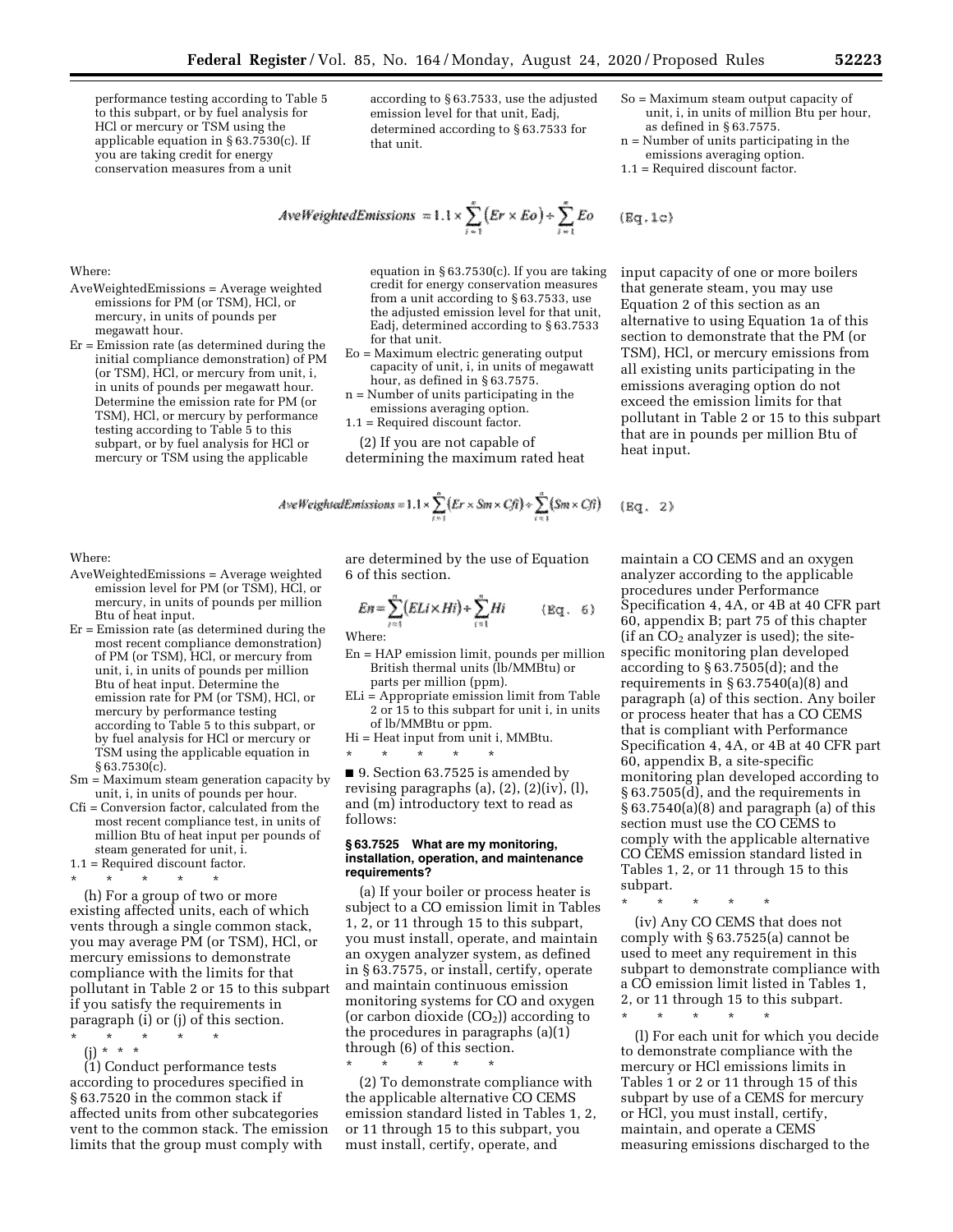atmosphere and record the output of the system as specified in paragraphs (l)(1) through (8) of this section. For HCl, this option for an affected unit takes effect on the date a final performance specification for a HCl CEMS is published in the **Federal Register** or the date of approval of a site-specific monitoring plan.

(m) If your unit is subject to a HCl emission limit in Tables 1, 2, or 11 through 15 of this subpart and you have an acid gas wet scrubber or dry sorbent injection control technology and you elect to use an SO<sub>2</sub> CEMS to demonstrate continuous compliance with the HCl emission limit, you must install the monitor at the outlet of the boiler or process heater, downstream of all emission control devices, and you must install, certify, operate, and maintain the CEMS according to either part 60 or part 75 of this chapter.

\* \* \* \* \* ■ 10. Section 63.7530 is amended by revising paragraphs (b)(4)(ii)(E) and (iii) and the introductory text of paragraph (h) to read as follows:

#### **§ 63.7530 How do I demonstrate initial compliance with the emission limitations, fuel specifications and work practice standards?**

- \* \* \* \* \*
- (b) \* \* \*
- (4) \* \* \*  $(ii) * * * *$
- 

(E) Use EPA Method 5 of appendix A to part 60 of this chapter to determine PM emissions. For each performance test, conduct three separate runs under the conditions that exist when the affected source is operating at the highest load or capacity level reasonably expected to occur. Conduct each test run to collect a minimum sample volume specified in Tables 1, 2, or 11 through 15 to this subpart, as applicable, for determining compliance with a new source limit or an existing source limit. Calculate the average of the results from three runs to determine compliance. You need not determine the PM collected in the impingers (''back half'') of the Method 5 particulate sampling train to demonstrate compliance with the PM standards of this subpart. This shall not preclude the permitting authority from requiring a determination of the ''back half'' for other purposes.

\* \* \* \* \*

(iii) For a particulate wet scrubber, you must establish the minimum pressure drop and liquid flow rate as defined in § 63.7575, as your operating limits during the three-run performance test during which you demonstrate compliance with your applicable limit.

If you use a wet scrubber and you conduct separate performance tests for PM and TSM emissions, you must establish one set of minimum scrubber liquid flow rate and pressure drop operating limits. If you conduct multiple performance tests, you must set the minimum liquid flow rate and pressure drop operating limits at the higher of the minimum values established during the performance tests.

\* \* \* \* \*

(h) If you own or operate a unit subject to emission limits in Tables 1 or 2 or 11 through 15 to this subpart, you must meet the work practice standard according to Table 3 of this subpart. During startup and shutdown, you must only follow the work practice standards according to items 5 and 6 of Table 3 of this subpart.

\* \* \* \* \* ■ 11. Section 63.7533 is amended by revising paragraphs (a), (e), and (f) to read as follows:

#### **§ 63.7533 Can I use efficiency credits earned from implementation of energy conservation measures to comply with this subpart?**

(a) If you elect to comply with the alternative equivalent output-based emission limits, instead of the heat input-based limits listed in Table 2 or 15 to this subpart, and you want to take credit for implementing energy conservation measures identified in an energy assessment, you may demonstrate compliance using efficiency credits according to the procedures in this section. You may use this compliance approach for an existing affected boiler for demonstrating initial compliance according to § 63.7522(e) and for demonstrating monthly compliance according to § 63.7522(f). Owners or operators using this compliance approach must establish an emissions benchmark, calculate and document the efficiency credits, develop an Implementation Plan, comply with the general reporting requirements, and apply the efficiency credit according to the procedures in paragraphs (b) through (f) of this section. You cannot use this compliance approach for a new or reconstructed affected boiler. Additional guidance from the Department of Energy on efficiency credits is available at: *[http://](http://www.epa.gov/ttn/atw/boiler/boilerpg.html) [www.epa.gov/ttn/atw/boiler/](http://www.epa.gov/ttn/atw/boiler/boilerpg.html)  [boilerpg.html.](http://www.epa.gov/ttn/atw/boiler/boilerpg.html)* 

\* \* \* \* \* (e) The emissions rate as calculated using Equation 20 of this section from each existing boiler participating in the efficiency credit option must be in

compliance with the limits in Table 2 or 15 to this subpart at all times the affected unit is subject to numeric emission limits, following the compliance date specified in § 63.7495.

(f) You must use Equation 20 of this section to demonstrate initial compliance by demonstrating that the emissions from the affected boiler participating in the efficiency credit compliance approach do not exceed the emission limits in Table 2 or 15 to this subpart.

 $E_{\alpha\beta} = E_{\alpha} \times (1 - ECreatits)$  (Eq. 20) Where:

- $E_{\text{adj}}$  = Emission level adjusted by applying the efficiency credits earned, lb per million Btu steam output (or lb per MWh) for the affected boiler.
- $E_m =$  Emissions measured during the performance test, lb per million Btu steam output (or lb per MWh) for the affected boiler.
- ECredits = Efficiency credits from Equation 19 for the affected boiler.
- \* \* \* \* \*
- 12. Section 63.7540 is amended by:
- a. Revising paragraphs (a), (8), and
- (19) introductory text; and
- b. Revising paragraphs (a)(8)(ii), (9), and (b).

The revisions read as follows:

#### **§ 63.7540 How do I demonstrate continuous compliance with the emission limitations, fuel specifications and work practice standards?**

(a) You must demonstrate continuous compliance with each emission limit in Tables 1 and 2 or 11 through 15 to this subpart, the work practice standards in Table 3 to this subpart, and the operating limits in Table 4 to this subpart that applies to you according to the methods specified in Table 8 to this subpart and paragraphs (a)(1) through (19) of this section.

\* \* \* \* \*

(8) To demonstrate compliance with the applicable alternative CO CEMS emission limit listed in Tables 1, 2, or 11 through 15 to this subpart, you must meet the requirements in paragraphs  $(a)(8)(i)$  through  $(iv)$  of this section. \* \* \* \* \*

(ii) Maintain a CO emission level below or at your applicable alternative CO CEMS-based standard in Tables 1 or 2 or 11 through 15 to this subpart at all times the affected unit is subject to numeric emission limits.

\* \* \* \* \* (9) The owner or operator of a boiler or process heater using a PM CPMS or a PM CEMS to meet requirements of this subpart shall install, certify (PM CEMS only), operate, and maintain the PM CPMS or PM CEMS in accordance with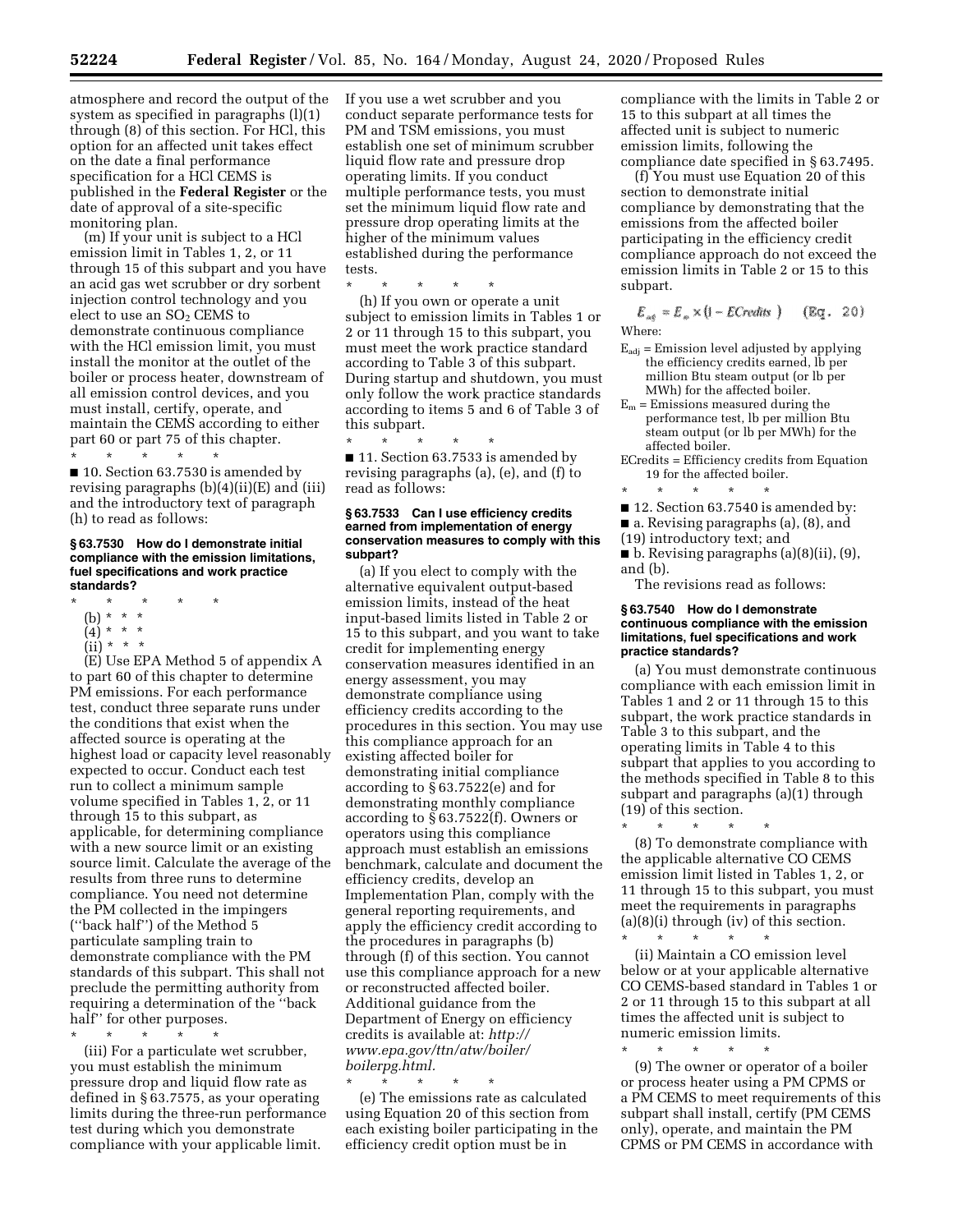your site-specific monitoring plan as required in § 63.7505(d).

\* \* \* \* \*

(19) If you choose to comply with the PM filterable emissions limit by using PM CEMS you must install, certify, operate, and maintain a PM CEMS and record the output of the PM CEMS as specified in paragraphs (a)(19)(i) through (vii) of this section. The compliance limit will be expressed as a 30-day rolling average of the numerical emissions limit value applicable for your unit in Tables 1 or 2 or 11 through 15 of this subpart.

\* \* \* \* \*

(b) You must report each instance in which you did not meet each emission limit and operating limit in Tables 1 through 4 or 11 through 15 to this subpart that apply to you. These instances are deviations from the emission limits or operating limits, respectively, in this subpart. These deviations must be reported according to the requirements in § 63.7550.

\* \* \* \* \*

■ 13. Section 63.7545 is amended by revising paragraph (e)(3) to read as follows:

#### **§ 63.7545 What notifications must I submit and when?**

- \* \* \* \* \*
- (e) \* \* \*

(3) A summary of the maximum CO emission levels recorded during the performance test to show that you have met any applicable emission standard in Tables 1, 2, or 11 through 15 to this subpart, if you are not using a CO CEMS to demonstrate compliance.

\* \* \* \* \*

Where:

- $SO_M$  = Total steam output for multi-function boiler, MMBtu
- $S_1$  = Energy content of steam sent directly to the process and/or used for heating, MMBtu
- $S_2$  = Energy content of turbine steam sent to the process plus energy in electricity according to (2) above, MMBtu
- $MW_{(3)}$  = Electricity generated according to paragraph (3) of this definition, MWh

■ 14. Section 63.7555 is amended by revising paragraph (d) introductory text and paragraph (5) to read as follows:

# **§ 63.7555 What records must I keep?**

\* \* \* \* \* (d) For each boiler or process heater subject to an emission limit in Tables 1, 2, or 11 through 15 to this subpart, you must also keep the applicable records in paragraphs (d)(1) through (11) of this section.

\* \* \* \* \* (5) If, consistent with § 63.7515(b), you choose to stack test less frequently than annually, you must keep a record that documents that your emissions in the previous stack test(s) were less than 75 percent of the applicable emission limit (or, in specific instances noted in Tables 1 and 2 or 11 through 15 to this subpart, less than the applicable emission limit), and document that there was no change in source operations including fuel composition and operation of air pollution control equipment that would cause emissions of the relevant pollutant to increase within the past year.

\* \* \* \* \* ■ 15. Section 63.7575 is amended by: ■ a. Adding, in alphabetical order, a definition for ''12-month rolling average'';

■ b. Revising the definition of "Other gas 1 fuel''; and

 $\bullet$  c. Revising paragraphs (3) and (4)

under the definition of ''Steam output.'' The additions and revisions read as follows:

## **§ 63.7575 What definitions apply to this subpart?**

\* \* \* \* \* *12-month rolling average* means the arithmetic mean of the previous 12

$$
SO_M = S_1 + S_2 + (MW_{(3)} \times CFn) \qquad \text{(Eq. 21)}
$$

CFn = Conversion factor for the appropriate subcategory for converting electricity generated according to paragraph (3) of this definition to equivalent steam energy, MMBtu/MWh

CFn for emission limits for boilers in the unit designed to burn solid fuel subcategory  $= 10.8$ 

CFn PM and CO emission limits for boilers in one of the subcategories of units designed to burn coal = 11.7

months of valid fuel analysis data. The 12 months should be consecutive, but not necessarily continuous if operations were intermittent.

\* \* \* \* \*

*Other gas 1 fuel* means a gaseous fuel that is not natural gas or refinery gas and does not exceed a maximum mercury concentration of 40 micrograms/cubic meters of gas. \* \* \* \* \*

*Steam output* \* \* \*  $*$  \*

(3) For a boiler that generates only electricity, the alternate output-based emission limits would be the appropriate emission limit from Table 1 or 2 or 14 or 15 of this subpart in units of pounds per million Btu heat input (lb per MWh).

(4) For a boiler that performs multiple functions and produces steam to be used for any combination of paragraphs (1), (2) and (3) of this definition that includes electricity generation of paragraph (3) of this definition, the total energy output, in terms of MMBtu of steam output, is the sum of the energy content of steam sent directly to the process and/or used for heating  $(S_1)$ , the energy content of turbine steam sent to process plus energy in electricity according to paragraph (2) of this definition  $(S_2)$ , and the energy content of electricity generated by a electricity only turbine as paragraph (3) of this definition (MW<sub>3</sub>) and would be calculated using Equation 21 of this section. In the case of boilers supplying steam to one or more common headers,  $S_1$ ,  $S_2$ , and  $MW_{(3)}$  for each boiler would be calculated based on the its (steam energy) contribution (fraction of total steam energy) to the common header.

- CFn PM and CO emission limits for boilers in one of the subcategories of units designed to burn biomass = 12.1
- CFn for emission limits for boilers in one of the subcategories of units designed to burn liquid fuel = 11.2
- CFn for emission limits for boilers in the unit designed to burn gas 2 (other)  $subcategory = 6.2$

\* \* \* \* \*

 $\mathcal{E}$ 

■ 16. Table 1 to subpart DDDDD is amended to read as follows: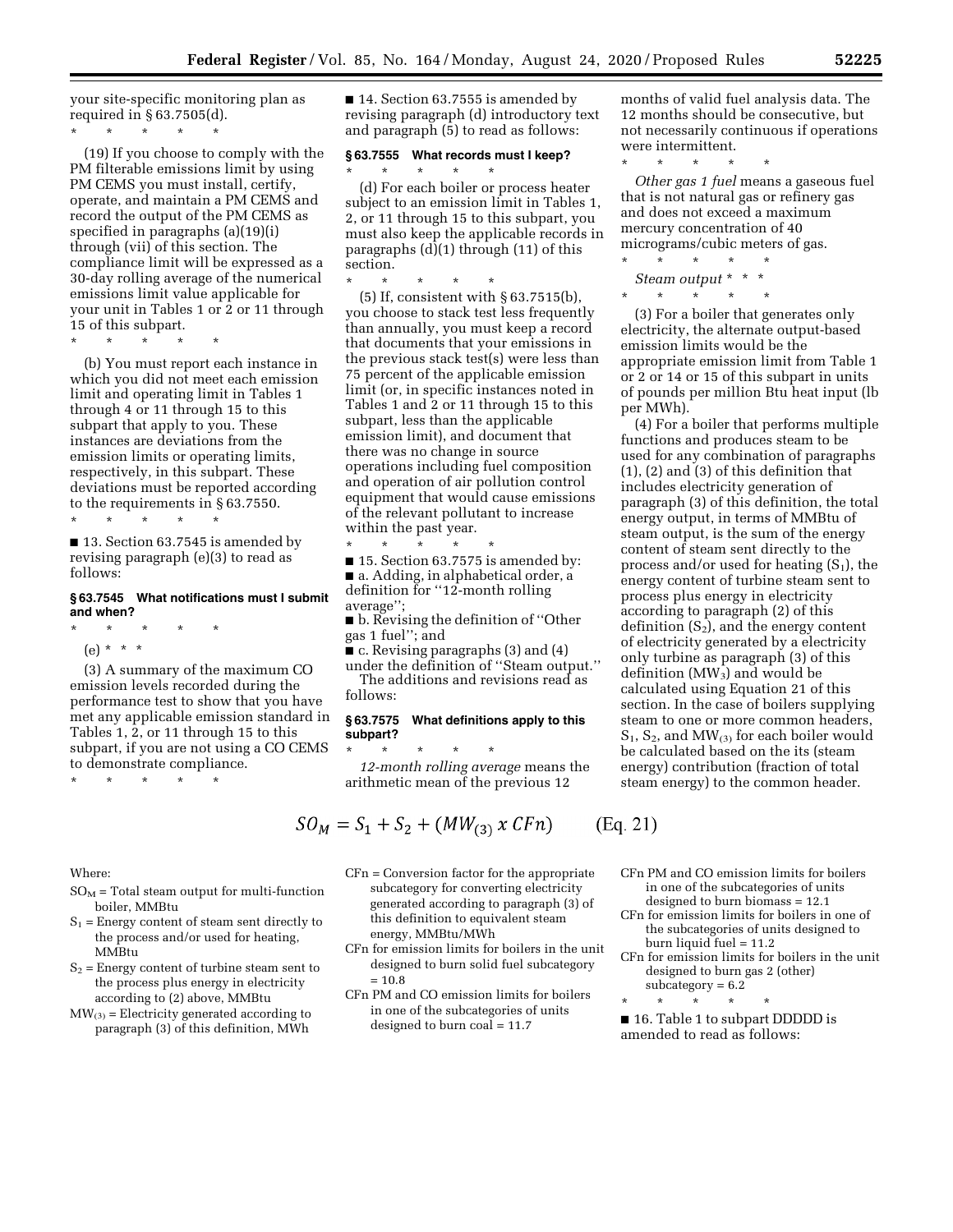۳

# TABLE 1 TO SUBPART DDDDD OF PART 63—EMISSION LIMITS FOR NEW OR RECONSTRUCTED BOILERS AND PROCESS **HEATERS**

As stated in § 63.7500, you must comply with the following applicable emission limits: [Units with heat input capacity of 10 million Btu per hour or greater]

| If your boiler or process<br>For the following pollut-<br>heater is in this sub-<br>ants<br>category $\ldots$    |                                       | The emissions must not exceed the<br>following emission limits, except<br>during startup and shutdown                                                                                                        | Or the emissions must not exceed<br>the following alternative output-<br>based limits, except during startup<br>and shutdown                 | Using this specified sampling vol-<br>ume or test run duration                                                                                                                    |
|------------------------------------------------------------------------------------------------------------------|---------------------------------------|--------------------------------------------------------------------------------------------------------------------------------------------------------------------------------------------------------------|----------------------------------------------------------------------------------------------------------------------------------------------|-----------------------------------------------------------------------------------------------------------------------------------------------------------------------------------|
| 1. Units in all subcat-<br>egories designed to<br>burn solid fuel.                                               | a. HCI                                | 3.0E-04 lb per MMBtu of heat input                                                                                                                                                                           | 4.1E-04 lb per MMBtu of steam<br>output or 3.9E-03 lb per MWh.                                                                               | For M26A, collect a minimum of 1<br>dscm per run; for M26 collect a<br>minimum of 120 liters per run.                                                                             |
|                                                                                                                  |                                       | b. Mercury    8.0E-07 alb per MMBtu of heat<br>input.                                                                                                                                                        | 8.7E-07 alb per MMBtu of steam<br>output or 1.1E-05 alb per MWh.                                                                             | For M29, collect a minimum of 4<br>dscm per run; for M30A or M30B,<br>collect a minimum sample as<br>specified in the method; for<br>ASTM D6784 b collect a minimum<br>of 4 dscm. |
| 2. Units designed to<br>burn coal/solid fossil<br>fuel.                                                          | a. Filterable PM (or<br>TSM).         | 1.1E-03 lb per MMBtu of heat<br>input; or (2.3E-05 lb per MMBtu<br>of heat input).                                                                                                                           | 1.1E-03 lb per MMBtu of steam<br>output or 1.4E-02 lb per MWh; or<br>(2.7E-05 lb per MMBtu of steam<br>output or 2.9E-04 lb per MWh).        | Collect a minimum of 3 dscm per<br>run.                                                                                                                                           |
| 3. Pulverized coal boil-<br>ers designed to burn<br>coal/solid fossil fuel.                                      | a. Carbon monoxide<br>(CO) (or CEMS). | 130 ppm by volume on a dry basis<br>corrected to 3-percent oxygen, 3-<br>run average; or (320 ppm by vol-<br>ume on a dry basis corrected to<br>3-percent oxygen, <sup>d</sup> 30-day rolling<br>average).   | 0.11 lb per MMBtu of steam output<br>or 1.4 lb per MWh; three-run av-<br>erage.                                                              | 1 hr minimum sampling time.                                                                                                                                                       |
| 4. Stokers/others de-<br>signed to burn coal/<br>solid fossil fuel.                                              | a. CO (or CEMS)                       | 130 ppm by volume on a dry basis<br>corrected to 3-percent oxygen, 3-<br>run average; or (340 ppm by vol-<br>ume on a dry basis corrected to<br>3-percent oxygen, <sup>d</sup> 30-day rolling<br>average).   | 0.12 lb per MMBtu of steam output<br>or 1.4 lb per MWh; three-run av-<br>erage.                                                              | 1 hr minimum sampling time.                                                                                                                                                       |
| 5. Fluidized bed units<br>designed to burn coal/<br>solid fossil fuel.                                           | a. CO (or CEMS)                       | 130 ppm by volume on a dry basis<br>corrected to 3-percent oxygen, 3-<br>run average; or (230 ppm by vol-<br>ume on a dry basis corrected to<br>3-percent oxygen, <sup>d</sup> 30-day rolling<br>average).   | 0.11 lb per MMBtu of steam output<br>or 1.4 lb per MWh; three-run av-<br>erage.                                                              | 1 hr minimum sampling time.                                                                                                                                                       |
| 6. Fluidized bed units<br>with an integrated<br>heat exchanger de-<br>signed to burn coal/<br>solid fossil fuel. | a. CO (or CEMS)                       | 140 ppm by volume on a dry basis<br>corrected to 3-percent oxygen, 3-<br>run average; or (150 ppm by vol-<br>ume on a dry basis corrected to<br>3-percent oxygen, <sup>d</sup> 30-day rolling<br>average).   | 1.2E-01 lb per MMBtu of steam $ $<br>output or 1.5 lb per MWh; three-<br>run average.                                                        | 1 hr minimum sampling time.                                                                                                                                                       |
| 7. Stokers/sloped grate/<br>others designed to<br>burn wet biomass fuel.                                         | a. CO (or CEMS)                       | 590 ppm by volume on a dry basis<br>corrected to 3-percent oxygen, 3-<br>run average; or (390 ppm by vol-<br>ume on a dry basis corrected to<br>3-percent oxygen, <sup>d</sup> 30-day rolling<br>average).   | 6.1E-01 lb per MMBtu of steam<br>output or 6.5 lb per MWh; three-<br>run average.                                                            | 1 hr minimum sampling time.                                                                                                                                                       |
|                                                                                                                  | b. Filterable PM (or<br>TSM).         | 1.3E-02 lb per MMBtu of heat<br>input; or (2.6E-05 lb per MMBtu<br>of heat input).                                                                                                                           | 1.4E-02 lb per MMBtu of steam<br>output or 1.9E-01 lb per MWh; or<br>(2.7E-05 lb per MMBtu of steam<br>output or 3.7E-04 lb per MWh).        | Collect a minimum of 2 dscm per<br>run.                                                                                                                                           |
| 8. Stokers/sloped grate/<br>others designed to<br>burn kiln-dried bio-<br>mass fuel.                             |                                       | 460 ppm by volume on a dry basis<br>corrected to 3-percent oxygen.                                                                                                                                           | 4.3E-01 lb per MMBtu of steam<br>output or 5.1 lb per MWh.                                                                                   | 1 hr minimum sampling time.                                                                                                                                                       |
|                                                                                                                  | b. Filterable PM (or<br>TSM).         | 3.0E-02 lb per MMBtu of heat<br>input; or (5.0E-03 lb per MMBtu<br>of heat input).                                                                                                                           | 3.5E-02 lb per MMBtu of steam<br>output or 4.2E-01 lb per MWh; or<br>(5.2E-03 lb per MMBtu of steam<br>output or 7.0E-02 lb per MWh).        | Collect a minimum of 2 dscm per<br>run.                                                                                                                                           |
| 9. Fluidized bed units<br>designed to burn bio-<br>mass/bio-based solids.                                        | a. CO (or CEMS)                       | 130 ppm by volume on a dry basis<br>corrected to 3-percent oxygen, 3-<br>run average; or (310 ppm by vol-<br>ume on a dry basis corrected to<br>3-percent oxygen, <sup>d</sup> 30-day rolling<br>average).   | 1.3E-01 lb per MMBtu of steam<br>output or 1.5 lb per MWh; three-<br>run average.                                                            | 1 hr minimum sampling time.                                                                                                                                                       |
|                                                                                                                  | b. Filterable PM (or<br>TSM).         | 4.1E-03 lb per MMBtu of heat<br>input; or (8.4E-06 alb per MMBtu<br>of heat input).                                                                                                                          | 5.0E-03 lb per MMBtu of steam<br>output or 5.8E-02 lb per MWh; or<br>$(1.1E-05$ alb per MMBtu of<br>steam output or 1.2E-04 alb per<br>MWh). | Collect a minimum of 3 dscm per<br>run.                                                                                                                                           |
| 10. Suspension burners<br>designed to burn bio-<br>mass/bio-based solids.                                        | a. CO (or CEMS)                       | 220 ppm by volume on a dry basis<br>corrected to 3-percent oxygen, 3-<br>run average; or (2,000 ppm by<br>volume on a dry basis corrected<br>to 3-percent oxygen, <sup>d</sup> 10-day roll-<br>ing average). | 0.18 lb per MMBtu of steam output<br>or 2.5 lb per MWh; three-run av-<br>erage.                                                              | 1 hr minimum sampling time.                                                                                                                                                       |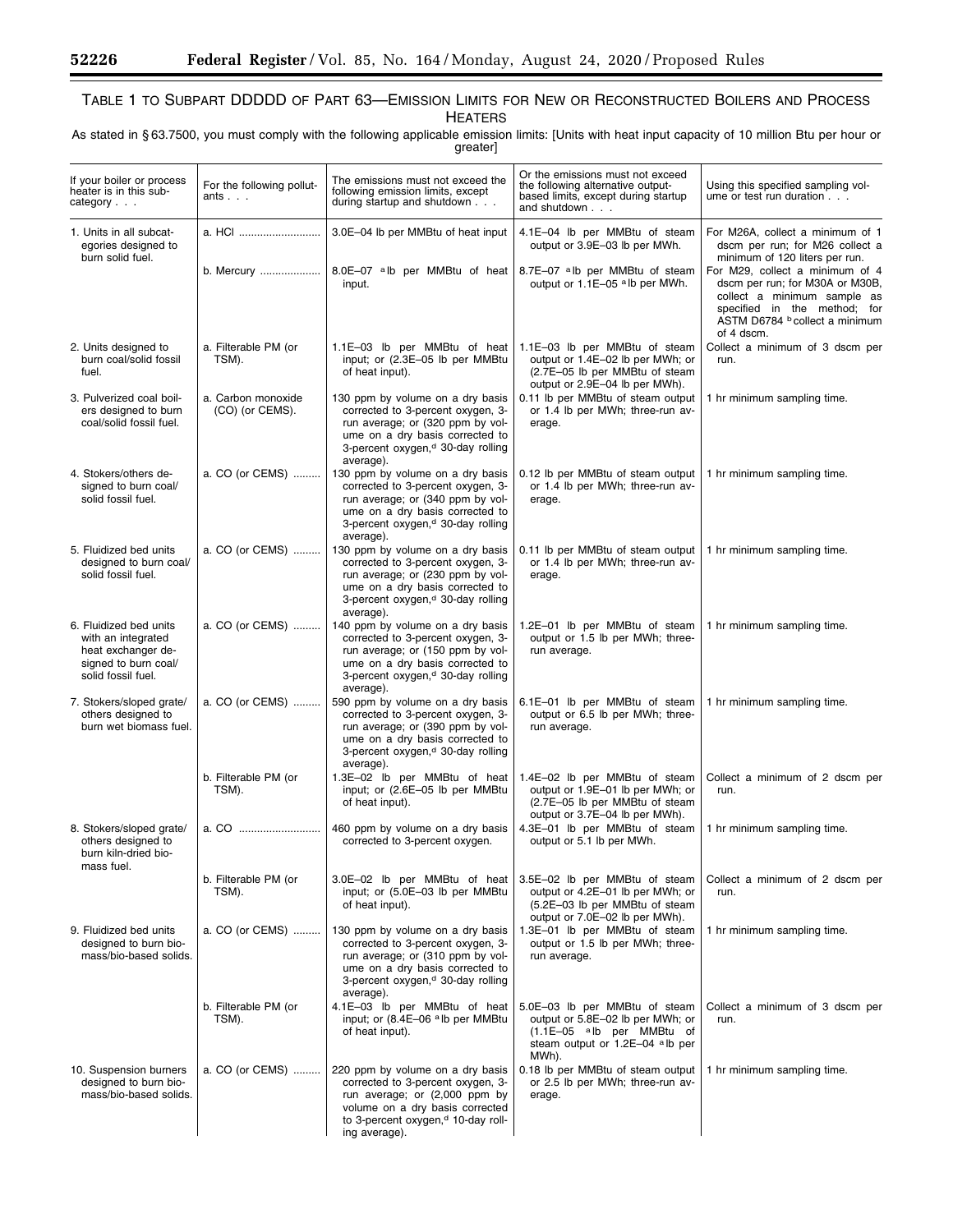# TABLE 1 TO SUBPART DDDDD OF PART 63—EMISSION LIMITS FOR NEW OR RECONSTRUCTED BOILERS AND PROCESS HEATERS—Continued

As stated in § 63.7500, you must comply with the following applicable emission limits: [Units with heat input capacity of 10 million Btu per hour or greater]

| If your boiler or process<br>heater is in this sub-<br>category $\ldots$                | For the following pollut-<br>ants $\ldots$ | The emissions must not exceed the<br>following emission limits, except<br>during startup and shutdown                                                                                                          | Or the emissions must not exceed<br>the following alternative output-<br>based limits, except during startup<br>and shutdown                                                                               | Using this specified sampling vol-<br>ume or test run duration                                                                                                                    |
|-----------------------------------------------------------------------------------------|--------------------------------------------|----------------------------------------------------------------------------------------------------------------------------------------------------------------------------------------------------------------|------------------------------------------------------------------------------------------------------------------------------------------------------------------------------------------------------------|-----------------------------------------------------------------------------------------------------------------------------------------------------------------------------------|
|                                                                                         | b. Filterable PM (or<br>TSM).              | 3.0E-02 lb per MMBtu of heat<br>input; or (8.0E-03 lb per MMBtu<br>of heat input).                                                                                                                             | 3.1E-02 lb per MMBtu of steam<br>output or 4.2E-01 lb per MWh; or<br>(8.1E-03 lb per MMBtu of steam<br>output or 1.2E-01 lb per MWh).                                                                      | Collect a minimum of 2 dscm per<br>run.                                                                                                                                           |
| 11. Dutch Ovens/Pile<br>burners designed to<br>burn biomass/bio-<br>based solids.       | a. CO (or CEMS)                            | 330 ppm by volume on a dry basis<br>corrected to 3-percent oxygen, 3-<br>run average; or (520 ppm by vol-<br>ume on a dry basis corrected to<br>3-percent oxygen, <sup>d</sup> 10-day rolling<br>average).     | 3.5E-01 lb per MMBtu of steam<br>output or 3.6 lb per MWh; three-<br>run average.                                                                                                                          | 1 hr minimum sampling time.                                                                                                                                                       |
|                                                                                         | b. Filterable PM (or<br>TSM).              | 2.5E-03 lb per MMBtu of heat<br>input; or (3.9E-05 lb per MMBtu<br>of heat input).                                                                                                                             | 3.4E-03 lb per MMBtu of steam<br>output or 3.5E-02 lb per MWh; or<br>(5.2E-05 lb per MMBtu of steam<br>output or 5.5E-04 lb per MWh).                                                                      | Collect a minimum of 3 dscm per<br>run.                                                                                                                                           |
| 12. Fuel cell units de-<br>signed to burn bio-<br>mass/bio-based solids.                | a. CO                                      | 910 ppm by volume on a dry basis<br>corrected to 3-percent oxygen.                                                                                                                                             | 1.1 lb per MMBtu of steam output<br>or 1.0E+01 lb per MWh.                                                                                                                                                 | 1 hr minimum sampling time.                                                                                                                                                       |
|                                                                                         | b. Filterable PM (or<br>TSM).              | 1.1E-02 lb per MMBtu of heat<br>input; or (2.9E-05 alb per MMBtu<br>of heat input).                                                                                                                            | 2.0E-02 lb per MMBtu of steam<br>output or 1.6E-01 lb per MWh; or<br>(5.1E-05 lb per MMBtu of steam<br>output or 4.1E-04 lb per MWh).                                                                      | Collect a minimum of 2 dscm per<br>run.                                                                                                                                           |
| 13. Hybrid suspension<br>grate boiler designed<br>to burn biomass/bio-<br>based solids. | a. CO (or CEMS)                            | 180 ppm by volume on a dry basis<br>corrected to 3-percent oxygen,<br>three-run average; or (900 ppm<br>by volume on a dry basis cor-<br>rected to 3-percent oxygen, <sup>d</sup> 30-<br>day rolling average). | 0.22 lb per MMBtu of steam output<br>or 2.0 lb per MWh; three-run av-<br>erage.                                                                                                                            | 1 hr minimum sampling time.                                                                                                                                                       |
|                                                                                         | b. Filterable PM (or<br>TSM).              | 2.6E-02 lb per MMBtu of heat<br>input; or (4.4E-04 lb per MMBtu<br>of heat input).                                                                                                                             | 3.3E-02 lb per MMBtu of steam<br>output or 3.7E-01 lb per MWh; or<br>(5.5E-04 lb per MMBtu of steam<br>output or 6.2E-03 lb per MWh).                                                                      | Collect a minimum of 3 dscm per<br>run.                                                                                                                                           |
| 14. Units designed to<br>burn liquid fuel.                                              | a. HCI                                     | 7.0E-05 lb per MMBtu of heat input                                                                                                                                                                             | 7.7E-05 lb per MMBtu of steam<br>output or 9.7E-04 lb per MWh.                                                                                                                                             | For M26A: Collect a minimum of 2<br>dscm per run; for M26, collect a<br>minimum of 240 liters per run.                                                                            |
|                                                                                         | b. Mercury                                 | 4.8E-07 alb per MMBtu of heat<br>input.                                                                                                                                                                        | 5.3E-07 alb per MMBtu of steam<br>output or 6.7E-06 alb per MWh.                                                                                                                                           | For M29, collect a minimum of 4<br>dscm per run; for M30A or M30B,<br>collect a minimum sample as<br>specified in the method; for<br>ASTM D6784 b collect a minimum<br>of 4 dscm. |
| 15. Units designed to<br>burn heavy liquid fuel.                                        | a. CO                                      | 130 ppm by volume on a dry basis<br>corrected to 3-percent oxygen,<br>three-run average.                                                                                                                       | 0.13 lb per MMBtu of steam output<br>or 1.4 lb per MWh; three-run av-<br>erage.                                                                                                                            | 1 hr minimum sampling time.                                                                                                                                                       |
|                                                                                         | b. Filterable PM (or<br>TSM).              | 1.9E-03 lb per MMBtu of heat<br>input; or (6.1E-06 lb per MMBtu<br>of heat input).                                                                                                                             | 2.1E-03 lb per MMBtu of steam<br>output or 2.7E-02 lb per MWh; or<br>(6.7E-6 lb per MMBtu of steam<br>output or 8.5E-5 lb per MWh).                                                                        | Collect a minimum of 3 dscm per<br>run.                                                                                                                                           |
| 16. Units designed to<br>burn light liquid fuel.                                        | a. CO                                      | 130 ppm by volume on a dry basis<br>corrected to 3-percent oxygen.                                                                                                                                             | 0.13 lb per MMBtu of steam output  <br>or 1.4 lb per MWh.                                                                                                                                                  | 1 hr minimum sampling time.                                                                                                                                                       |
|                                                                                         | b. Filterable PM (or<br>TSM).              | input; or (2.9E-05 lb per MMBtu<br>of heat input).                                                                                                                                                             | 1.1E-03 alb per MMB tu of heat 1.2E-03 alb per MMB tu of steam Collect a minimum of 3 dscm per<br>output or 1.6E-02 alb per MWh;<br>or (3.2E-05 lb per MMBtu of<br>steam output or 4.0E-04 lb per<br>MWh). | run.                                                                                                                                                                              |
| 17. Units designed to<br>burn liquid fuel that<br>are non-continental<br>units.         | a. CO                                      | 130 ppm by volume on a dry basis<br>corrected to 3-percent oxygen, 3-<br>run average based on stack test.                                                                                                      | 0.13 lb per MMBtu of steam output<br>or 1.4 lb per MWh; three-run av-<br>erage.                                                                                                                            | 1 hr minimum sampling time.                                                                                                                                                       |
|                                                                                         | b. Filterable PM (or<br>TSM).              | 2.3E-02 lb per MMBtu of heat<br>input; or (8.6E-04 lb per MMBtu<br>of heat input).                                                                                                                             | 2.5E-02 lb per MMBtu of steam<br>output or 3.2E-01 lb per MWh; or<br>(9.4E-04 lb per MMBtu of steam<br>output or 1.2E-02 lb per MWh).                                                                      | Collect a minimum of 4 dscm per<br>run.                                                                                                                                           |
| 18. Units designed to<br>burn gas 2 (other)<br>gases.                                   |                                            | 130 ppm by volume on a dry basis<br>corrected to 3-percent oxygen.                                                                                                                                             | 0.16 lb per MMBtu of steam output<br>or 1.0 lb per MWh.                                                                                                                                                    | 1 hr minimum sampling time.                                                                                                                                                       |
|                                                                                         | b. HCI                                     | 1.7E-03 lb per MMBtu of heat input                                                                                                                                                                             | 2.9E-03 lb per MMBtu of steam<br>output or 1.8E-02 lb per MWh.                                                                                                                                             | For M26A, Collect a minimum of 2<br>dscm per run; for M26, collect a<br>minimum of 240 liters per run.                                                                            |
|                                                                                         | c. Mercury                                 | 7.9E-06 lb per MMBtu of heat input                                                                                                                                                                             | 1.4E-05 lb per MMBtu of steam<br>output or 8.3E-05 lb per MWh.                                                                                                                                             | For M29, collect a minimum of 3<br>dscm per run; for M30A or M30B,<br>collect a minimum sample as<br>specified in the method; for<br>ASTM D6784 b collect a minimum<br>of 3 dscm. |

۰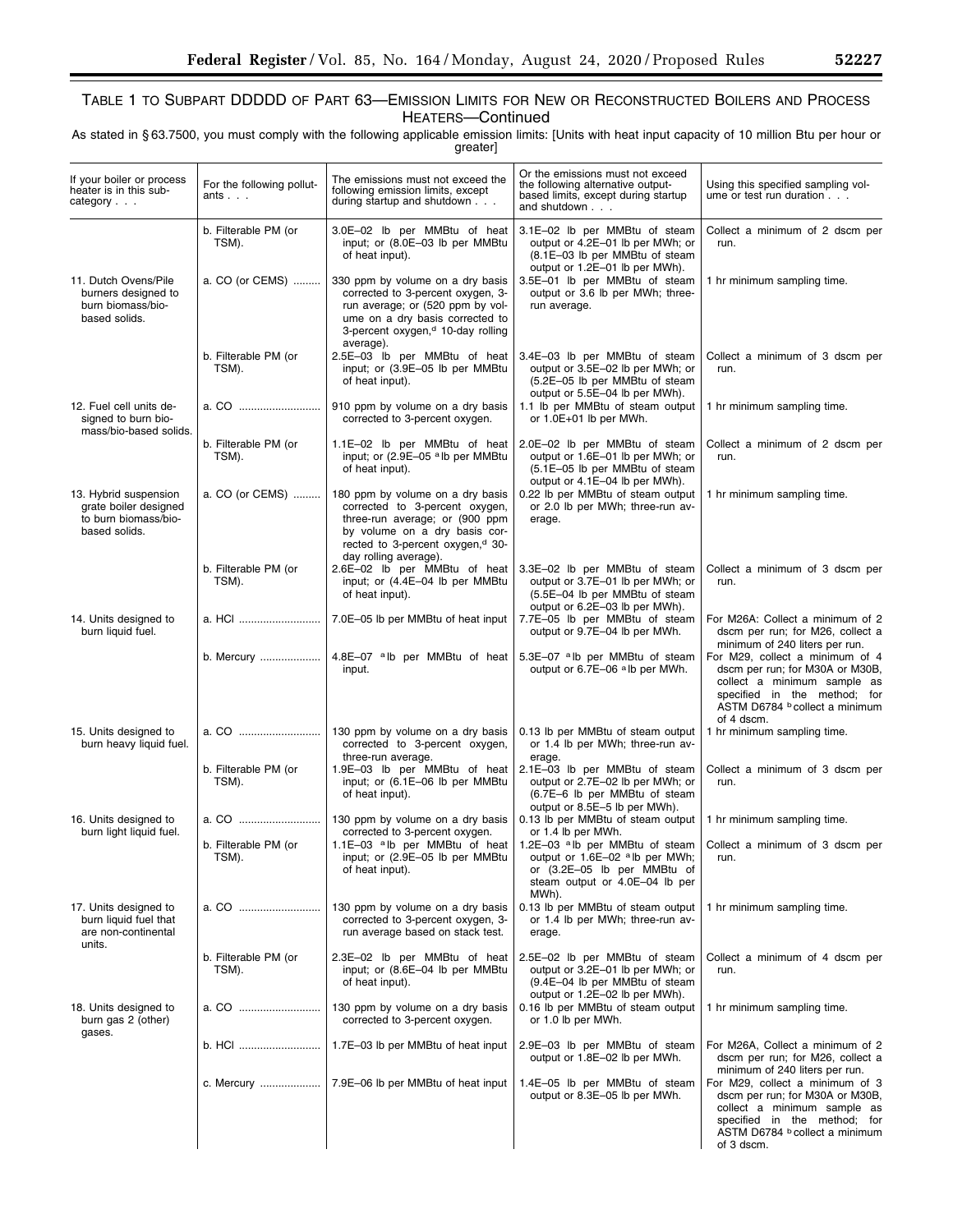# TABLE 1 TO SUBPART DDDDD OF PART 63—EMISSION LIMITS FOR NEW OR RECONSTRUCTED BOILERS AND PROCESS HEATERS—Continued

As stated in § 63.7500, you must comply with the following applicable emission limits: [Units with heat input capacity of 10 million Btu per hour or greater]

| If your boiler or process<br>heater is in this sub-<br>category | For the following pollut-<br>ants | The emissions must not exceed the<br>following emission limits, except<br>during startup and shutdown | Or the emissions must not exceed<br>the following alternative output-<br>based limits, except during startup<br>and shutdown                                                                       | Using this specified sampling vol-<br>ume or test run duration |  |
|-----------------------------------------------------------------|-----------------------------------|-------------------------------------------------------------------------------------------------------|----------------------------------------------------------------------------------------------------------------------------------------------------------------------------------------------------|----------------------------------------------------------------|--|
|                                                                 | d. Filterable PM (or<br>TSM).     | input; or $(2.1E-04$ lb per MMBtu<br>of heat input).                                                  | 7.3E-03 lb per MMBtu of heat 1.3E-02 lb per MMBtu of steam Collect a minimum of 3 dscm per<br>output or 7.6E-02 lb per MWh; or<br>(3.5E-04 lb per MMBtu of steam<br>output or 2.2E-03 lb per MWh). | run.                                                           |  |

alf you are conducting stack tests to demonstrate compliance and your performance tests for this pollutant for at least 2 consecutive years show that your emis-<br>sions are at or below this limit, you can skip testing accord tain a footnote "a", your performance tests for this pollutant for at least 2 consecutive years must show that your emissions are at or below 75 percent of this limit in<br>order to qualify for skip testing.<br>Phroorporated by

<sup>c</sup>If your affected source is a new or reconstructed affected source that commenced construction or reconstruction after June 4, 2010, and before April 1, 2013, you may comply with the emission limits in Tables 11, 12 or scrubber media, etc.

# ■ 17. Table 2 to subpart DDDDD is

# amended to read as follows:

# TABLE 2 TO SUBPART DDDDD OF PART 63—EMISSION LIMITS FOR EXISTING BOILERS AND PROCESS HEATERS

As stated in § 63.7500, you must comply with the following applicable emission limits: [Units with heat input capacity of 10 million Btu per hour or greater]

| If your boiler or process<br>For the following pollut-<br>heater is in this sub-<br>ants<br>category $\ldots$    |                               | The emissions must not exceed the<br>following emission limits, except<br>during startup and shutdown                                                                                                            | The emissions must not exceed the<br>following alternative output-based<br>limits, except during startup and<br>shutdown              | Using this specified sampling vol-<br>ume or test run duration.                                                                                                                   |  |
|------------------------------------------------------------------------------------------------------------------|-------------------------------|------------------------------------------------------------------------------------------------------------------------------------------------------------------------------------------------------------------|---------------------------------------------------------------------------------------------------------------------------------------|-----------------------------------------------------------------------------------------------------------------------------------------------------------------------------------|--|
| 1. Units in all subcat-<br>egories designed to<br>burn solid fuel.                                               |                               | 2.0E-02 lb per MMBtu of heat input                                                                                                                                                                               | 2.3E-02 lb per MMBtu of steam<br>output or 0.26 lb per MWh.                                                                           | For M26A, Collect a minimum of 1<br>dscm per run; for M26, collect a<br>minimum of 120 liters per run.                                                                            |  |
|                                                                                                                  | b. Mercury                    | 5.4E-06 lb per MMBtu of heat input                                                                                                                                                                               | 6.2E-06 lb per MMBtu of steam<br>output or 6.9E-05 lb per MWh.                                                                        | For M29, collect a minimum of 3<br>dscm per run; for M30A or M30B,<br>collect a minimum sample as<br>specified in the method; for<br>ASTM D6784 b collect a minimum<br>of 3 dscm. |  |
| 2. Units design to burn<br>coal/solid fossil fuel.                                                               | a. Filterable PM (or<br>TSM). | 3.9E-02 lb per MMBtu of heat<br>input; or (5.3E-05 lb per MMBtu<br>of heat input).                                                                                                                               | 4.1E-02 lb per MMBtu of steam<br>output or 4.8E-01 lb per MWh; or<br>(5.6E-05 lb per MMBtu of steam<br>output or 6.5E-04 lb per MWh). | Collect a minimum of 2 dscm per<br>run.                                                                                                                                           |  |
| 3. Pulverized coal boil-<br>ers designed to burn<br>coal/solid fossil fuel.                                      | a. CO (or CEMS)               | 130 ppm by volume on a dry basis<br>corrected to 3-percent oxygen,<br>three-run average; or (320 ppm<br>by volume on a dry basis cor-<br>rected to 3-percent oxygen, <sup>c</sup> 30-<br>day rolling average).   | 0.11 lb per MMBtu of steam output<br>or 1.4 lb per MWh; three-run av-<br>erage.                                                       | 1 hr minimum sampling time.                                                                                                                                                       |  |
| 4. Stokers/others de-<br>signed to burn coal/<br>solid fossil fuel.                                              | a. CO (or CEMS)               | 150 ppm by volume on a dry basis<br>corrected to 3-percent oxygen,<br>three-run average; or (340 ppm<br>by volume on a dry basis cor-<br>rected to 3-percent oxygen, <sup>c</sup> 30-<br>day rolling average).   | 0.14 lb per MMBtu of steam output<br>or 1.6 lb per MWh; three-run av-<br>erage.                                                       | 1 hr minimum sampling time.                                                                                                                                                       |  |
| 5. Fluidized bed units<br>designed to burn coal/<br>solid fossil fuel.                                           | a. CO (or CEMS)               | 130 ppm by volume on a dry basis<br>corrected to 3-percent oxygen,<br>three-run average; or (230 ppm<br>by volume on a dry basis cor-<br>rected to 3-percent oxygen, <sup>c</sup> 30-<br>day rolling average).   | 0.12 lb per MMBtu of steam output<br>or 1.4 lb per MWh; three-run av-<br>erage.                                                       | 1 hr minimum sampling time.                                                                                                                                                       |  |
| 6. Fluidized bed units<br>with an integrated<br>heat exchanger de-<br>signed to burn coal/<br>solid fossil fuel. | a. CO (or CEMS)               | 140 ppm by volume on a dry basis<br>corrected to 3-percent oxygen,<br>three-run average; or (150 ppm<br>by volume on a dry basis cor-<br>rected to 3-percent oxygen, <sup>c</sup> 30-<br>day rolling average).   | 1.3E-01 lb per MMBtu of steam<br>output or 1.5 lb per MWh; three-<br>run average.                                                     | 1 hr minimum sampling time.                                                                                                                                                       |  |
| 7. Stokers/sloped grate/<br>others designed to<br>burn wet biomass fuel.                                         | a. CO (or CEMS)               | 1,100 ppm by volume on a dry<br>basis corrected to 3-percent oxy-<br>gen, three-run average; or (720)<br>ppm by volume on a dry basis<br>corrected to 3-percent oxygen, <sup>c</sup><br>30-day rolling average). | 1.1 lb per MMBtu of steam output<br>or 13 lb per MWh; three-run av-<br>erage.                                                         | 1 hr minimum sampling time.                                                                                                                                                       |  |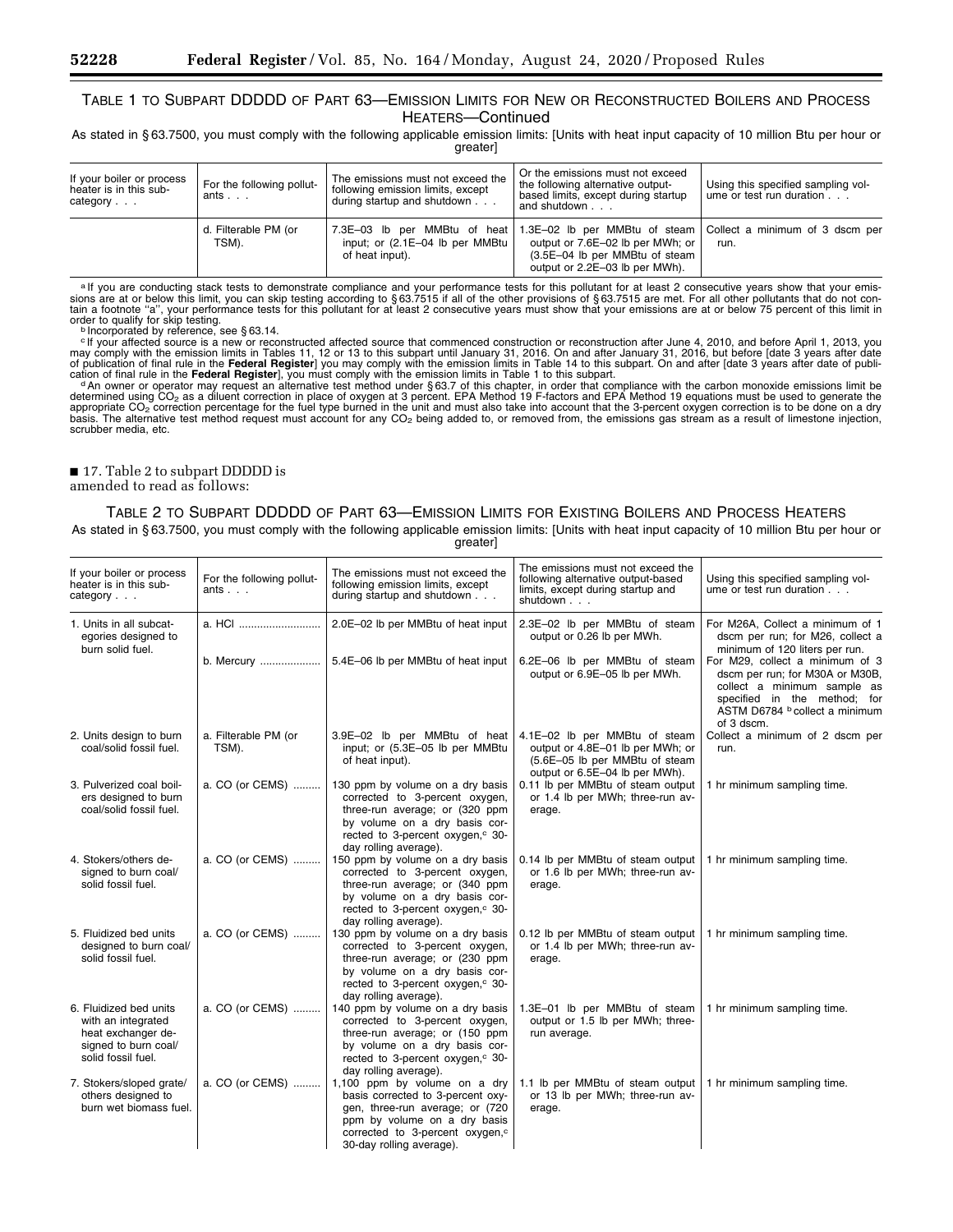**Continued** 

As stated in § 63.7500, you must comply with the following applicable emission limits: [Units with heat input capacity of 10 million Btu per hour or greater]

| If your boiler or process<br>heater is in this sub-<br>category $\ldots$              | For the following pollut-<br>ants $\ldots$ | The emissions must not exceed the<br>following emission limits, except<br>during startup and shutdown                                                                                                             | The emissions must not exceed the<br>following alternative output-based<br>limits, except during startup and<br>shutdown              | Using this specified sampling vol-<br>ume or test run duration                                                                                                                   |
|---------------------------------------------------------------------------------------|--------------------------------------------|-------------------------------------------------------------------------------------------------------------------------------------------------------------------------------------------------------------------|---------------------------------------------------------------------------------------------------------------------------------------|----------------------------------------------------------------------------------------------------------------------------------------------------------------------------------|
|                                                                                       | b. Filterable PM (or<br>TSM).              | 3.4E-02 lb per MMBtu of heat<br>input; or (2.0E-04 lb per MMBtu<br>of heat input).                                                                                                                                | 4.0E-02 lb per MMBtu of steam<br>output or 4.8E-01 lb per MWh; or<br>(2.4E-04 lb per MMBtu of steam<br>output or 2.8E-03 lb per MWh). | Collect a minimum of 2 dscm per<br>run.                                                                                                                                          |
| 8. Stokers/sloped grate/<br>others designed to<br>burn kiln-dried bio-<br>mass fuel.  | a. CO                                      | 460 ppm by volume on a dry basis<br>corrected to 3-percent oxygen.                                                                                                                                                | 4.2E-01 lb per MMBtu of steam<br>output or 5.1 lb per MWh.                                                                            | 1 hr minimum sampling time.                                                                                                                                                      |
|                                                                                       | b. Filterable PM (or<br>TSM).              | 3.2E-01 lb per MMBtu of heat<br>input; or (5.0E-03 lb per MMBtu<br>of heat input).                                                                                                                                | 3.7E-01 lb per MMBtu of steam<br>output or 4.5 lb per MWh; or<br>(5.9E-03 lb per MMBtu of steam<br>output or 7.0E-02 lb per MWh).     | Collect a minimum of 1 dscm per<br>run.                                                                                                                                          |
| 9. Fluidized bed units<br>designed to burn bio-<br>mass/bio-based solid.              | a. CO (or CEMS)                            | 210 ppm by volume on a dry basis<br>corrected to 3-percent oxygen,<br>three-run average; or (310 ppm<br>by volume on a dry basis cor-<br>rected to 3-percent oxygen, <sup>c</sup> 30-<br>day rolling average).    | 2.1E-01 lb per MMBtu of steam<br>output or 2.3 lb per MWh; three-<br>run average.                                                     | 1 hr minimum sampling time.                                                                                                                                                      |
|                                                                                       | b. Filterable PM (or<br>TSM).              | 2.1E-02 lb per MMBtu of heat<br>input; or (6.4E-05 lb per MMBtu<br>of heat input).                                                                                                                                | 2.6E-02 lb per MMBtu of steam<br>output or 0.30 lb per MWh; or<br>(8.0E-05 lb per MMBtu of steam<br>output or 9.0E-04 lb per MWh).    | Collect a minimum of 1 dscm per<br>run.                                                                                                                                          |
| 10. Suspension burners<br>designed to burn bio-<br>mass/bio-based solid.              | a. CO (or CEMS)                            | 2,400 ppm by volume on a dry<br>basis corrected to 3-percent oxy-<br>gen, three-run average; or (2,000<br>ppm by volume on a dry basis<br>corrected to 3-percent oxygen, <sup>c</sup><br>10-day rolling average). | 1.9 lb per MMBtu of steam output<br>or 27 lb per MWh; three-run av-<br>erage.                                                         | 1 hr minimum sampling time.                                                                                                                                                      |
|                                                                                       | b. Filterable PM (or<br>TSM).              | 4.1E-02 lb per MMBtu of heat<br>input; or (8.0E-03 lb per MMBtu<br>of heat input).                                                                                                                                | 4.2E-02 lb per MMBtu of steam<br>output or 5.8E-01 lb per MWh; or<br>(8.1E-03 lb per MMBtu of steam<br>output or 0.12 lb per MWh).    | Collect a minimum of 2 dscm per<br>run.                                                                                                                                          |
| 11. Dutch Ovens/Pile<br>burners designed to<br>burn biomass/bio-<br>based solid.      | a. CO (or CEMS)                            | 770 ppm by volume on a dry basis<br>corrected to 3-percent oxygen,<br>three-run average; or (520 ppm<br>by volume on a dry basis cor-<br>rected to 3-percent oxygen, c 10-<br>day rolling average).               | 8.4E-01 lb per MMBtu of steam<br>output or 8.4 lb per MWh; three-<br>run average.                                                     | 1 hr minimum sampling time.                                                                                                                                                      |
|                                                                                       | b. Filterable PM (or<br>TSM).              | 1.8E-01 lb per MMBtu of heat<br>input; or (2.0E-03 lb per MMBtu<br>of heat input).                                                                                                                                | 2.5E-01 lb per MMBtu of steam<br>output or 2.6 lb per MWh; or<br>(2.8E-03 lb per MMBtu of steam<br>output or 2.8E-02 lb per MWh).     | Collect a minimum of 1 dscm per<br>run.                                                                                                                                          |
| 12. Fuel cell units de-<br>signed to burn bio-<br>mass/bio-based solid.               | a. CO                                      | 1,100 ppm by volume on a dry<br>basis corrected to 3-percent oxy-<br>gen.                                                                                                                                         | 2.4 lb per MMBtu of steam output<br>or 12 lb per MWh.                                                                                 | 1 hr minimum sampling time.                                                                                                                                                      |
|                                                                                       | b. Filterable PM (or<br>TSM).              | 2.0E-02 lb per MMBtu of heat<br>input; or (5.8E-03 lb per MMBtu<br>of heat input).                                                                                                                                | 5.5E-02 lb per MMBtu of steam<br>output or 2.8E-01 lb per MWh; or<br>(1.6E-02 lb per MMBtu of steam<br>output or 8.1E-02 lb per MWh). | Collect a minimum of 2 dscm per<br>run.                                                                                                                                          |
| 13. Hybrid suspension<br>grate units designed<br>to burn biomass/bio-<br>based solid. | a. CO (or CEMS)                            | 3,500 ppm by volume on a dry<br>basis corrected to 3-percent oxy-<br>gen, three-run average; or (900<br>ppm by volume on a dry basis<br>corrected to 3-percent oxygen, <sup>c</sup><br>30-day rolling average).   | 3.5 lb per MMBtu of steam output  <br>or 39 lb per MWh; three-run av-<br>erage.                                                       | 1 hr minimum sampling time.                                                                                                                                                      |
|                                                                                       | b. Filterable PM (or<br>TSM).              | 4.4E-01 lb per MMBtu of heat<br>input; or (4.5E-04 lb per MMBtu<br>of heat input).                                                                                                                                | 5.5E-01 lb per MMBtu of steam<br>output or 6.2 lb per MWh; or<br>(5.7E-04 lb per MMBtu of steam<br>output or 6.3E-03 lb per MWh).     | Collect a minimum of 1 dscm per<br>run.                                                                                                                                          |
| 14. Units designed to<br>burn liquid fuel.                                            |                                            | 1.1E-03 lb per MMBtu of heat input                                                                                                                                                                                | 1.4E-03 lb per MMBtu of steam<br>output or 1.6E-02 lb per MWh.                                                                        | For M26A, collect a minimum of 2<br>dscm per run; for M26, collect a<br>minimum of 240 liters per run.                                                                           |
|                                                                                       | b. Mercury                                 | 7.3E-07 alb per MMBtu of heat<br>input.                                                                                                                                                                           | 8.8E-07 alb per MMBtu of steam<br>output or 1.1E-05 lb per MWh.                                                                       | For M29, collect a minimum of 3<br>dscm per run; for M30A or M30B<br>collect a minimum sample as<br>specified in the method, for<br>ASTM D6784 b collect a minimum<br>of 2 dscm. |
| 15. Units designed to<br>burn heavy liquid fuel.                                      | a. CO                                      | 130 ppm by volume on a dry basis<br>corrected to 3-percent oxygen,<br>three-run average.                                                                                                                          | 0.13 lb per MMBtu of steam output<br>or 1.4 lb per MWh; three-run av-<br>erage.                                                       | 1 hr minimum sampling time.                                                                                                                                                      |

٠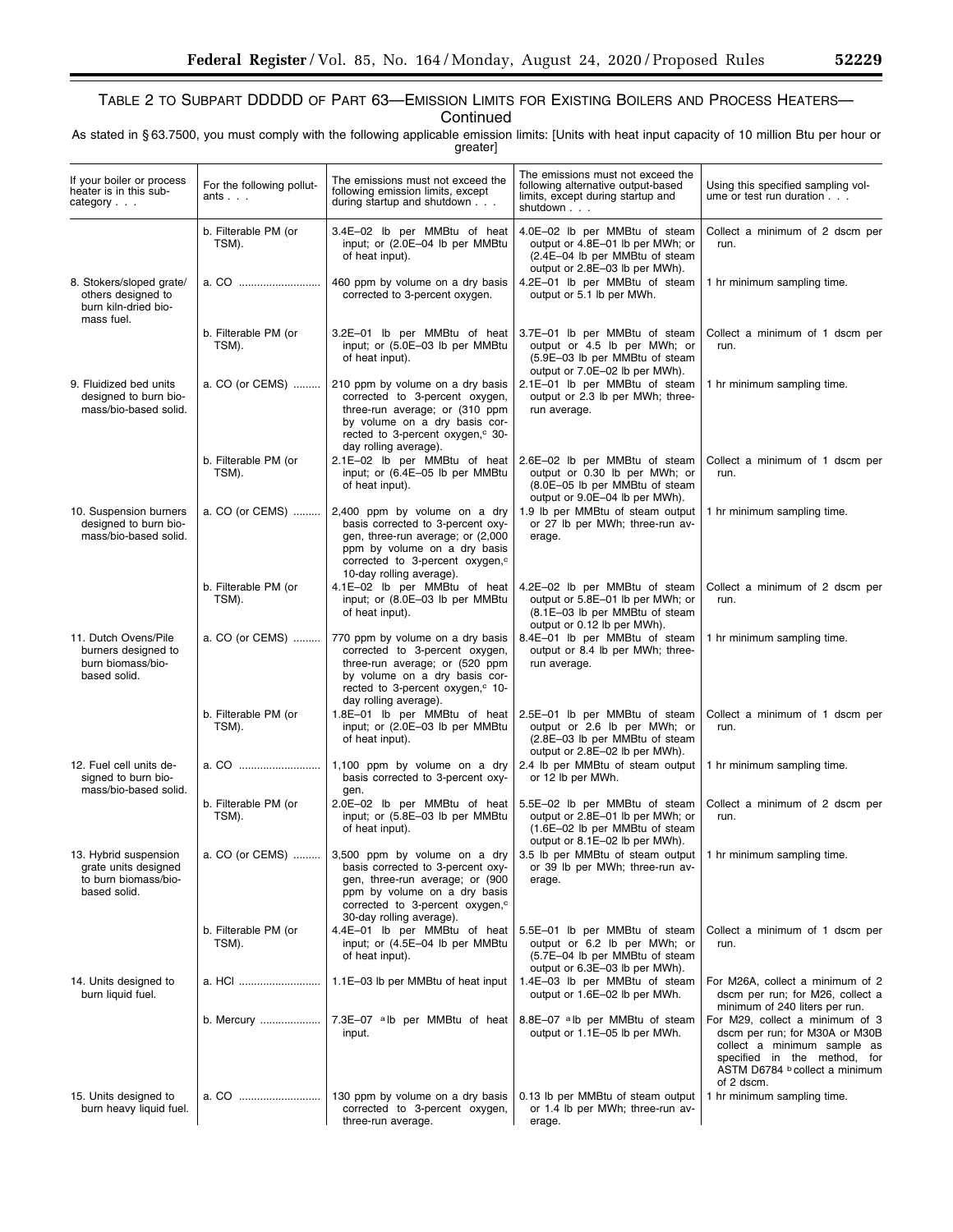# TABLE 2 TO SUBPART DDDDD OF PART 63—EMISSION LIMITS FOR EXISTING BOILERS AND PROCESS HEATERS— **Continued**

As stated in § 63.7500, you must comply with the following applicable emission limits: [Units with heat input capacity of 10 million Btu per hour or greater]

| If your boiler or process<br>heater is in this sub-<br>category $\ldots$        | For the following pollut-<br>ants | The emissions must not exceed the<br>following emission limits, except<br>during startup and shutdown           | The emissions must not exceed the<br>following alternative output-based<br>limits, except during startup and<br>shutdown                               | Using this specified sampling vol-<br>ume or test run duration                                                                                                                    |
|---------------------------------------------------------------------------------|-----------------------------------|-----------------------------------------------------------------------------------------------------------------|--------------------------------------------------------------------------------------------------------------------------------------------------------|-----------------------------------------------------------------------------------------------------------------------------------------------------------------------------------|
|                                                                                 | b. Filterable PM (or<br>TSM).     | 5.9E-02 lb per MMBtu of heat<br>input; or (2.0E-04 lb per MMBtu<br>of heat input).                              | 7.2E-02 lb per MMBtu of steam<br>output or 8.2E-01 lb per MWh; or<br>(2.5E-04 lb per MMBtu of steam<br>output or 2.8E-03 lb per MWh).                  | Collect a minimum of 1 dscm per<br>run.                                                                                                                                           |
| 16. Units designed to<br>burn light liquid fuel.                                |                                   | 130 ppm by volume on a dry basis<br>corrected to 3-percent oxygen.                                              | 0.13 lb per MMBtu of steam output<br>or 1.4 lb per MWh.                                                                                                | 1 hr minimum sampling time.                                                                                                                                                       |
|                                                                                 | b. Filterable PM (or<br>TSM).     | 7.9E-03 alb per MMBtu of heat<br>input; or (6.2E-05 lb per MMBtu<br>of heat input).                             | 9.6E-03 <sup>a</sup> lb per MMBtu of steam<br>output or 1.1E-01 alb per MWh;<br>or (7.5E-05 lb per MMBtu of<br>steam output or 8.6E-04 lb per<br>MWh). | Collect a minimum of 3 dscm per<br>run.                                                                                                                                           |
| 17. Units designed to<br>burn liquid fuel that<br>are non-continental<br>units. |                                   | 130 ppm by volume on a dry basis<br>corrected to 3-percent oxygen,<br>three-run average based on<br>stack test. | 0.13 lb per MMBtu of steam output<br>or 1.4 lb per MWh; three-run av-<br>erage.                                                                        | 1 hr minimum sampling time.                                                                                                                                                       |
|                                                                                 | b. Filterable PM (or<br>TSM).     | 2.2E-01 lb per MMBtu of heat<br>input; or (8.6E-04 lb per MMBtu<br>of heat input).                              | 2.7E-01 lb per MMBtu of steam<br>output or 3.1 lb per MWh; or<br>(1.1E-03 lb per MMBtu of steam<br>output or 1.2E-02 lb per MWh).                      | Collect a minimum of 2 dscm per<br>run.                                                                                                                                           |
| 18. Units designed to<br>burn gas 2 (other)                                     |                                   | 130 ppm by volume on a dry basis<br>corrected to 3-percent oxygen.                                              | 0.16 lb per MMBtu of steam output<br>or 1.0 lb per MWh.                                                                                                | 1 hr minimum sampling time.                                                                                                                                                       |
| gases.                                                                          | b. HCI                            | 1.7E-03 lb per MMBtu of heat input                                                                              | 2.9E-03 lb per MMBtu of steam<br>output or 1.8E-02 lb per MWh.                                                                                         | For M26A, collect a minimum of 2<br>dscm per run; for M26, collect a<br>minimum of 240 liters per run.                                                                            |
|                                                                                 |                                   |                                                                                                                 | 1.4E-05 lb per MMBtu of steam<br>output or 8.3E-05 lb per MWh.                                                                                         | For M29, collect a minimum of 3<br>dscm per run; for M30A or M30B,<br>collect a minimum sample as<br>specified in the method; for<br>ASTM D6784 b collect a minimum<br>of 2 dscm. |
|                                                                                 | d. Filterable PM (or<br>TSM).     | 7.3E-03 lb per MMBtu of heat input<br>or (2.1E-04 lb per MMBtu of heat<br>input).                               | 1.3E-02 lb per MMBtu of steam<br>output or 7.6E-02 lb per MWh; or<br>(3.5E-04 lb per MMBtu of steam<br>output or 2.2E-03 lb per MWh).                  | Collect a minimum of 3 dscm per<br>run.                                                                                                                                           |

alf you are conducting stack tests to demonstrate compliance and your performance tests for this pollutant for at least 2 consecutive years show that your emis-<br>sions are at or below this limit, you can skip testing accord order to qualify for skip testing.<br><sup>b</sup> Incorporated by reference, see § 63.14.

<sup>c</sup>An owner or operator may request an alternative test method under §63.7 of this chapter, in order that compliance with the carbon monoxide emissions limit be determined using CO<sub>2</sub> as a diluent correction in place of o

scrubber media, etc.<br>○ <sup>d</sup>efore [date 3 years after date of publication of final rule in the **Federal Register**] you may comply with the emission limits in Table 15 to this subpart. On and<br>after [date 3 years after date o

■ 18. Table 3 of subpart DDDDD is amended by revising the entry for ''5.'' and ''6.'' to read as follows:

# TABLE 3 TO SUBPART DDDDD OF PART 63—WORK PRACTICE STANDARDS

As stated in § 63.7500, you must comply with the following applicable work practice standards:

| If your unit is $\ldots$                                                                                                                               | You must meet the following |                                             |  |                                                                                                                                                                                                                                                                                                                                                                                                                                                                                                                                                                                    |  |  |  |
|--------------------------------------------------------------------------------------------------------------------------------------------------------|-----------------------------|---------------------------------------------|--|------------------------------------------------------------------------------------------------------------------------------------------------------------------------------------------------------------------------------------------------------------------------------------------------------------------------------------------------------------------------------------------------------------------------------------------------------------------------------------------------------------------------------------------------------------------------------------|--|--|--|
|                                                                                                                                                        |                             |                                             |  |                                                                                                                                                                                                                                                                                                                                                                                                                                                                                                                                                                                    |  |  |  |
| 5. An existing or new boiler<br>or process heater subject<br>to emission limits in Table<br>1 or 2 or 11 through 13 to<br>this subpart during startup. |                             | a. You must operate all CMS during startup. |  | b. For startup of a boiler or process heater, you must use one or a combination of the following clean fuels: Nat-<br>ural gas, synthetic natural gas, propane, other Gas 1 fuels, distillate oil, syngas, ultra-low sulfur diesel, fuel oil-<br>soaked rags, kerosene, hydrogen, paper, cardboard, refinery gas, liquefied petroleum gas, clean dry biomass,<br>and any fuels meeting the appropriate HCI, mercury and TSM emission standards by fuel analysis.<br>المامسولومية والمنافسين واستبرز ومساوياتها والملائم ومتطلق ومناصب ومساواته ومستحركم ومتلقيه والملاحي والرمالات |  |  |  |

c. You have the option of complying using either of the following work practice standards.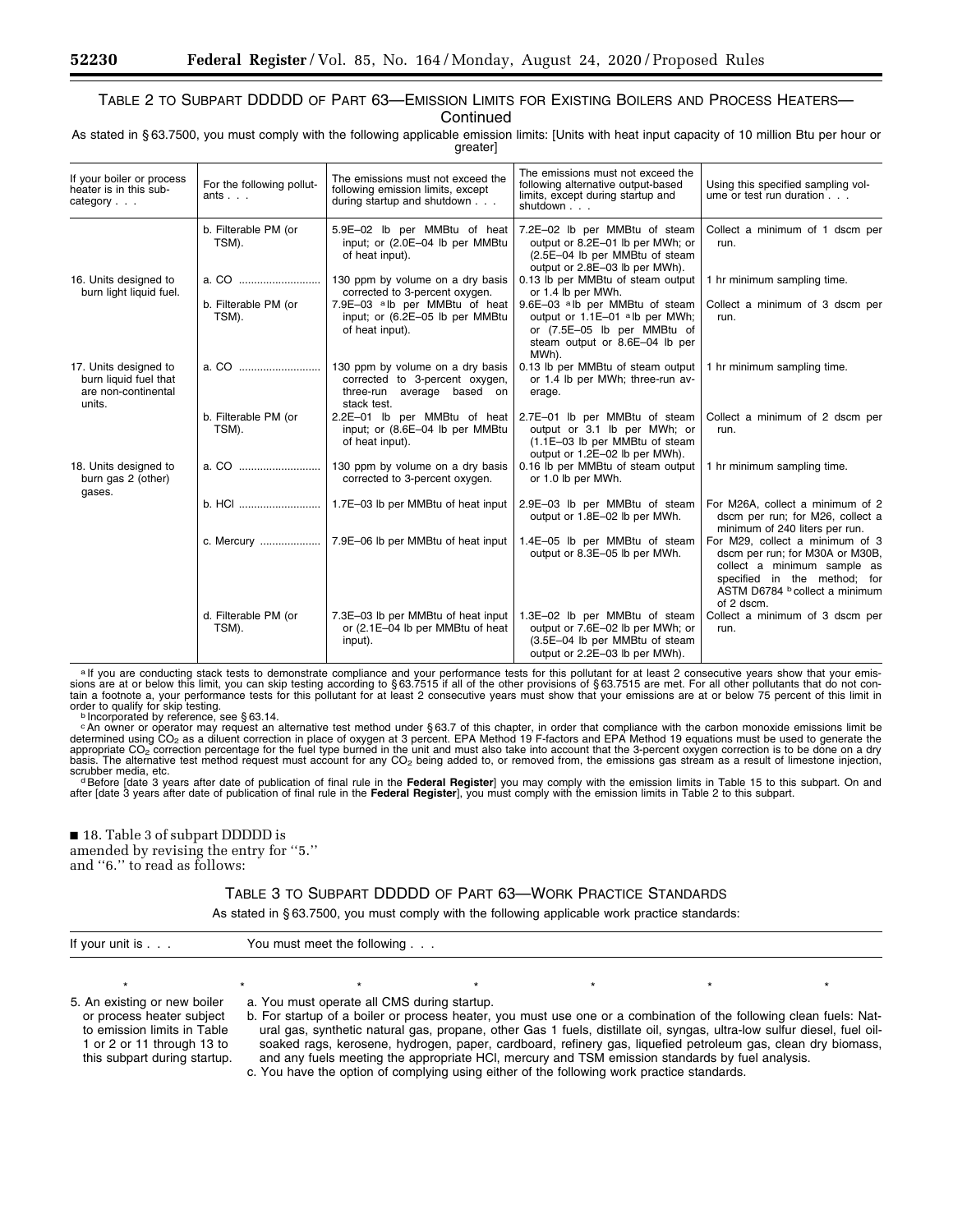٠

TABLE 3 TO SUBPART DDDDD OF PART 63—WORK PRACTICE STANDARDS—Continued

As stated in § 63.7500, you must comply with the following applicable work practice standards:

| If your unit is $\ldots$                                                                                                                                                                                                                                                                              | You must meet the following |                                                       |                                                                                                                                                                                                                                                                                                                                                                                                                                                                                 |                                   |                                                                                                                                                                                                                                                                                                                                                                                                                                                                                                                                                                                                                                                                                                                                                                                                                                                                                                                                                                                                                                                                                                                                                                                                                                                                                                                                                                                                                                            |
|-------------------------------------------------------------------------------------------------------------------------------------------------------------------------------------------------------------------------------------------------------------------------------------------------------|-----------------------------|-------------------------------------------------------|---------------------------------------------------------------------------------------------------------------------------------------------------------------------------------------------------------------------------------------------------------------------------------------------------------------------------------------------------------------------------------------------------------------------------------------------------------------------------------|-----------------------------------|--------------------------------------------------------------------------------------------------------------------------------------------------------------------------------------------------------------------------------------------------------------------------------------------------------------------------------------------------------------------------------------------------------------------------------------------------------------------------------------------------------------------------------------------------------------------------------------------------------------------------------------------------------------------------------------------------------------------------------------------------------------------------------------------------------------------------------------------------------------------------------------------------------------------------------------------------------------------------------------------------------------------------------------------------------------------------------------------------------------------------------------------------------------------------------------------------------------------------------------------------------------------------------------------------------------------------------------------------------------------------------------------------------------------------------------------|
|                                                                                                                                                                                                                                                                                                       | \$63.7505(e).               |                                                       |                                                                                                                                                                                                                                                                                                                                                                                                                                                                                 |                                   | (1) If you choose to comply using definition (1) of "startup" in §63.7575, once you start firing fuels that are not<br>clean fuels you must vent emissions to the main stack(s) and engage all of the applicable control devices ex-<br>cept limestone injection in fluidized bed combustion (FBC) boilers, dry scrubber, fabric filter, and selective cata-<br>lytic reduction (SCR). You must start your limestone injection in FBC boilers, dry scrubber, fabric filter, and<br>SCR systems as expeditiously as possible. Startup ends when steam or heat is supplied for any purpose, OR<br>(2) If you choose to comply using definition (2) of "startup" in §63.7575, once you start to feed fuels that are not<br>clean fuels, you must vent emissions to the main stack(s) and engage all of the applicable control devices so<br>as to comply with the emission limits within 4 hours of start of supplying useful thermal energy. You must en-<br>gage and operate PM control within one hour of first feeding fuels that are not clean fuels <sup>a</sup> . You must start all<br>applicable control devices as expeditiously as possible, but, in any case, when necessary to comply with other<br>standards applicable to the source by a permit limit or a rule other than this subpart that require operation of<br>the control devices. You must develop and implement a written startup and shutdown plan, as specified in |
|                                                                                                                                                                                                                                                                                                       |                             |                                                       |                                                                                                                                                                                                                                                                                                                                                                                                                                                                                 |                                   | d. You must comply with all applicable emission limits at all times except during startup and shutdown periods at<br>which time you must meet this work practice. You must collect monitoring data during periods of startup, as                                                                                                                                                                                                                                                                                                                                                                                                                                                                                                                                                                                                                                                                                                                                                                                                                                                                                                                                                                                                                                                                                                                                                                                                           |
|                                                                                                                                                                                                                                                                                                       |                             |                                                       | cerning activities and periods of startup, as specified in §63.7555.                                                                                                                                                                                                                                                                                                                                                                                                            |                                   | specified in §63.7535(b). You must keep records during periods of startup. You must provide reports con-                                                                                                                                                                                                                                                                                                                                                                                                                                                                                                                                                                                                                                                                                                                                                                                                                                                                                                                                                                                                                                                                                                                                                                                                                                                                                                                                   |
| 6. An existing or new boiler<br>or process heater subject<br>to emission limits in Ta-<br>bles 1 or 2 or 11 through<br>15 to this subpart during<br>shutdown.                                                                                                                                         |                             |                                                       | ards applicable to the source that require operation of the control device.                                                                                                                                                                                                                                                                                                                                                                                                     |                                   | You must operate all CMS during shutdown. While firing fuels that are not clean fuels during shutdown, you must<br>vent emissions to the main stack(s) and operate all applicable control devices, except limestone injection in<br>FBC boilers, dry scrubber, fabric filter, and SCR but, in any case, when necessary to comply with other stand-<br>If, in addition to the fuel used prior to initiation of shutdown, another fuel must be used to support the shutdown<br>process, that additional fuel must be one or a combination of the following clean fuels: Natural gas, synthetic<br>natural gas, propane, other Gas 1 fuels, distillate oil, syngas, ultra-low sulfur diesel, refinery gas, and liquefied                                                                                                                                                                                                                                                                                                                                                                                                                                                                                                                                                                                                                                                                                                                      |
|                                                                                                                                                                                                                                                                                                       | petroleum gas.              |                                                       | ties and periods of shutdown, as specified in §63.7555.                                                                                                                                                                                                                                                                                                                                                                                                                         |                                   | You must comply with all applicable emissions limits at all times except for startup or shutdown periods con-<br>forming with this work practice. You must collect monitoring data during periods of shutdown, as specified in<br>§63.7535(b). You must keep records during periods of shutdown. You must provide reports concerning activi-                                                                                                                                                                                                                                                                                                                                                                                                                                                                                                                                                                                                                                                                                                                                                                                                                                                                                                                                                                                                                                                                                               |
|                                                                                                                                                                                                                                                                                                       |                             |                                                       |                                                                                                                                                                                                                                                                                                                                                                                                                                                                                 |                                   |                                                                                                                                                                                                                                                                                                                                                                                                                                                                                                                                                                                                                                                                                                                                                                                                                                                                                                                                                                                                                                                                                                                                                                                                                                                                                                                                                                                                                                            |
|                                                                                                                                                                                                                                                                                                       |                             |                                                       | ■ 19. Table 4 to subpart DDDDD is<br>amended by revising the column<br>headings to read as follows:                                                                                                                                                                                                                                                                                                                                                                             |                                   |                                                                                                                                                                                                                                                                                                                                                                                                                                                                                                                                                                                                                                                                                                                                                                                                                                                                                                                                                                                                                                                                                                                                                                                                                                                                                                                                                                                                                                            |
|                                                                                                                                                                                                                                                                                                       |                             |                                                       | As stated in §63.7500, you must comply with the applicable operating limits:                                                                                                                                                                                                                                                                                                                                                                                                    |                                   | TABLE 4 TO SUBPART DDDDD OF PART 63-OPERATING LIMITS FOR BOILERS AND PROCESS HEATERS                                                                                                                                                                                                                                                                                                                                                                                                                                                                                                                                                                                                                                                                                                                                                                                                                                                                                                                                                                                                                                                                                                                                                                                                                                                                                                                                                       |
| When complying with a Table 1, 2, 11, 12, 13, 14, or 15 numerical emission limit<br>using $\ldots$                                                                                                                                                                                                    |                             |                                                       |                                                                                                                                                                                                                                                                                                                                                                                                                                                                                 |                                   | You must meet these operating limits                                                                                                                                                                                                                                                                                                                                                                                                                                                                                                                                                                                                                                                                                                                                                                                                                                                                                                                                                                                                                                                                                                                                                                                                                                                                                                                                                                                                       |
| $\star$                                                                                                                                                                                                                                                                                               | $\star$                     | $\star$                                               | $\star$                                                                                                                                                                                                                                                                                                                                                                                                                                                                         | $^{\star}$                        | $\star$<br>$\star$                                                                                                                                                                                                                                                                                                                                                                                                                                                                                                                                                                                                                                                                                                                                                                                                                                                                                                                                                                                                                                                                                                                                                                                                                                                                                                                                                                                                                         |
| 20. Table 7 to subpart DDDDD is<br>amended by revising footnote "b" to<br>read as follows:<br>TABLE 7 TO SUBPART DDDDD OF<br>PART<br>63-ESTABLISHING<br>ATING LIMITS <sup>ab</sup><br>As stated in §63.7520, you must comply with<br>the following requirements for establishing<br>operating limits: | OPER-                       | PART<br>operating limits:<br>$\overline{\phantom{0}}$ | TABLE 7 TO SUBPART DDDDD OF<br>63-ESTABLISHING<br>ATING LIMITS <sup>ab</sup> —Continued<br>As stated in §63.7520, you must comply with<br>the following requirements for establishing<br>b If you conduct multiple performance tests,<br>you must set the minimum liquid flow rate and<br>pressure drop operating limits at the higher of<br>the minimum values established during the<br>performance tests. For a minimum oxygen<br>level, if you conduct multiple performance | OPER-<br>$\overline{\phantom{0}}$ | 21. Table 8 to subpart DDDDD is<br>amended by revising the entry for "8."<br>to read as follows:                                                                                                                                                                                                                                                                                                                                                                                                                                                                                                                                                                                                                                                                                                                                                                                                                                                                                                                                                                                                                                                                                                                                                                                                                                                                                                                                           |

tests, you must set the minimum oxygen level at the lower of the minimum values established during the performance tests. For maximum operating load, if you conduct multiple performance tests, you must set the maximum operating load at the lower of the maximum values established during the performance

tests.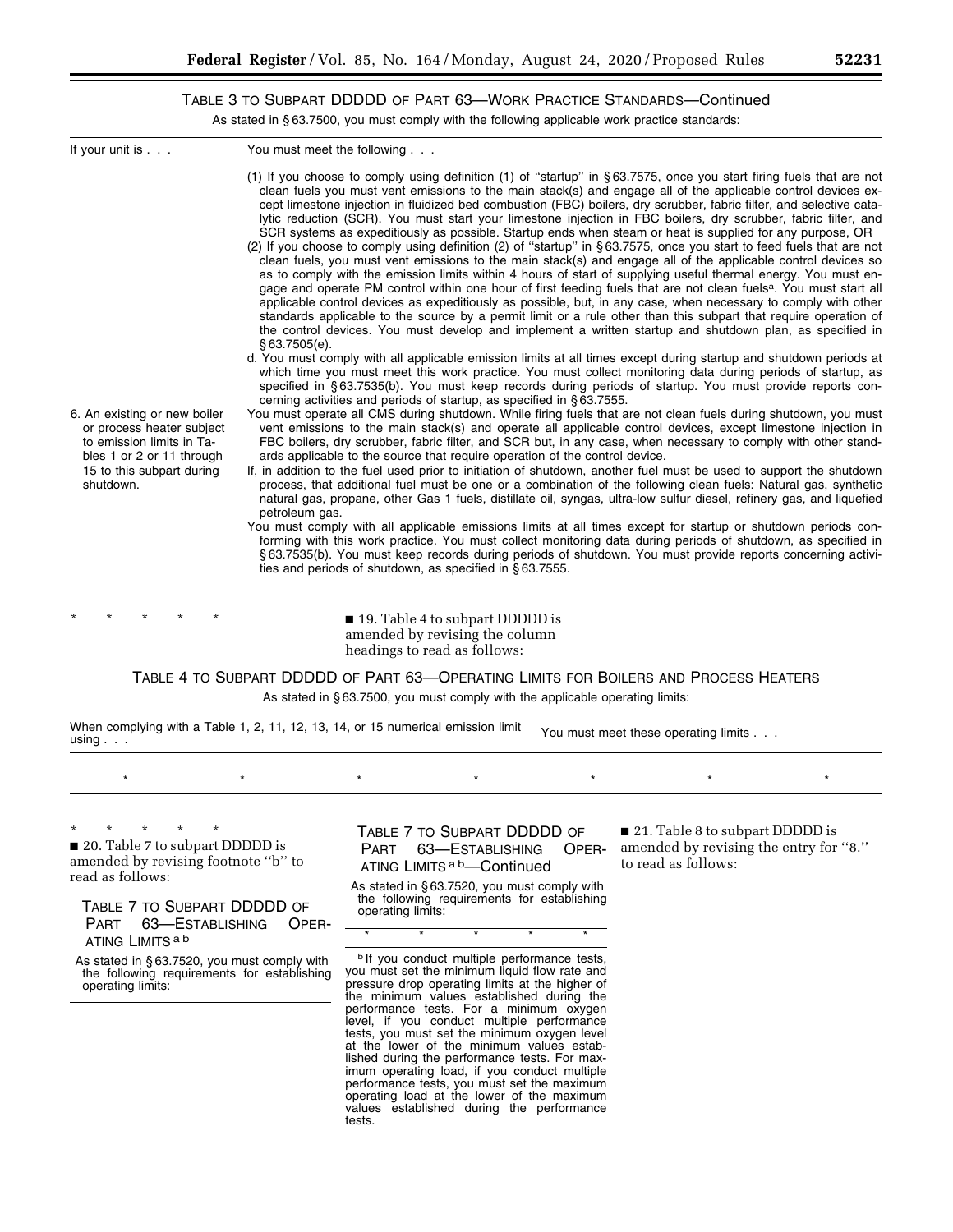# TABLE 8 TO SUBPART DDDDD OF PART 63—DEMONSTRATING CONTINUOUS COMPLIANCE

As stated in § 63.7540, you must show continuous compliance with the emission limitations for each boiler or process heater according to the following:

| If you must meet the fol-<br>lowing operating limits or<br>work practice standards | You must demonstrate continuous compliance by |                                                                                                                                                            |  |                                                                                                                                                                                                                                                                                                                                           |  |         |  |
|------------------------------------------------------------------------------------|-----------------------------------------------|------------------------------------------------------------------------------------------------------------------------------------------------------------|--|-------------------------------------------------------------------------------------------------------------------------------------------------------------------------------------------------------------------------------------------------------------------------------------------------------------------------------------------|--|---------|--|
|                                                                                    |                                               |                                                                                                                                                            |  |                                                                                                                                                                                                                                                                                                                                           |  |         |  |
| 8. Emission limits using fuel<br>analysis.                                         |                                               | b. Reduce the data to 12-month rolling averages; and<br>Tables 1 and 2 or 11 through 15 to this subpart.<br>using Equations 7, 8, and/or 9 in $§$ 63.7530. |  | a. Conduct monthly fuel analysis for HCI or mercury or TSM according to Table 6 to this subpart; and<br>c. Maintain the 12-month rolling average at or below the applicable emission limit for HCl or mercury or TSM in<br>d. Calculate the HCI, mercury, and/or TSM emission rate from the boiler or process heater in units of Ib/MMBtu |  |         |  |
| $\star$                                                                            |                                               |                                                                                                                                                            |  |                                                                                                                                                                                                                                                                                                                                           |  | $\star$ |  |

\* \* \* \* \* ■ 22. Add Table 14 to subpart DDDDD of part 63 to read as follows:

TABLE 14 TO SUBPART DDDDD OF PART 63—ALTERNATIVE EMISSION LIMITS FOR NEW OR RECONSTRUCTED BOILERS AND PROCESS HEATERS

As stated in § 63.7500, you may continue to comply with the following applicable emission limits until [date 3 years after date of publication of final rule in the **Federal Register**]: [Units with heat input capacity of 10 million Btu per hour or greater]

| If your boiler or process<br>heater is in this sub-<br>category $\ldots$                                         | For the following pollut-<br>ants $\ldots$ | The emissions must not exceed the<br>following emission limits, except<br>during startup and shutdown $\ldots$                                                                                                  | Or the emissions must not exceed<br>the following alternative output-<br>based limits, except during startup<br>and shutdown          | Using this specified sampling vol-<br>ume or test run duration                                                                                                                    |
|------------------------------------------------------------------------------------------------------------------|--------------------------------------------|-----------------------------------------------------------------------------------------------------------------------------------------------------------------------------------------------------------------|---------------------------------------------------------------------------------------------------------------------------------------|-----------------------------------------------------------------------------------------------------------------------------------------------------------------------------------|
| 1. Units in all subcat-<br>egories designed to<br>burn solid fuel.                                               | a. HCI                                     | 2.2E-02 lb per MMBtu of heat input                                                                                                                                                                              | 2.5E-02 lb per MMBtu of steam<br>output or 0.28 lb per MWh.                                                                           | For M26A, collect a minimum of 1<br>dscm per run; for M26 collect a<br>minimum of 120 liters per run.                                                                             |
|                                                                                                                  |                                            | b. Mercury    8.0E-07 $^{\circ}$ Nb per MMBtu of heat<br>input.                                                                                                                                                 | 8.7E-07 alb per MMBtu of steam<br>output or 1.1E-05 alb per MWh.                                                                      | For M29, collect a minimum of 4<br>dscm per run; for M30A or M30B,<br>collect a minimum sample as<br>specified in the method; for<br>ASTM D6784 b collect a minimum<br>of 4 dscm. |
| 2. Units designed to<br>burn coal/solid fossil<br>fuel.                                                          | a. Filterable PM (or<br>TSM).              | 1.1E-03 lb per MMBtu of heat<br>input; or (2.3E-05 lb per MMBtu<br>of heat input).                                                                                                                              | 1.1E-03 lb per MMBtu of steam<br>output or 1.4E-02 lb per MWh; or<br>(2.7E-05 lb per MMBtu of steam<br>output or 2.9E-04 lb per MWh). | Collect a minimum of 3 dscm per<br>run.                                                                                                                                           |
| 3. Pulverized coal boil-<br>ers designed to burn<br>coal/solid fossil fuel.                                      | a. Carbon monoxide<br>(CO) (or CEMS).      | 130 ppm by volume on a dry basis<br>corrected to 3-percent oxygen,<br>three-run average; or (320 ppm<br>by volume on a dry basis cor-<br>rected to 3-percent oxygen, <sup>d</sup> 30-<br>day rolling average).  | 0.11 lb per MMBtu of steam output<br>or 1.4 lb per MWh; three-run av-<br>erage.                                                       | 1 hr minimum sampling time.                                                                                                                                                       |
| 4. Stokers/others de-<br>signed to burn coal/<br>solid fossil fuel.                                              | a. CO (or CEMS)                            | 130 ppm by volume on a dry basis<br>corrected to 3-percent oxygen,<br>three-run average; or (340 ppm<br>by volume on a dry basis cor-<br>rected to 3-percent oxygen, <sup>d</sup> 30-<br>day rolling average).  | 0.12 lb per MMBtu of steam output<br>or 1.4 lb per MWh; three-run av-<br>erage.                                                       | 1 hr minimum sampling time.                                                                                                                                                       |
| 5. Fluidized bed units<br>designed to burn coal/<br>solid fossil fuel.                                           | a. CO (or CEMS)                            | 130 ppm by volume on a dry basis<br>corrected to 3-percent oxygen,<br>three-run average; or (230 ppm<br>by volume on a dry basis cor-<br>rected to 3-percent oxygen, <sup>d</sup> 30-<br>day rolling average).  | 0.11 lb per MMBtu of steam output<br>or 1.4 lb per MWh; three-run av-<br>erage.                                                       | 1 hr minimum sampling time.                                                                                                                                                       |
| 6. Fluidized bed units<br>with an integrated<br>heat exchanger de-<br>signed to burn coal/<br>solid fossil fuel. | a. CO (or CEMS)                            | 140 ppm by volume on a dry basis<br>corrected to 3-percent oxygen,<br>three-run average; or (150 ppm<br>by volume on a dry basis cor-<br>rected to 3- percent oxygen, <sup>d</sup> 30-<br>day rolling average). | 1.2E-01 lb per MMB tu of steam<br>output or 1.5 lb per MWh; three-<br>run average.                                                    | 1 hr minimum sampling time.                                                                                                                                                       |
| 7. Stokers/sloped grate/<br>others designed to<br>burn wet biomass fuel.                                         | a. CO (or CEMS)                            | 620 ppm by volume on a dry basis<br>corrected to 3-percent oxygen,<br>three-run average; or (390 ppm<br>by volume on a dry basis cor-<br>rected to 3-percent oxygen, <sup>d</sup> 30-<br>day rolling average).  | 5.8E-01 lb per MMBtu of steam<br>output or 6.8 lb per MWh; three-<br>run average.                                                     | 1 hr minimum sampling time.                                                                                                                                                       |
|                                                                                                                  | b. Filterable PM (or<br>TSM).              | 3.0E-02 lb per MMBtu of heat<br>input; or (2.6E-05 lb per MMBtu<br>of heat input).                                                                                                                              | 3.5E-02 lb per MMBtu of steam<br>output or 4.2E-01 lb per MWh; or<br>(2.7E-05 lb per MMBtu of steam<br>output or 3.7E-04 lb per MWh). | Collect a minimum of 2 dscm per<br>run.                                                                                                                                           |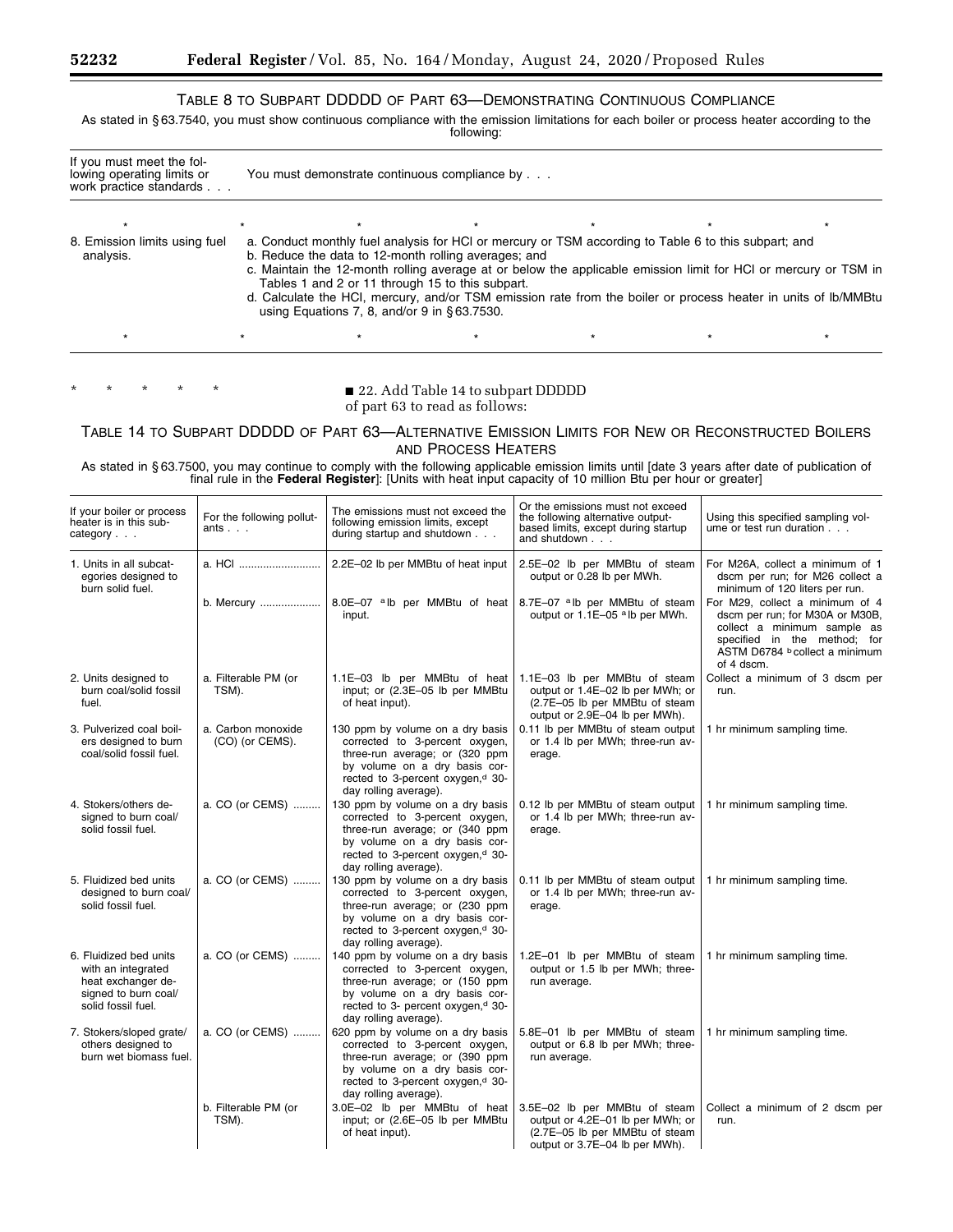# TABLE 14 TO SUBPART DDDDD OF PART 63—ALTERNATIVE EMISSION LIMITS FOR NEW OR RECONSTRUCTED BOILERS AND PROCESS HEATERS—Continued

As stated in § 63.7500, you may continue to comply with the following applicable emission limits until [date 3 years after date of publication of final rule in the **Federal Register**]: [Units with heat input capacity of 10 million Btu per hour or greater]

| If your boiler or process<br>heater is in this sub-<br>category                         | For the following pollut-<br>ants $\ldots$ | The emissions must not exceed the<br>following emission limits, except<br>during startup and shutdown                                                                                                             | Or the emissions must not exceed<br>the following alternative output-<br>based limits, except during startup<br>and shutdown            | Using this specified sampling vol-<br>ume or test run duration                                                                                                                    |
|-----------------------------------------------------------------------------------------|--------------------------------------------|-------------------------------------------------------------------------------------------------------------------------------------------------------------------------------------------------------------------|-----------------------------------------------------------------------------------------------------------------------------------------|-----------------------------------------------------------------------------------------------------------------------------------------------------------------------------------|
| 8. Stokers/sloped grate/<br>others designed to<br>burn kiln-dried bio-<br>mass fuel.    | a. CO                                      | 460 ppm by volume on a dry basis<br>corrected to 3-percent oxygen.                                                                                                                                                | 4.2E-01 lb per MMBtu of steam<br>output or 5.1 lb per MWh.                                                                              | 1 hr minimum sampling time.                                                                                                                                                       |
|                                                                                         | b. Filterable PM (or<br>TSM).              | 3.0E-02 lb per MMBtu of heat<br>input; or (4.0E-03 lb per MMBtu<br>of heat input).                                                                                                                                | 3.5E-02 lb per MMBtu of steam<br>output or 4.2E-01 lb per MWh; or<br>(4.2E-03 lb per MMBtu of steam<br>output or 5.6E-02 lb per MWh).   | Collect a minimum of 2 dscm per<br>run.                                                                                                                                           |
| 9. Fluidized bed units<br>designed to burn bio-<br>mass/bio-based solids.               | a. CO (or CEMS)                            | 230 ppm by volume on a dry basis<br>corrected to 3-percent oxygen,<br>three-run average; or (310 ppm<br>by volume on a dry basis cor-<br>rected to 3-percent oxygen, <sup>d</sup> 30-<br>day rolling average).    | 2.2E-01 lb per MMBtu of steam<br>output or 2.6 lb per MWh; three-<br>run average.                                                       | 1 hr minimum sampling time.                                                                                                                                                       |
|                                                                                         | b. Filterable PM (or<br>TSM).              | 9.8E-03 lb per MMBtu of heat<br>input; or (8.3E-05 alb per MMBtu<br>of heat input).                                                                                                                               | 1.2E-02 lb per MMBtu of steam<br>output or 0.14 lb per MWh; or<br>(1.1E-04 alb per MMBtu of<br>steam output or 1.2E-03 alb per<br>MWh). | Collect a minimum of 3 dscm per<br>run.                                                                                                                                           |
| 10. Suspension burners<br>designed to burn bio-<br>mass/bio-based solids.               | a. CO (or CEMS)                            | 2,400 ppm by volume on a dry<br>basis corrected to 3-percent oxy-<br>gen, three-run average; or (2,000<br>ppm by volume on a dry basis<br>corrected to 3-percent oxygen, <sup>d</sup><br>10-day rolling average). | 1.9 lb per MMBtu of steam output<br>or 27 lb per MWh: three-run av-<br>erage.                                                           | 1 hr minimum sampling time.                                                                                                                                                       |
|                                                                                         | b. Filterable PM (or<br>TSM).              | 3.0E-02 lb per MMBtu of heat<br>input; or (6.5E-03 lb per MMBtu<br>of heat input).                                                                                                                                | 3.1E-02 lb per MMBtu of steam<br>output or 4.2E-01 lb per MWh; or<br>(6.6E-03 lb per MMBtu of steam<br>output or 9.1E-02 lb per MWh).   | Collect a minimum of 2 dscm per<br>run.                                                                                                                                           |
| 11. Dutch Ovens/Pile<br>burners designed to<br>burn biomass/bio-<br>based solids.       | a. CO (or CEMS)                            | 330 ppm by volume on a dry basis<br>corrected to 3-percent oxygen,<br>three-run average; or (520 ppm<br>by volume on a dry basis cor-<br>rected to 3-percent oxygen, <sup>d</sup> 10-<br>day rolling average).    | 3.5E-01 lb per MMBtu of steam<br>output or 3.6 lb per MWh; three-<br>run average.                                                       | 1 hr minimum sampling time.                                                                                                                                                       |
|                                                                                         | b. Filterable PM (or<br>TSM).              | 3.2E-03 lb per MMBtu of heat<br>input; or (3.9E-05 lb per MMBtu<br>of heat input).                                                                                                                                | 4.3E-03 lb per MMBtu of steam<br>output or 4.5E-02 lb per MWh; or<br>(5.2E-05 lb per MMBtu of steam<br>output or 5.5E-04 lb per MWh).   | Collect a minimum of 3 dscm per<br>run.                                                                                                                                           |
| 12. Fuel cell units de-<br>signed to burn bio-<br>mass/bio-based solids.                |                                            | 910 ppm by volume on a dry basis<br>corrected to 3-percent oxygen.                                                                                                                                                | 1.1 lb per MMBtu of steam output<br>or 1.0E+01 lb per MWh.                                                                              | 1 hr minimum sampling time.                                                                                                                                                       |
|                                                                                         | b. Filterable PM (or<br>TSM).              | 2.0E-02 lb per MMBtu of heat<br>input; or (2.9E-05 alb per MMBtu<br>of heat input).                                                                                                                               | 3.0E-02 lb per MMBtu of steam<br>output or 2.8E-01 lb per MWh; or<br>(5.1E-05 lb per MMBtu of steam<br>output or 4.1E-04 lb per MWh).   | Collect a minimum of 2 dscm per<br>run.                                                                                                                                           |
| 13. Hybrid suspension<br>grate boiler designed<br>to burn biomass/bio-<br>based solids. | a. CO (or CEMS)                            | 1,100 ppm by volume on a dry<br>basis corrected to 3-percent oxy-<br>gen, three-run average; or (900<br>ppm by volume on a dry basis<br>corrected to 3-percent oxygen, <sup>d</sup><br>30-day rolling average).   | 1.4 lb per MMBtu of steam output<br>or 12 lb per MWh; three-run av-<br>erage.                                                           | 1 hr minimum sampling time.                                                                                                                                                       |
|                                                                                         | b. Filterable PM (or<br>TSM).              | 2.6E-02 lb per MMBtu of heat<br>input; or (4.4E-04 lb per MMBtu<br>of heat input).                                                                                                                                | 3.3E-02 lb per MMBtu of steam<br>output or 3.7E-01 lb per MWh; or<br>(5.5E-04 lb per MMBtu of steam<br>output or 6.2E-03 lb per MWh).   | Collect a minimum of 3 dscm per<br>run.                                                                                                                                           |
| 14. Units designed to<br>burn liquid fuel.                                              | a. HCI                                     | 4.4E-04 lb per MMBtu of heat input                                                                                                                                                                                | 4.8E-04 lb per MMBtu of steam<br>output or 6.1E-03 lb per MWh.                                                                          | For M26A: Collect a minimum of 2<br>dscm per run; for M26, collect a<br>minimum of 240 liters per run.                                                                            |
|                                                                                         | b. Mercury                                 | 4.8E-07 alb per MMBtu of heat<br>input.                                                                                                                                                                           | 5.3E-07 alb per MMBtu of steam<br>output or 6.7E-06 alb per MWh.                                                                        | For M29, collect a minimum of 4<br>dscm per run; for M30A or M30B,<br>collect a minimum sample as<br>specified in the method; for<br>ASTM D6784 b collect a minimum<br>of 4 dscm. |
| 15. Units designed to<br>burn heavy liquid fuel.                                        | a. CO                                      | 130 ppm by volume on a dry basis<br>corrected to 3-percent oxygen,<br>three-run average.                                                                                                                          | 0.13 lb per MMBtu of steam output<br>or 1.4 lb per MWh; three-run av-<br>erage.                                                         | 1 hr minimum sampling time.                                                                                                                                                       |
|                                                                                         | b. Filterable PM (or<br>TSM).              | 1.3E-02 lb per MMBtu of heat<br>input; or (7.5E-05 lb per MMBtu<br>of heat input).                                                                                                                                | 1.5E-02 lb per MMBtu of steam<br>output or 1.8E-01 lb per MWh; or<br>(8.2E-05 lb per MMBtu of steam<br>output or 1.1E-03 lb per MWh).   | Collect a minimum of 3 dscm per<br>run.                                                                                                                                           |
| 16. Units designed to<br>burn light liquid fuel.                                        | a. CO                                      | 130 ppm by volume on a dry basis<br>corrected to 3-percent oxygen.                                                                                                                                                | 0.13 lb per MMBtu of steam output<br>or 1.4 lb per MWh.                                                                                 | 1 hr minimum sampling time.                                                                                                                                                       |

e.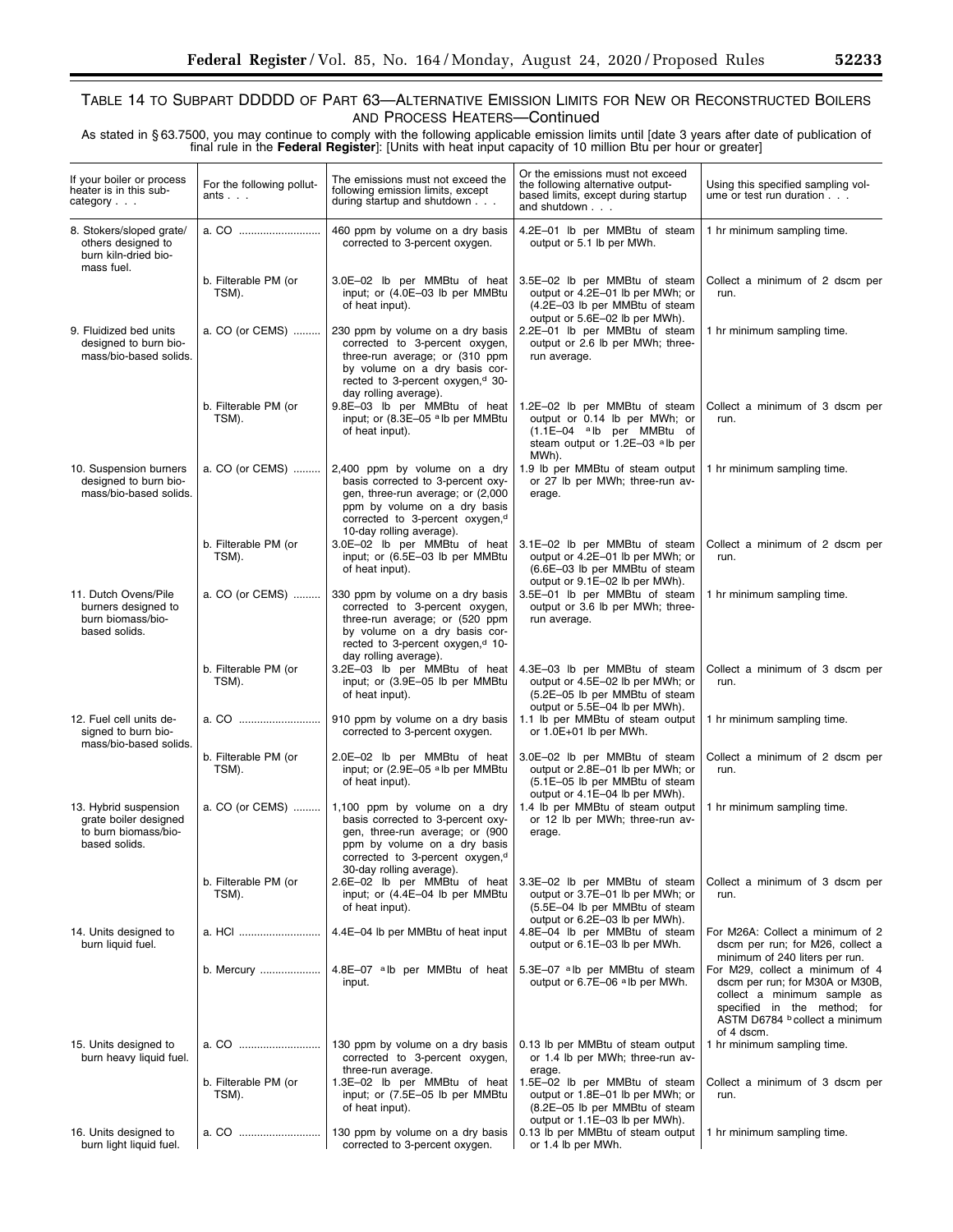# TABLE 14 TO SUBPART DDDDD OF PART 63—ALTERNATIVE EMISSION LIMITS FOR NEW OR RECONSTRUCTED BOILERS AND PROCESS HEATERS—Continued

As stated in § 63.7500, you may continue to comply with the following applicable emission limits until [date 3 years after date of publication of final rule in the **Federal Register**]: [Units with heat input capacity of 10 million Btu per hour or greater]

| If your boiler or process<br>heater is in this sub-<br>category $\ldots$        | For the following pollut-<br>ants | The emissions must not exceed the<br>following emission limits, except<br>during startup and shutdown           | Or the emissions must not exceed<br>the following alternative output-<br>based limits, except during startup<br>and shutdown $\ldots$ .                            | Using this specified sampling vol-<br>ume or test run duration.                                                                                                                   |
|---------------------------------------------------------------------------------|-----------------------------------|-----------------------------------------------------------------------------------------------------------------|--------------------------------------------------------------------------------------------------------------------------------------------------------------------|-----------------------------------------------------------------------------------------------------------------------------------------------------------------------------------|
|                                                                                 | b. Filterable PM (or<br>TSM).     | 1.1E-03 $a$ <sub>l</sub> b per MMB tu of heat<br>input; or (2.9E-05 lb per MMBtu<br>of heat input).             | 1.2E-03 alb per MMBtu of steam<br>output or 1.6E-02 alb per MWh;<br>or (3.2E-05 lb per MMBtu of<br>steam output or 4.0E-04 lb per<br>MWh).                         | Collect a minimum of 3 dscm per<br>run.                                                                                                                                           |
| 17. Units designed to<br>burn liquid fuel that<br>are non-continental<br>units. |                                   | 130 ppm by volume on a dry basis<br>corrected to 3-percent oxygen,<br>three-run average based on<br>stack test. | 0.13 lb per MMBtu of steam output  <br>or 1.4 lb per MWh; three-run av-<br>erage.                                                                                  | 1 hr minimum sampling time.                                                                                                                                                       |
|                                                                                 | b. Filterable PM (or<br>TSM).     | input; or (8.6E-04 lb per MMBtu<br>of heat input).                                                              | 2.3E-02 lb per MMBtu of heat 2.5E-02 lb per MMBtu of steam<br>output or 3.2E-01 lb per MWh; or<br>(9.4E-04 lb per MMBtu of steam<br>output or 1.2E-02 lb per MWh). | Collect a minimum of 4 dscm per<br>run.                                                                                                                                           |
| 18. Units designed to<br>burn gas 2 (other)<br>gases.                           |                                   | 130 ppm by volume on a dry basis<br>corrected to 3-percent oxygen.                                              | 0.16 lb per MMBtu of steam output<br>or 1.0 lb per MWh.                                                                                                            | 1 hr minimum sampling time.                                                                                                                                                       |
|                                                                                 | b. HCl                            | 1.7E-03 lb per MMBtu of heat input                                                                              | 2.9E-03 lb per MMBtu of steam<br>output or 1.8E-02 lb per MWh.                                                                                                     | For M26A, Collect a minimum of 2<br>dscm per run; for M26, collect a<br>minimum of 240 liters per run.                                                                            |
|                                                                                 |                                   | c. Mercury $\ldots$ $\ldots$ $\ldots$ $\ldots$ 7.9E-06 lb per MMB tu of heat input                              | 1.4E-05 lb per MMBtu of steam<br>output or 8.3E-05 lb per MWh.                                                                                                     | For M29, collect a minimum of 3<br>dscm per run; for M30A or M30B,<br>collect a minimum sample as<br>specified in the method; for<br>ASTM D6784 b collect a minimum<br>of 3 dscm. |
|                                                                                 | d. Filterable PM (or<br>TSM).     | 6.7E-03 lb per MMBtu of heat<br>input; or (2.1E-04 lb per MMBtu<br>of heat input).                              | 1.2E-02 lb per MMBtu of steam<br>output or 7.0E-02 lb per MWh; or<br>(3.5E-04 lb per MMBtu of steam<br>output or 2.2E-03 lb per MWh).                              | Collect a minimum of 3 dscm per<br>run.                                                                                                                                           |

■ 23. Add Table 15 to subpart DDDDD

of part 63 to read as follows:

# TABLE 15 TO SUBPART DDDDD OF PART 63—ALTERNATIVE EMISSION LIMITS FOR EXISTING BOILERS AND PROCESS HEATERS

As stated in § 63.7500, you may continue to comply with following emission limits until [date 3 years after date of publication of final rule in the **Federal Register**]: [Units with heat input capacity of 10 million Btu per hour or greater]

| If your boiler or process<br>heater is in this<br>subcategory               | For the following<br>pollutants | The emissions must not exceed the<br>following emission limits, except<br>during startup and shutdown                                                                                                           | The emissions must not exceed the<br>following alternative output-based<br>limits, except during startup and<br>shutdown              | Using this specified sampling<br>volume or test run duration                                                                                                                      |
|-----------------------------------------------------------------------------|---------------------------------|-----------------------------------------------------------------------------------------------------------------------------------------------------------------------------------------------------------------|---------------------------------------------------------------------------------------------------------------------------------------|-----------------------------------------------------------------------------------------------------------------------------------------------------------------------------------|
| 1. Units in all subcat-<br>egories designed to<br>burn solid fuel.          |                                 | 2.2E-02 lb per MMBtu of heat input                                                                                                                                                                              | 2.5E-02 lb per MMBtu of steam<br>output or 0.27 lb per MWh.                                                                           | For M26A. Collect a minimum of 1<br>dscm per run; for M26, collect a<br>minimum of 120 liters per run.                                                                            |
|                                                                             | b. Mercury                      | 5.7E-06 lb per MMBtu of heat input                                                                                                                                                                              | 6.4E-06 lb per MMBtu of steam<br>output or 7.3E-05 lb per MWh.                                                                        | For M29, collect a minimum of 3<br>dscm per run; for M30A or M30B,<br>collect a minimum sample as<br>specified in the method; for<br>ASTM D6784 b collect a minimum<br>of 3 dscm. |
| 2. Units design to burn<br>coal/solid fossil fuel.                          | a. Filterable PM (or<br>TSM).   | 4.0E-02 lb per MMBtu of heat<br>input; or (5.3E-05 lb per MMBtu<br>of heat input).                                                                                                                              | 4.2E-02 lb per MMBtu of steam<br>output or 4.9E-01 lb per MWh; or<br>(5.6E-05 lb per MMBtu of steam<br>output or 6.5E-04 lb per MWh). | Collect a minimum of 2 dscm per<br>run.                                                                                                                                           |
| 3. Pulverized coal boil-<br>ers designed to burn<br>coal/solid fossil fuel. | a. CO (or CEMS)                 | 130 ppm by volume on a dry basis<br>corrected to 3-percent oxygen,<br>three-run average; or (320 ppm<br>by volume on a dry basis cor-<br>rected to 3-percent oxygen, <sup>c</sup> 30-<br>day rolling average).  | 0.11 lb per MMBtu of steam output<br>or 1.4 lb per MWh; three-run av-<br>erage.                                                       | 1 hr minimum sampling time.                                                                                                                                                       |
| 4. Stokers/others de-<br>signed to burn coal/<br>solid fossil fuel.         | a. CO (or CEMS)                 | 160 ppm by volume on a dry basis<br>corrected to 3-percent oxygen,<br>three-run average; or (340 ppm<br>by volume on a dry basis cor-<br>rected to 3- percent oxygen, <sup>c</sup> 30-<br>day rolling average). | 0.14 lb per MMBtu of steam output<br>or 1.7 lb per MWh; three-run av-<br>erage.                                                       | 1 hr minimum sampling time.                                                                                                                                                       |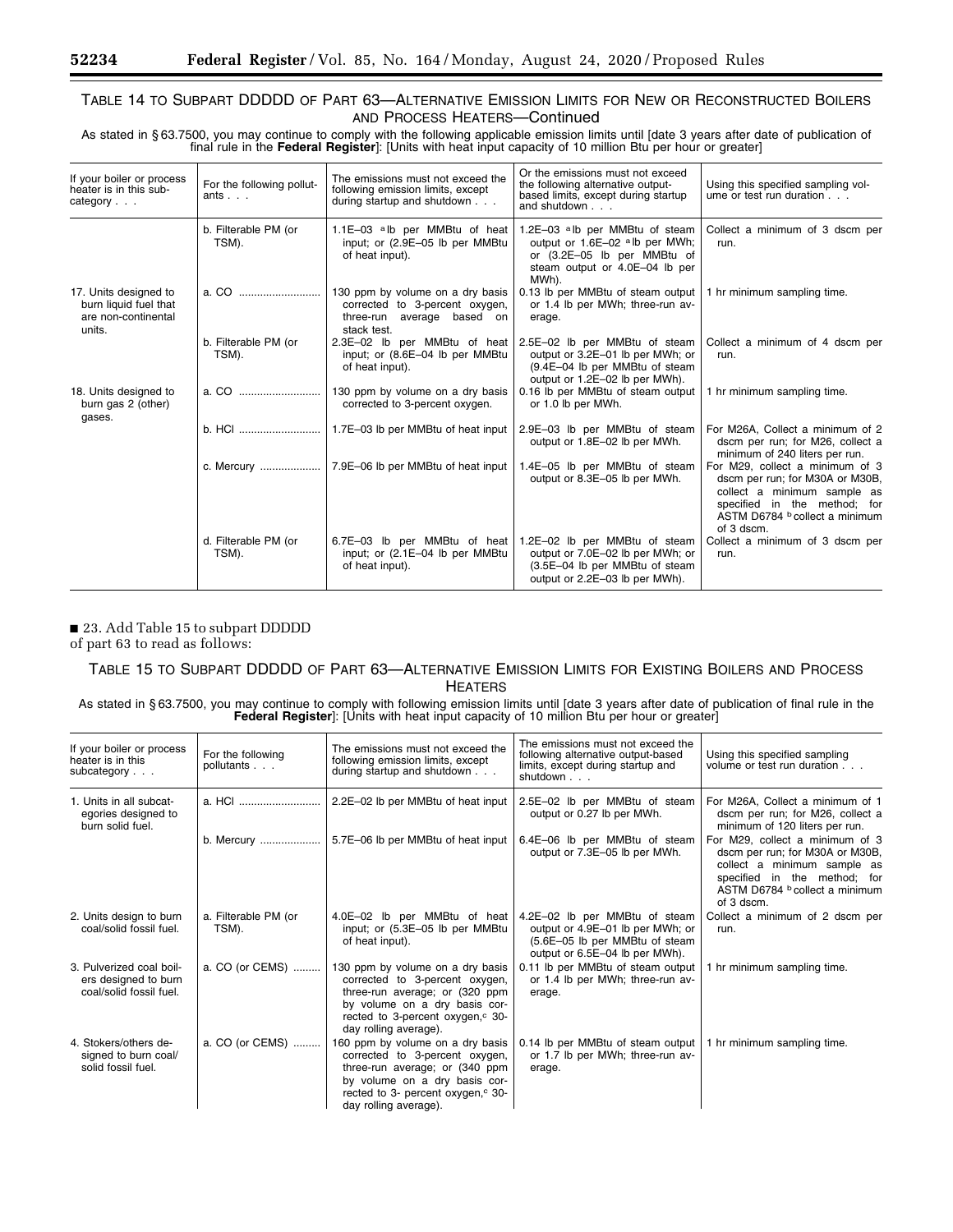As stated in § 63.7500, you may continue to comply with following emission limits until [date 3 years after date of publication of final rule in the **Federal Register**]: [Units with heat input capacity of 10 million Btu per hour or greater]

| If your boiler or process<br>heater is in this<br>subcategory                                                    | For the following<br>pollutants | The emissions must not exceed the<br>following emission limits, except<br>during startup and shutdown                                                                                                             | The emissions must not exceed the<br>following alternative output-based<br>limits, except during startup and<br>shutdown              | Using this specified sampling<br>volume or test run duration |
|------------------------------------------------------------------------------------------------------------------|---------------------------------|-------------------------------------------------------------------------------------------------------------------------------------------------------------------------------------------------------------------|---------------------------------------------------------------------------------------------------------------------------------------|--------------------------------------------------------------|
| 5. Fluidized bed units<br>designed to burn coal/<br>solid fossil fuel.                                           | a. CO (or CEMS)                 | 130 ppm by volume on a dry basis<br>corrected to 3-percent oxygen,<br>three-run average; or (230 ppm<br>by volume on a dry basis cor-<br>rected to 3- percent oxygen, <sup>c</sup> 30-<br>day rolling average).   | 0.12 lb per MMBtu of steam output<br>or 1.4 lb per MWh; three-run av-<br>erage.                                                       | 1 hr minimum sampling time.                                  |
| 6. Fluidized bed units<br>with an integrated<br>heat exchanger de-<br>signed to burn coal/<br>solid fossil fuel. | a. CO (or CEMS)                 | 140 ppm by volume on a dry basis<br>corrected to 3-percent oxygen,<br>three-run average; or (150 ppm<br>by volume on a dry basis cor-<br>rected to 3-percent oxygen, <sup>c</sup> 30-<br>day rolling average).    | 1.3E-01 lb per MMBtu of steam<br>output or 1.5 lb per MWh; three-<br>run average.                                                     | 1 hr minimum sampling time.                                  |
| 7. Stokers/sloped grate/<br>others designed to<br>burn wet biomass fuel.                                         | a. CO (or CEMS)                 | 1,500 ppm by volume on a dry<br>basis corrected to 3-percent oxy-<br>gen, three-run average; or (720<br>ppm by volume on a dry basis<br>corrected to 3-percent oxygen, <sup>c</sup><br>30-day rolling average).   | 1.4 lb per MMBtu of steam output<br>or 17 lb per MWh; three-run av-<br>erage.                                                         | 1 hr minimum sampling time.                                  |
|                                                                                                                  | b. Filterable PM (or<br>TSM).   | 3.7E-02 lb per MMBtu of heat<br>input; or (2.4E-04 lb per MMBtu<br>of heat input).                                                                                                                                | 4.3E-02 lb per MMBtu of steam<br>output or 5.2E-01 lb per MWh; or<br>(2.8E-04 lb per MMBtu of steam<br>output or 3.4E-04 lb per MWh). | Collect a minimum of 2 dscm per<br>run.                      |
| 8. Stokers/sloped grate/<br>others designed to<br>burn kiln-dried bio-<br>mass fuel.                             | a. CO                           | 460 ppm by volume on a dry basis<br>corrected to 3-percent oxygen.                                                                                                                                                | 4.2E-01 lb per MMBtu of steam<br>output or 5.1 lb per MWh.                                                                            | 1 hr minimum sampling time.                                  |
|                                                                                                                  | b. Filterable PM (or<br>TSM).   | 3.2E-01 lb per MMBtu of heat<br>input; or (4.0E-03 lb per MMBtu<br>of heat input).                                                                                                                                | 3.7E-01 lb per MMBtu of steam<br>output or 4.5 lb per MWh; or<br>(4.6E-03 lb per MMBtu of steam<br>output or 5.6E-02 lb per MWh).     | Collect a minimum of 1 dscm per<br>run.                      |
| 9. Fluidized bed units<br>designed to burn bio-<br>mass/bio-based solid.                                         | a. CO (or CEMS)                 | 470 ppm by volume on a dry basis<br>corrected to 3-percent oxygen,<br>three-run average; or (310 ppm<br>by volume on a dry basis cor-<br>rected to 3- percent oxygen, <sup>c</sup> 30-<br>day rolling average).   | 4.6E-01 lb per MMBtu of steam<br>output or 5.2 lb per MWh; three-<br>run average.                                                     | 1 hr minimum sampling time.                                  |
|                                                                                                                  | b. Filterable PM (or<br>TSM).   | 1.1E-01 lb per MMBtu of heat<br>input; or (1.2E-03 lb per MMBtu<br>of heat input).                                                                                                                                | 1.4E-01 lb per MMBtu of steam<br>output or 1.6 lb per MWh; or<br>(1.5E-03 lb per MMBtu of steam<br>output or 1.7E-02 lb per MWh).     | Collect a minimum of 1 dscm per<br>run.                      |
| 10. Suspension burners<br>designed to burn bio-<br>mass/bio-based solid.                                         | a. CO (or CEMS)                 | 2,400 ppm by volume on a dry<br>basis corrected to 3-percent oxy-<br>gen, three-run average; or (2,000<br>ppm by volume on a dry basis<br>corrected to 3-percent oxygen, <sup>c</sup><br>10-day rolling average). | 1.9 lb per MMBtu of steam output<br>or 27 lb per MWh; three-run av-<br>erage.                                                         | 1 hr minimum sampling time.                                  |
|                                                                                                                  | b. Filterable PM (or<br>TSM).   | 5.1E-02 lb per MMBtu of heat<br>input; or (6.5E-03 lb per MMBtu<br>of heat input).                                                                                                                                | 5.2E-02 lb per MMBtu of steam<br>output or 7.1E-01 lb per MWh; or<br>(6.6E-03 lb per MMBtu of steam<br>output or 9.1E-02 lb per MWh). | Collect a minimum of 2 dscm per<br>run.                      |
| 11. Dutch Ovens/Pile<br>burners designed to<br>burn biomass/bio-<br>based solid.                                 | a. CO (or CEMS)                 | 770 ppm by volume on a dry basis<br>corrected to 3-percent oxygen,<br>three-run average; or (520 ppm<br>by volume on a dry basis cor-<br>rected to 3-percent oxygen, c 10-<br>day rolling average).               | 8.4E-01 lb per MMBtu of steam<br>output or 8.4 lb per MWh; three-<br>run average.                                                     | 1 hr minimum sampling time.                                  |
|                                                                                                                  | b. Filterable PM (or<br>TSM).   | 2.8E-01 lb per MMBtu of heat<br>input; or (2.0E-03 lb per MMBtu<br>of heat input).                                                                                                                                | 3.9E-01 lb per MMBtu of steam<br>output or 3.9 lb per MWh; or<br>(2.8E-03 lb per MMBtu of steam<br>output or 2.8E-02 lb per MWh).     | Collect a minimum of 1 dscm per<br>run.                      |
| 12. Fuel cell units de-<br>signed to burn bio-<br>mass/bio-based solid.                                          | a. CO                           | 1,100 ppm by volume on a dry<br>basis corrected to 3-percent oxy-<br>gen.                                                                                                                                         | 2.4 lb per MMBtu of steam output<br>or 12 lb per MWh.                                                                                 | 1 hr minimum sampling time.                                  |
|                                                                                                                  | b. Filterable PM (or<br>TSM).   | 2.0E-02 lb per MMBtu of heat<br>input; or (5.8E-03 lb per MMBtu<br>of heat input).                                                                                                                                | 5.5E-02 lb per MMBtu of steam<br>output or 2.8E-01 lb per MWh; or<br>(1.6E-02 lb per MMBtu of steam<br>output or 8.1E-02 lb per MWh). | Collect a minimum of 2 dscm per<br>run.                      |
| 13. Hybrid suspension<br>grate units designed<br>to burn biomass/bio-<br>based solid.                            | a. CO (or CEMS)                 | 3,500 ppm by volume on a dry<br>basis corrected to 3-percent oxy-<br>gen, three-run average; or (900<br>ppm by volume on a dry basis<br>corrected to 3- percent oxygen, <sup>c</sup><br>30-day rolling average).  | 3.5 lb per MMBtu of steam output<br>or 39 lb per MWh; three-run av-<br>erage.                                                         | 1 hr minimum sampling time.                                  |

e<br>B